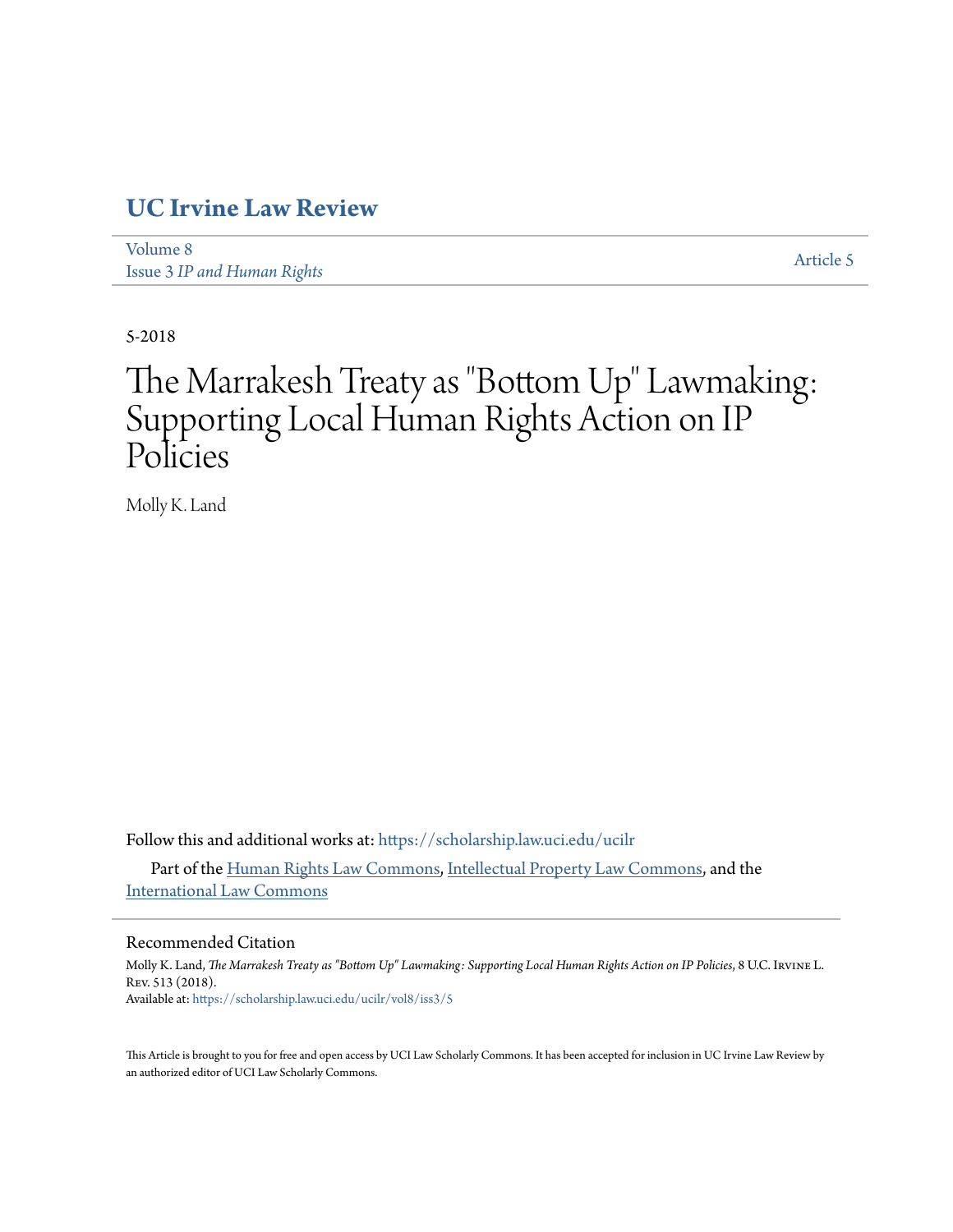# The Marrakesh Treaty as "Bottom Up" Lawmaking: Supporting Local Human Rights Action on IP Policies

# Molly K. Land\*

*Global intellectual property rules have had adverse consequences for the promotion and protection of a range of human rights, including the rights to food, health, water, culture, equality and non-discrimination, and freedom of expression. Nonetheless, these issues have been framed in human rights terms primarily at the international and regional levels. Domestic human rights advocates have largely not taken up the issue of how intellectual property law affects the enjoyment of human rights.* 

*This Article argues that this incomplete translation is due to widespread reliance on a fairly narrow understanding of human rights. Human rights, when understood only as a set of legal rules and institutions, inevitably devolves into a debate about reconciling conflicting rights. This is an important conversation, but it is also a limiting one. The emancipatory potential of human rights often lies not*  in its power as a set of legal rules but in the way in which those rules can be *employed by affected individuals to make claims and demand political change. Using the case study of law and politics around intellectual property mobilization, the Article argues that framing intellectual property in more robust human rights terms is important for challenging the fundamental power structures that undergird the intellectual property regime.* 

*The Article then argues that the Marrakesh Treaty—a new treaty that requires states to create mandatory exceptions to copyright to protect the rights of individuals with disabilities—charts a new path for human rights advocacy on intellectual property. This treaty has the potential to lay a foundation for better translation of intellectual property issues into human rights advocacy by identifying a clear violation and by activating domestic human rights advocates. Creating a foundation for affected individuals and human rights advocates to participate in* 

<sup>\*</sup> Molly K. Land is Professor of Law and Human Rights at the University of Connecticut School of Law and Associate Director of the Human Rights Institute. The author is grateful to Larry Helfer, Peter Siegelman, the participants in the Intellectual Property and Human Rights Conference at UC Irvine School of Law, and the participants in the International IP Roundtable at NYU School of Law, for their helpful feedback and comments. Tatyana Marugg and Alexandria Madjeric provided excellent research assistance.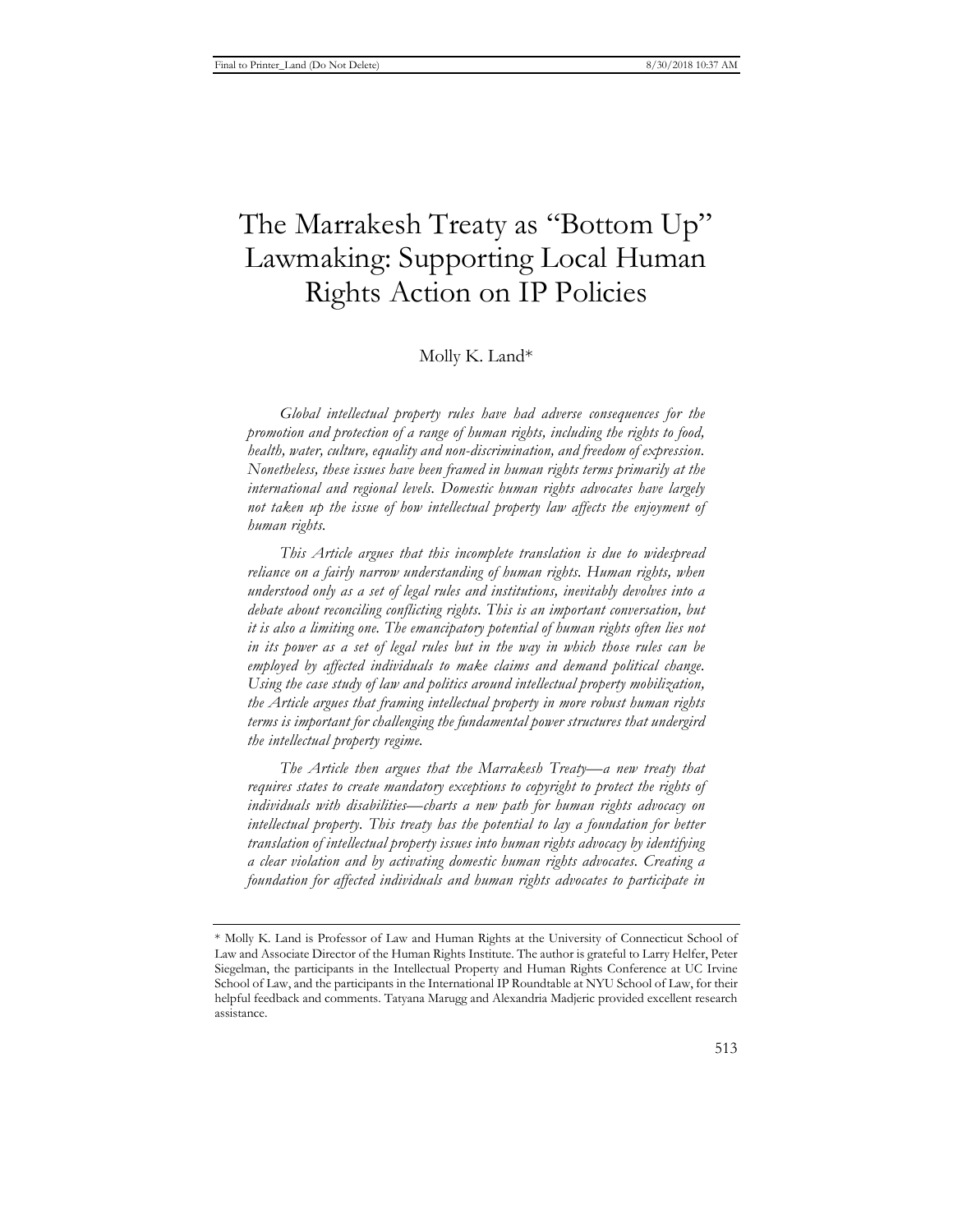*intellectual property lawmaking is essential to realizing the potential of human rights for revising the essential bargains of the international intellectual property system.* 

| А. |                                                        |     |
|----|--------------------------------------------------------|-----|
| В. |                                                        |     |
|    |                                                        |     |
|    |                                                        |     |
|    |                                                        | 528 |
|    |                                                        | 534 |
|    |                                                        |     |
| В. |                                                        |     |
| C. |                                                        |     |
|    |                                                        | 545 |
|    |                                                        | 546 |
|    | B. The Marrakesh Treaty as a "Bottom Up" Instrument548 |     |
|    |                                                        |     |
|    |                                                        |     |
|    |                                                        |     |
|    |                                                        |     |

# **INTRODUCTION**

The relationship between intellectual property and human rights is contested and complex, both deeply frustrating in its internal contradictions and also fascinating for its potential to affect lives. It is also largely irrelevant for most of the human rights world. Global intellectual property rules have had adverse consequences for the promotion and protection of a range of human rights, including the rights to food, health, water, culture, equality and non-discrimination, and freedom of expression. The relationship between human rights and intellectual property has also been thoroughly explored by scholars and has been the subject of many United Nations initiatives. Nonetheless, these efforts have largely not translated into domestic advocacy. Other than in a few specific areas such as access to essential medicines, intellectual property issues have not been taken up by local or international human rights advocates as explicit concerns.

This Article explores the causes and consequences of this incomplete translation of intellectual property issues into human rights advocacy. The causes vary but are related largely to the way in which both intellectual property rightsholders and transnational advocates working on issues of intellectual property and social justice have relied on the language and metrics of intellectual property to define and measure progress. The concerns of transnational intellectual property activists, which are often framed in the language of incentives, innovation, and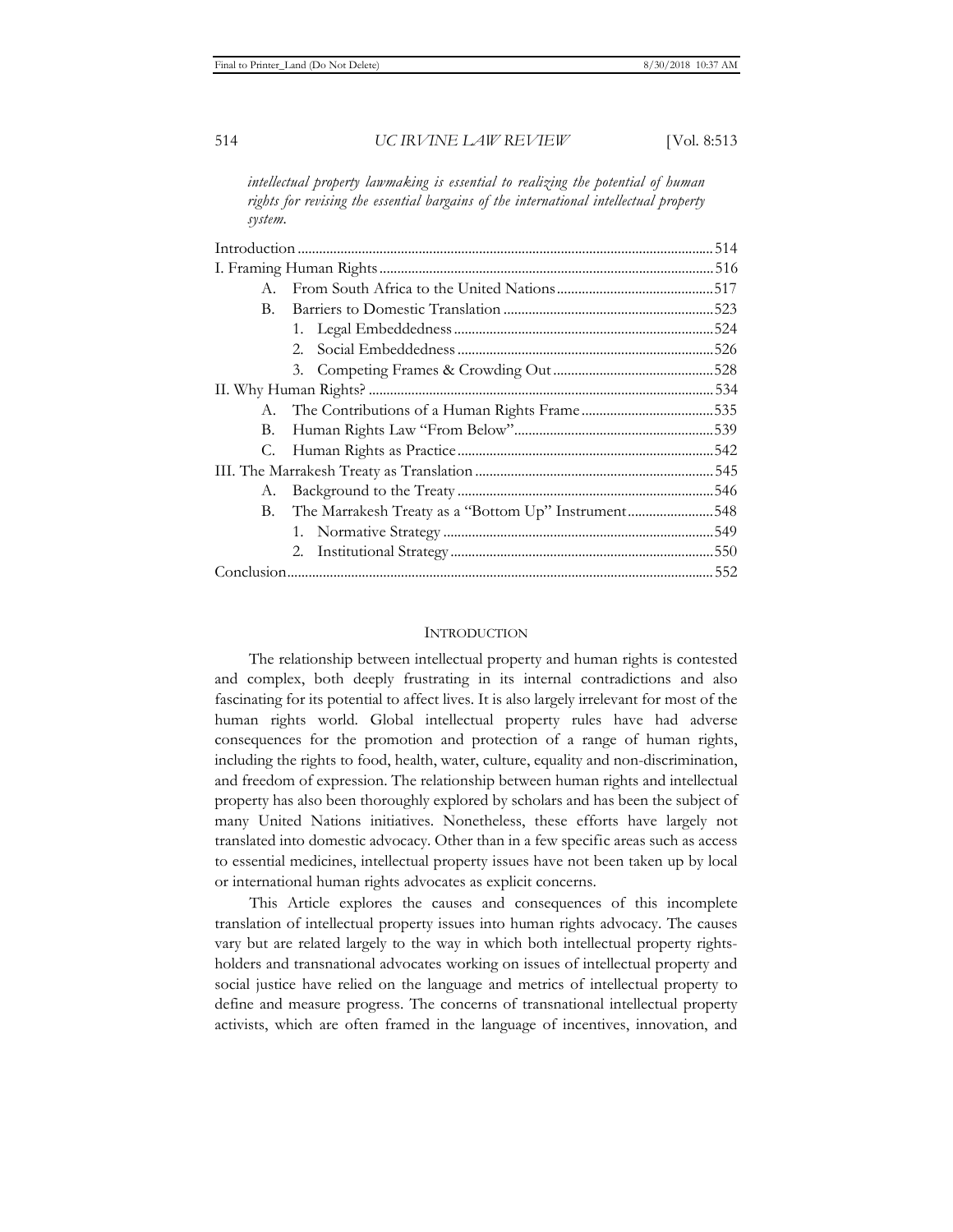cost/benefit analysis, have not been accessible by or viewed as highly relevant to the work of most human rights practitioners.

The consequence of this incomplete translation has been to deprive the human rights frame of its emancipatory potential to challenge the fundamental power structures that undergird the intellectual property regime. For human rights to be effective in challenging established power relationships, it must engage both law and politics—it must be understood not only as a set of legal rules but also as a body of "bottom up" discursive practices of rights claiming.

Relying on the model embodied in a new treaty on copyright exceptions for individuals with disabilities, the Article charts a new path for human rights advocacy on intellectual property. This new treaty, the Marrakesh Treaty to Facilitate Access to Published Works for Persons Who Are Blind, Visually Impaired, or Otherwise Print Disabled ("Marrakesh Treaty" or "Treaty") requires state parties to create exceptions and limitations to copyright for individuals with print disabilities. The Marrakesh Treaty, which came into force on September 30, 2016, lays a foundation for better translation of intellectual property issues into human rights advocacy on the domestic level. It does this in two ways: first, by identifying a clear violation (for example, a "book famine" for individuals with disabilities) that can be attributed to the effects of intellectual property rules (needing a license from the copyright owner in each country in order to create an accessible version of a book), $<sup>1</sup>$  and second, by</sup> activating domestic human rights advocates, naming them as explicit partners in intellectual property policy making and implementation on the domestic level.

This Article makes two contributions to the literature. First, it contributes to human rights literature by providing a case study of the relationship between law and politics in social mobilization on intellectual property issues. Human rights operate simultaneously as a language of law and as a discourse of political action. Recent critiques of human rights by scholars such as Samuel Moyn2 and Stephen Hopgood<sup>3</sup> focus on an overly narrow and legalistic vision of human rights that often prevents recognition of the more transformative potential of human rights as a frame for political action.

Second, the Article contributes to the literature on human rights and intellectual property by identifying the barriers that have hampered efforts to use human rights frames to address the impacts of intellectual property and offering suggestions for the way forward. In so doing, it seeks to begin a discussion about what a human rights agenda for innovation would look like—an agenda that would put human rights front and center instead of deferring to the essential bargains and assumptions that underlie intellectual property law.

<sup>1.</sup> *See* PAUL HARPUR, DISCRIMINATION, COPYRIGHT, AND EQUALITY: OPENING THE E-BOOK FOR THE PRINT-DISABLED 80 (2017).

<sup>2.</sup> SAMUEL MOYN, NOT ENOUGH: HUMAN RIGHTS IN AN UNEQUAL WORLD (2018) [hereinafter MOYN, NOT ENOUGH]; SAMUEL MOYN, THE LAST UTOPIA: HUMAN RIGHTS IN HISTORY (2010).

<sup>3.</sup> STEPHEN HOPGOOD, THE ENDTIMES OF HUMAN RIGHTS (2013).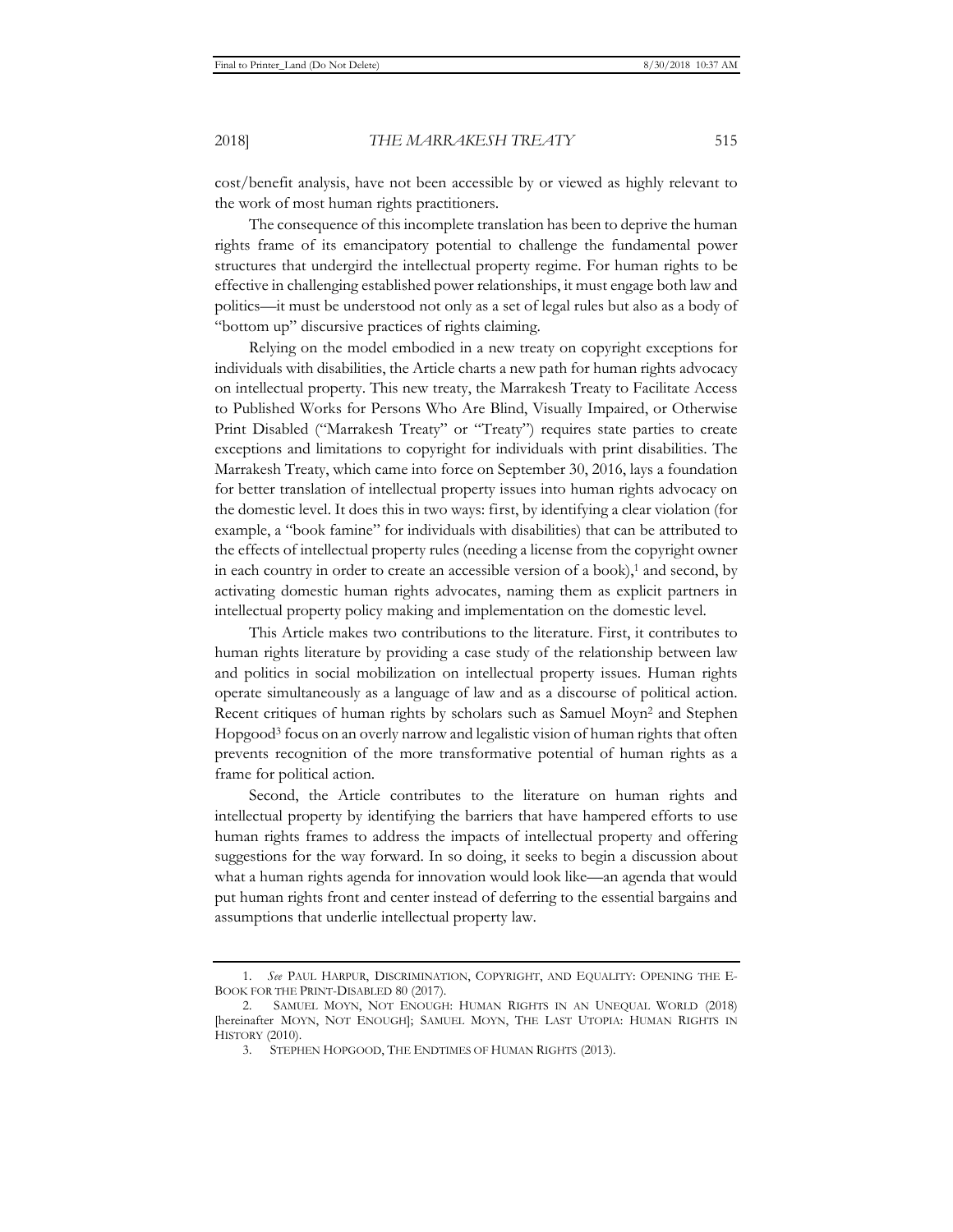This Article proceeds in two parts. First, it charts the way in which intellectual property as a human rights issue was initially raised in South Africa and Brazil before being taken up by institutions within the United Nations. This part also discusses why intellectual property, once it was articulated as a human rights concern in these forums, did not further translate into domestic action. It identifies the barriers to this uptake as largely stemming from the decision by transnational intellectual property advocates to engage with IP rights-holders on rights-holders' terms, using social justice rationales to advocate for exceptions and limitations to intellectual property rather than challenging the inequitable power relationships that undergird international intellectual property protection. Meeting intellectual property rightsholders on their own terms may well have been a necessary strategic move in order to present arguments in terms that would resonate. Nonetheless, an unintended side effect of this move has been to limit opportunities to build alliances with human rights advocates.

The second part of this Article discusses the core provisions of the Marrakesh Treaty as well as the way in which the unique features of the Treaty represent a new approach to intellectual property lawmaking. Normatively, the Treaty focuses on an issue that resonates well within the human rights framework, identifying a clear violator, violation, and remedy, and it is also associated with a clear constituency in this case, individuals with print disabilities and their representative organizations. These characteristics make it more likely for the intellectual property issues at the heart of the Treaty to be framed as human rights concerns. Institutionally, the Marrakesh Treaty also represents an advance over prior efforts to catalyze domestic human rights advocacy on intellectual property issues by ensuring that beneficiaries and their representative organizations will be able to participate in exercising the rights created by the Treaty as well as in lawmaking on the Treaty's implementation.

# I. FRAMING HUMAN RIGHTS

This section examines the "geography" of human rights framing of intellectual property, from initial deployment in South Africa and Brazil to elaboration and entrenchment at the United Nations. The section then considers why the trajectory of human rights and intellectual property "stalled" at the international level and was not translated into further domestic human rights advocacy. In large part, this lack of uptake was due to the fact that there was no clear constituency within the human rights community to take up these issues. In addition, the transnational and national activists who did engage with the social justice impacts of intellectual property tended to use the language and metrics of intellectual property to frame their work, which made the impacts of intellectual property less accessible by, and perceived as less relevant to, most human rights practitioners.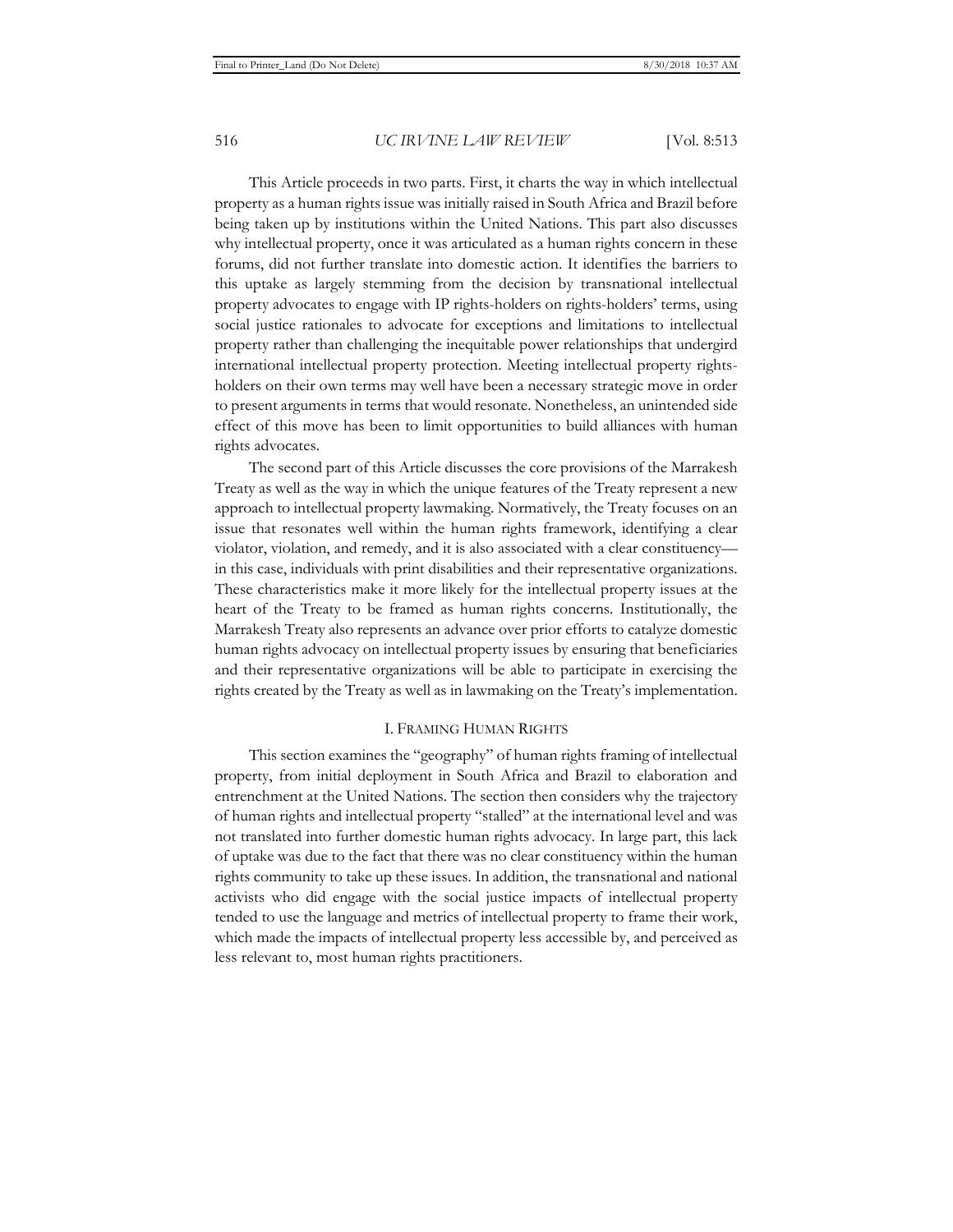#### *A. From South Africa to the United Nations*

Prior to the mid-1990s, there was little interaction between the intellectual property and human rights regimes.4 In the late 1980s and early 1990s, however, IP rights-holders began pressuring their constituent states to advocate for stronger global intellectual property rights.5 These efforts were successful, and in 1994, the negotiation of the Agreement on Trade-Related Aspects of Intellectual Property (TRIPS Agreement)6 made compliance with minimum intellectual property standards a requirement of membership in the World Trade Organization (WTO).7

The TRIPS Agreement and the later bilateral trade and investment treaties that sought to expand upon and strengthen its requirements, were combined with continued bilateral pressure to strengthen domestic intellectual property rules and enforce them more effectively. These forces created a culture of compliance that led many states to forego even the minimal flexibility that TRIPS allows ratifying states in implementing their obligations under the treaty.8 Many countries, including some of the least-developed countries, implemented their TRIPS obligations far in advance of when they were actually required to do so.9 Others adopted stronger rules than required by the treaty or declined to incorporate flexibilities allowed by TRIPS.10 Bilateral agreements further required states to provide "TRIPS-plus" protection beyond what was required by TRIPS.11

The impacts of these stronger intellectual property rights began to engender significant resistance among several communities. Advocates argued that patents on essential medicines allowed pharmaceutical companies to charge prices that most

<sup>4.</sup> Prior to the mid-1990s, the intellectual property and human rights regimes largely developed in isolation. *See* Laurence R. Helfer, *Human Rights and Intellectual Property: Conflict or Coexistence?*, 5 MINN. INTELL. PROP. REV. 47, 47 (2003); *see also* Laurence R. Helfer, *Human Rights and Intellectual Property: Mapping an Evolving and Contested Relationship*, *in* THE OXFORD HANDBOOK OF INTELLECTUAL PROPERTY LAW 117, 118 (Rochelle C. Dreyfuss & Justine Pila eds., 2018) [hereinafter Helfer, OXFORD HANDBOOK].

<sup>5.</sup> LAURENCE R. HELFER & GRAEME W. AUSTIN, HUMAN RIGHTS AND INTELLECTUAL PROPERTY: MAPPING THE GLOBAL INTERFACE 35 (2011).

<sup>6.</sup> Agreement on Trade-Related Aspects of Intellectual Property Rights, Apr. 15, 1994, Marrakesh Agreement Establishing the World Trade Organization, Annex 1C, 1869 U.N.T.S. 299 [hereinafter TRIPS Agreement]. The agreement was negotiated as part of a set of agreements concluded in 1994 that established the WTO, vested it with certain regulatory power, and strengthened the mechanism for resolving trade disputes. Annexed to the principal agreement establishing the WTO were topic-specific agreements regulating issues ranging from trade in goods and services to textiles and clothing, agriculture, and anti-dumping (collectively called the "covered agreements"). The TRIPS Agreement is one of these covered agreements and establishes minimum standards for intellectual property protection in the domestic law of WTO member states.

<sup>7.</sup> Helfer, OXFORD HANDBOOK, *supra* note 4, at 121.

<sup>8.</sup> Molly Land, *Rebalancing TRIPS*, 33 MICH. J. INT'L L. 433, 442 (2012).

<sup>9.</sup> CAROLYN DEERE, THE IMPLEMENTATION GAME: THE TRIPS AGREEMENT AND THE GLOBAL POLITICS OF INTELLECTUAL PROPERTY REFORM IN DEVELOPING COUNTRIES 72–74 (2008).

<sup>10</sup>*. See, e.g.*, *id.* at 73, 81, 91–94, 98 (describing instances where countries implemented the TRIPS Agreement in excess of required standards). According to Deere, "some of the countries with the highest IP protection were among the world's poorest." *Id.* at 102.

<sup>11</sup>*. Id.* at 151–55.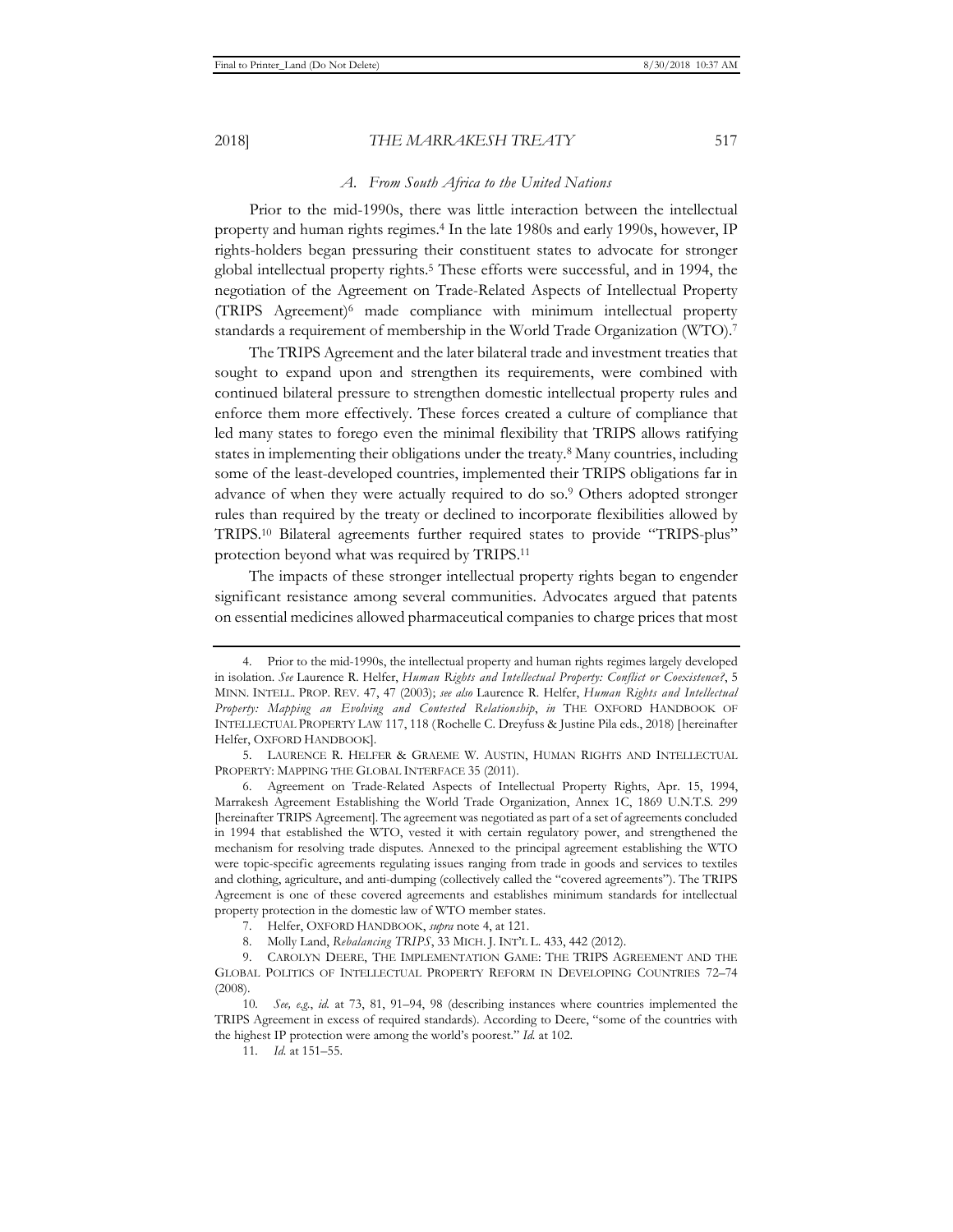individuals suffering from disease in developing countries could not afford.12 Others argued that intellectual property rights diverted research toward the needs of developed countries' health care markets.13 Constituencies concerned with the effects of stronger intellectual property rights on health were joined by those who were worried about their consequences for farmers and databases, among others. As Amy Kapczynski recounts in her analysis of the origins of the access to knowledge mobilization, resistance to the expansion of intellectual property law and concern about its effects on the public interest began in the early 1990s with protests by farmers over the TRIPS Agreement in India and mobilization around databases in the European Union.14 These and other concerns sparked protests around the social justice impacts of trade negotiations in Seattle in 1999.<sup>15</sup>

Although advocacy around intellectual property and access to medicines dates back to the early 1990s,16 it was not framed as a human rights issue until later in that decade through the access to medicines movements in South Africa and Brazil. "Framing" is a particular way in which activists seek to legitimize their demands and identify desired outcomes.17 Schön and Rein describe "naming and framing" as processes in which "[t]hings are selected for attention and named in such a way as to fit the frame constructed for the situation."18 These processes of naming and framing select for attention a few salient features and relations from what would

14. Amy Kapczynski, *The Access to Knowledge Mobilization and the New Politics of Intellectual Property*, 117 YALE L.J. 804, 826–27 (2008).

15. Sean D. Murphy, *Collapse of Efforts to Launch "Millennium" Round of Multilateral Trade Negotiations*, 94 AM. J. INT'L L. 375, 375 (2000).

16. Focusing on the origins of the access to medicines movement, de Mello e Souza explains that the transnational network that eventually emerged around access to HIV/AIDS drugs was originally a U.S.-based movement led by Ralph Nader and James Love of the Consumer Project on Technology (CPTech, now Knowledge Ecology International, KEI). The activists began with a focus on drug prices in the United States in the early 1990s, but turned their attention to concerns about international equity after the conclusion of the TRIPS Agreement. *See* André de Mello e Souza, The Power of the Weak: Advocacy Networks, Ideational Change and the Global Politics of Pharmaceutical Patent Rights 136–37 (Feb. 2005) (unpublished Ph.D. dissertation, Stanford University) (on file with Marquette University Libraries).

17. Molly Land, *Human Rights Frames in IP Contests*, *in* BALANCING WEALTH AND HEALTH: THE BATTLE OVER INTELLECTUAL PROPERTY AND ACCESS TO MEDICINES IN LATIN AMERICA 276, 279 (Rochelle C. Dreyfuss and César Rodríguez-Garavito eds., 2014). Intellectual property rightsholders also used a variety of frames to promote their objectives, including frames of theft and piracy. *See* Duncan Matthews, *When Framing Meets Law: Using Human Rights as a Practical Instrument to Facilitate Access to Medicines in Developing Countries*, *in* TRIPS AND DEVELOPING COUNTRIES: TOWARDS A NEW IP WORLD ORDER? 12, 13 (Gustavo Ghidini et al. eds., 2014).

18. DONALD A. SCHÖN & MARTIN REIN, FRAME REFLECTION: TOWARD THE RESOLUTION OF INTRACTABLE POLICY CONTROVERSIES 26 (1994); *see also* DANA BELDIMAN, ACCESS TO INFORMATION AND KNOWLEDGE: 21ST CENTURY CHALLENGES IN INTELLECTUAL PROPERTY AND KNOWLEDGE GOVERNANCE 209–10 (2013).

<sup>12</sup>*. See* Amy Kapczynski et al., *Addressing Global Health Inequities: An Open Licensing Approach for University Innovations*, 20 BERKELEY TECH. L.J. 1031, 1047 (2005).

<sup>13</sup>*. See, e.g.*, Audrey R. Chapman, *The Human Rights Implications of Intellectual Property Protection*, 5 J.INT'L ECON. L. 861, 877–78 (2002); Susan K. Sell, *What Role for Humanitarian Intellectual Property? The Globalization of Intellectual Property Rights*, 6 MINN. J.L. SCI. & TECH. 191, 192–93, 200 (2004).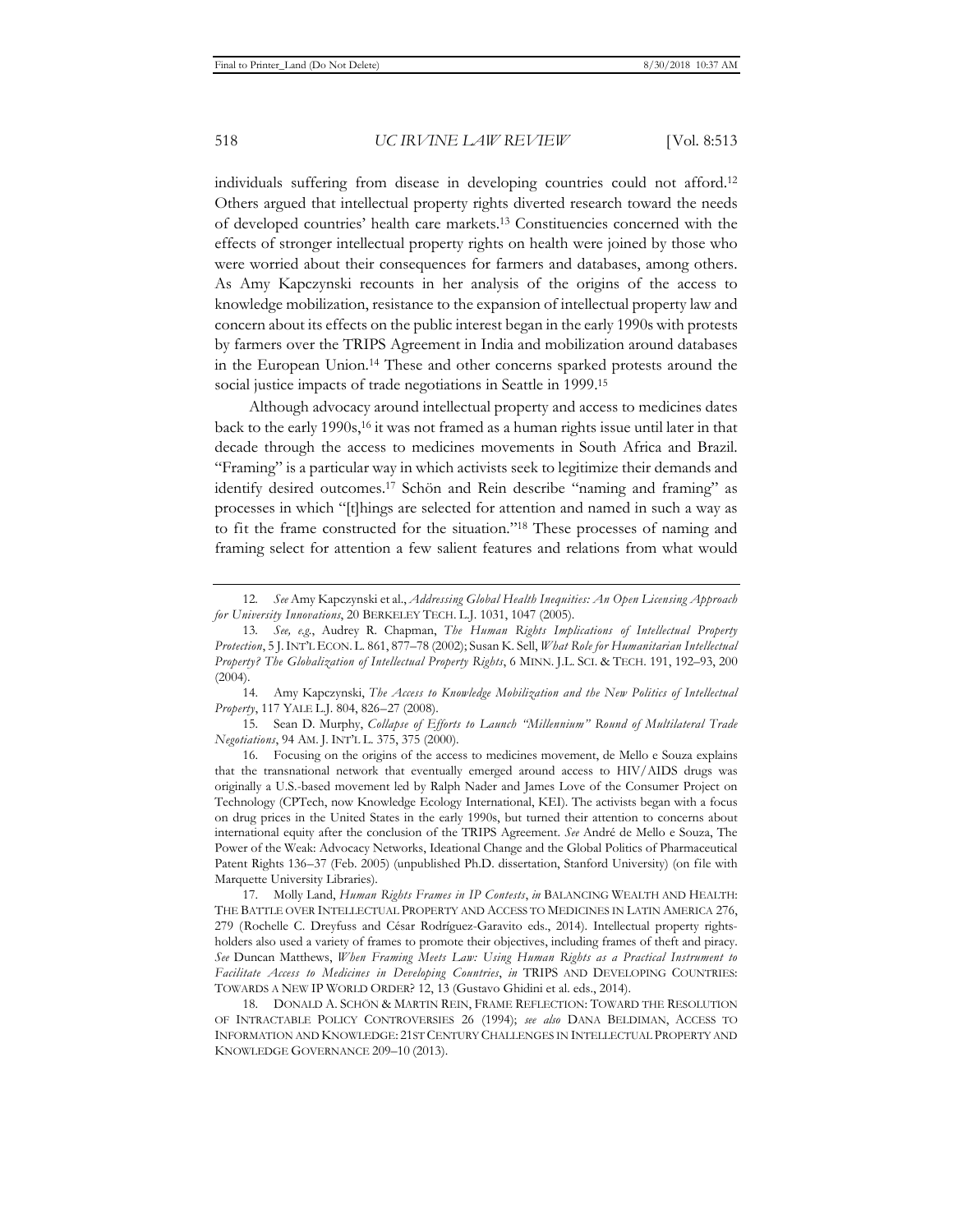otherwise be an overwhelmingly complex reality. They give these elements a coherent organization, and they describe what is wrong with the present situation in such a way as to set the direction for its future transformation. Through the processes of naming and framing, the stories make the "normative leap" from data to recommendations, from fact to values, from "is" to "ought."19

Framing theory focuses on the cognitive structures employed by actors within social movements to give events meaning in ways that "organize experience and guide action, whether individual or collective."20 Thus, "[a] human rights frame tells a story that characterizes the victims, labels the genre of abuse, locates the perpetrators, and suggests a response."21 There are many ways in which grievances can be understood, and the choice of frame affects how people define the underlying problem and the remedies they seek.22 The initial framing of an issue is important, since "[w]ays of thinking about problems are generally path dependent."23

Activists in South Africa and Brazil first used the frame of human rights to articulate their demands for greater access to life-saving pharmaceuticals in order to protect the human rights to health and life.24 In South Africa, for example, the right to health was the central organizing element in the work of the Treatment Action Campaign (TAC), a community-based organization that took the lead in the South African effort to promote access to treatment in the context of HIV/AIDS.25 Using a combination of grassroots mobilization, prevention, treatment literacy campaigns, and litigation, TAC sought to "[c]hallenge by means of litigation, lobbying, advocacy and all forms of legitimate social mobilization, any barrier or obstacle, including unfair discrimination, that limits access to treatment for HIV/AIDS in the private

<sup>19.</sup> SCHÖN & REIN, *supra* note 18. For another perspective on "the way in which experiences become grievances, grievances become disputes, and disputes take various shapes, follow particular dispute processing paths, and lead to new forms of understanding," see William L.F. Felstiner, Richard L. Abel & Austin Sarat, *The Emergence and Transformation of Disputes: Naming, Blaming, Claiming . . .*, 15 L. & SOC'Y REV. 631, 632 (1980–81). In the framework of Felstiner et al., "naming" is when one first understands an experience to be an injurious event; "blaming" is when one attributes responsibility for that injury to another; and "claiming" is when one voices that grievance to the responsible entity and asks for remediation. *Id.* at 635. Framing operates throughout these processes to give salience to some facts over others and to provide direction about who should be responsible for what.

<sup>20.</sup> David A. Snow et al., *Frame Alignment Processes, Micromobilization, and Movement Participation*, 51 AM. SOC. REV. 464, 464 (1986).

<sup>21.</sup> ALISON BRYSK, SPEAKING RIGHTS TO POWER: CONSTRUCTING POLITICAL WILL 78 (2013).

<sup>22</sup>*. See* Snow et al., *supra* note 20, at 465–66.

<sup>23.</sup> Peggy Levitt & Sally Merry, *Vernacularization on the Ground: Local Uses of Global Women's Rights in Peru, China, India and the United States*, 9 GLOBAL NETWORKS 441, 452 (2009).

<sup>24</sup>*. See generally* Land, *supra* note 17.

<sup>25.</sup> Amy Kapczynski & Jonathan M. Berger, *The Story of the TAC Case: The Potential and Limits of Socio-Economic Rights Litigation in South Africa*, *in* HUMAN RIGHTS ADVOCACY STORIES 43, 44–45 (Deena R. Hurwitz & Margaret L. Satterthwaite eds., 2009).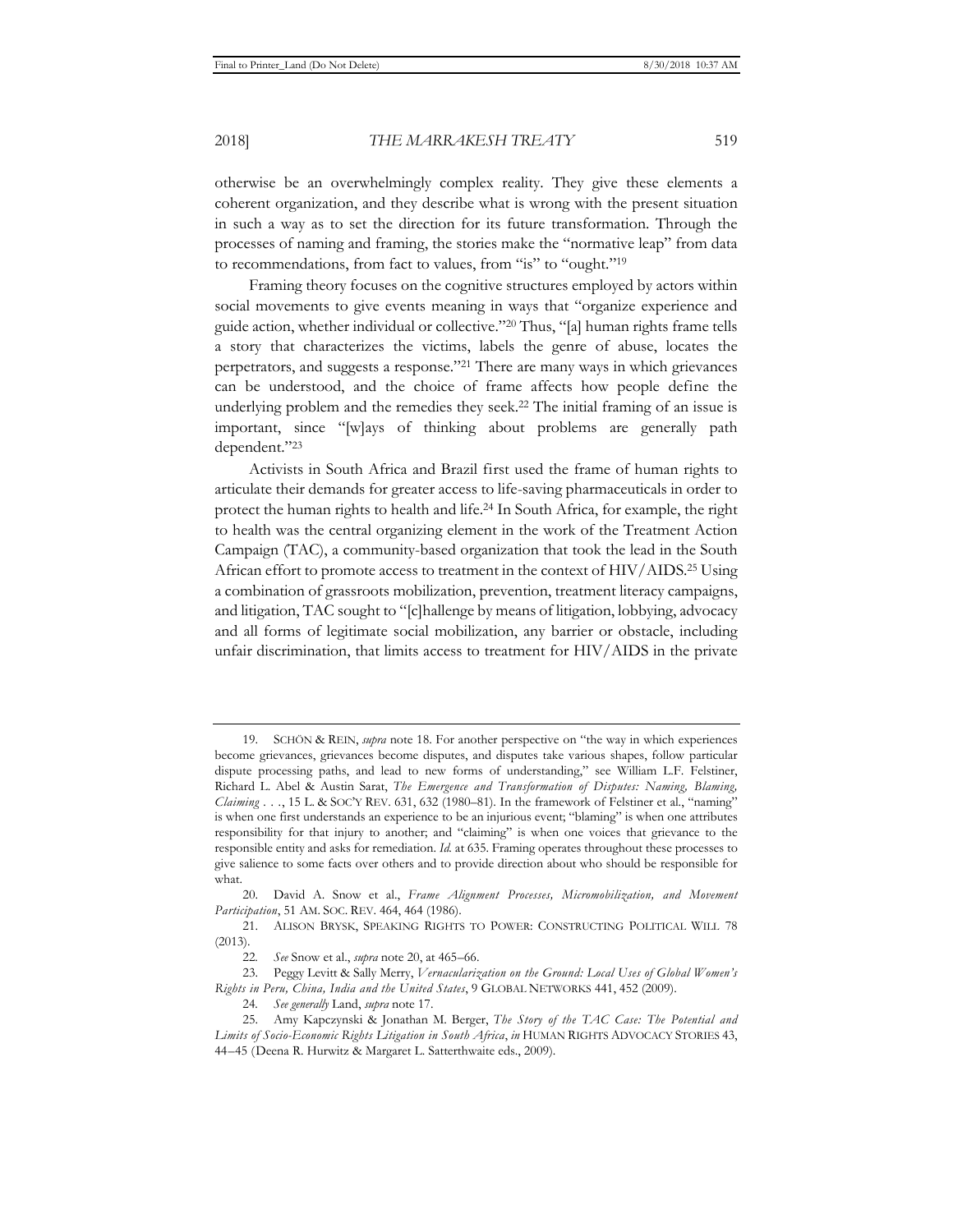and public sector."26 TAC's litigation over access to medicines explicitly invoked the right to health under the South African Constitution, which was modeled on and drew inspiration from international instruments protecting the international right to health.27

Human rights shared a similarly prominent role in debates about access to medicines in Brazil. Although it currently boasts a robust program to combat HIV/ AIDS that features universal access, the Brazilian government's initial efforts were largely ineffectual.28 The state's response improved only after widespread civic mobilization within the gay community in São Paulo together with advocacy by health care reform activists, called the *movimento sanitária*. 29 The *movimento sanitária* was led by human rights organizations that had come of age challenging the country's military dictatorship by advocating for democratic health policy and universal access to health care.30

Prior to the early 2000s, human rights authorities had paid little attention to intellectual property. The HIV/AIDS epidemic was increasingly being viewed as a human rights issue, but there was no discussion of the role of patents, despite a recognition that the price of medicines was inhibiting care. For example, the Guidelines on HIV/AIDS and Human Rights, produced by the United Nations in 1998,31 emphasized the importance of affordability but failed to even mention the effect of patents on price.

It was only after the initial framing of intellectual property as a human rights issue in South Africa and Brazil and the media attention generated by these movements in the late 1990s and early 2000s that human rights groups and institutions became involved.32 As Martha Finnemore and Kathryn Sikkink note, "[m]any international norms began as domestic norms and become international through the efforts of entrepreneurs of various kinds . . . . In other words, there is a two-level norm game occurring in which the domestic and the international norm

<sup>26.</sup> Mark Heywood, *South Africa's Treatment Action Campaign: Combining Law and Social Mobilization to Realize the Right to Health*, 1 J. HUM. RTS. PRAC. 14, 15 (2009) (quoting the TAC Constitution).

<sup>27.</sup> Winston P. Nagan, *International Intellectual Property, Access to Health Care, and Human Rights: South Africa v. United States*, 14 FLA. J. INT'L L. 155, 188–91 (2002).

<sup>28.</sup> Eduardo J. Gómez, *How Brazil Outpaced the United States When It Came to AIDS: The Politics of Civic Infiltration, Reputation, and Strategic Internalization*, 36 J. HEALTH POL. POL'Y & L. 317, 320 (2011).

<sup>29</sup>*. Id.*

<sup>30.</sup> Jane Galvão, *Brazil and Access to HIV/AIDS Drugs: A Question of Human Rights and Public Health*, 95 AM. J. PUB. HEALTH 1110, 1112 (2005).

<sup>31.</sup> Office of the High Comm'r for Human Rights & Joint United Nations Programme on HIV/AIDS, HIV/AIDS and Human Rights: International Guidelines, UN Doc. ST/HR/PUB/98/1 (1998).

<sup>32</sup>*. See, e.g.*, Erika George, *The Human Right to Health and HIV/AIDS: South Africa and South-South Cooperation to Reframe Global Intellectual Property Principles and Promote Access to Essential Medicines*, 18 IND.J. GLOBAL LEGAL STUD. 167, 187 (2011) (noting that other human rights institutions became involved in the issue of access to medicines after the controversy over the lawsuit challenging the amendments to the Medicines Act in South Africa).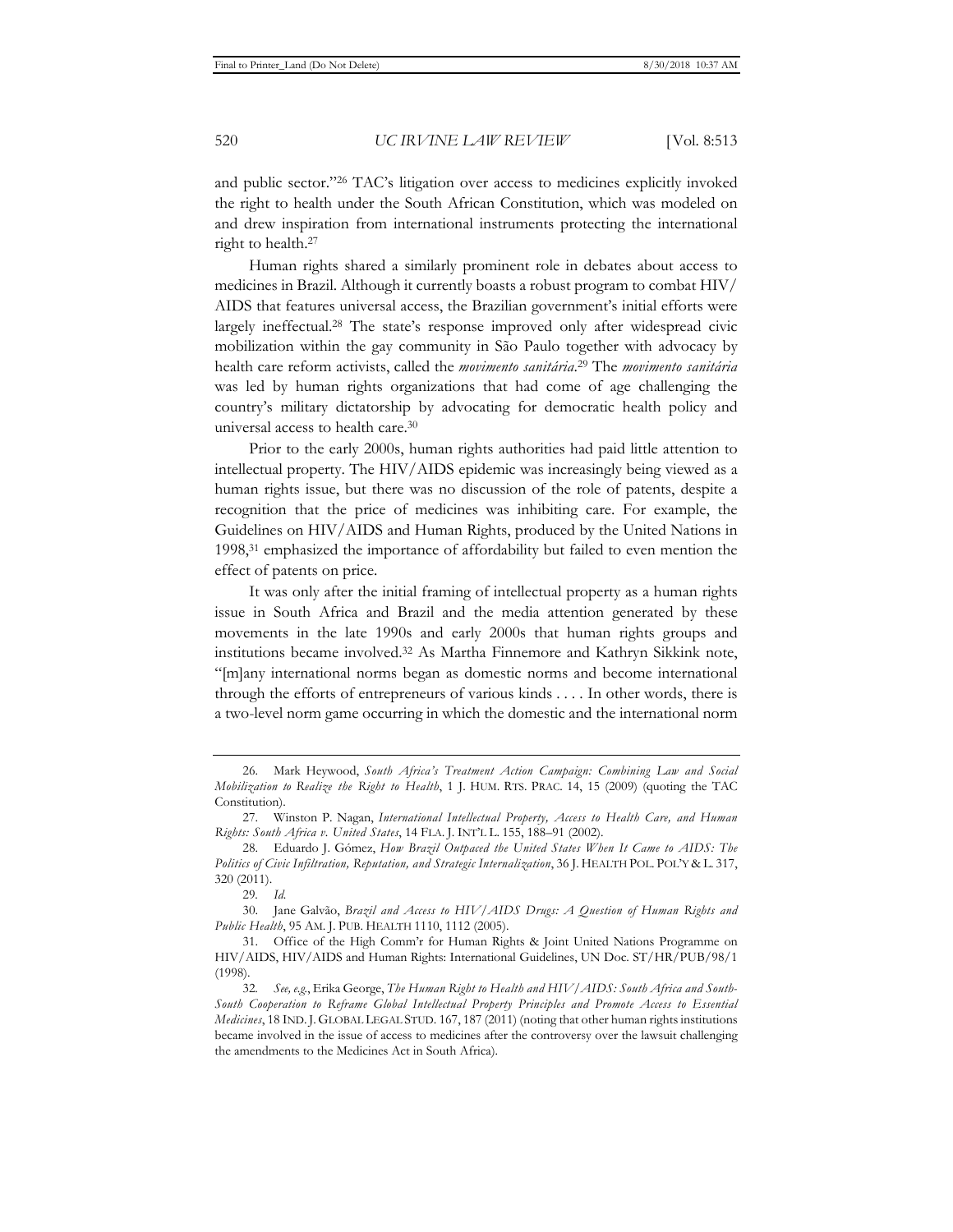tables are increasingly linked."33 Thus, it was in the context of TAC's South African lawsuit that Oxfam made one of the earliest invocation of the international human rights framework on issues of intellectual property. In 2001, it issued a press release in which it stated that "the companies' court action against the South African government over its attempts to get cheap drugs to its people, prevent[s] the South African government from fulfilling its international human rights obligations."34

The early 2000s then saw international human rights organizations and institutions engaged in a veritable flurry of activism and lawmaking activity in the area of intellectual property.35 This included a General Comment by the Committee on Economic, Social and Cultural Rights on the role of medicines in ensuring the right to health<sup>36</sup> as well as a very influential resolution of the U.N. Sub-Commission on the Promotion and Protection of Human Rights entitled "Intellectual Property Rights and Human Rights."37 In 2001 alone, there was a report by the U.N. High Commissioner for Human Rights on the impact of TRIPS on human rights,<sup>38</sup> a report by the U.N. Secretary General on intellectual property and human rights,<sup>39</sup> and a resolution by the Commission on Human Rights calling on states to pursue policies that promote access to medicines as a part of the right to health.40 Forman calls the flurry of activity on the international level a "norm cascade" precipitated by media furor over the South African litigation.<sup>41</sup>

The 2006 revision of the Guidelines on HIV/AIDS and Human Rights demonstrates this shift in framing most clearly. Between 1998 and 2006, Guideline 6, which addresses the accessibility of medicines, was revised to make explicit the need for equal and sustained availability of "antiretroviral and other safe and

<sup>33.</sup> Martha Finnemore & Kathryn Sikkink, *International Norm Dynamics and Political Change*, 52 INT'L ORG. 887, 893 (1998).

<sup>34.</sup> Lissett Ferreira, *Note 196: Access to Affordable HIV/AIDS Drugs: The Human Rights Obligations of Multinational Pharmaceutical Corporations*, 71 FORDHAM L. REV. 1133 (2002) (quoting Press Release, Oxfam, Oxfam Says: Drug Giant Set to Cause Violation of Human Rights: Oxfam Calls for Urgent UN Investigation (Nov. 4, 2001)). Of course, efforts to address HIV/AIDS in South Africa were also frustrated by AIDS denialism, a position promoted by then-President Thabo Mbeki and other South African government officials. Kapczynski, *supra* note 14, at 852 & n.221. They argued "that HIV does not cause AIDS, that HIV/AIDS drugs are toxic, and that such drugs are in fact a possible cause of AIDS itself" and they rejected calls for access to medicines. *Id.* at 852 n.221.

<sup>35</sup>*. See generally* HELFER & AUSTIN, *supra* note 5, at 53–56.

<sup>36.</sup> Comm. on Econ., Soc. & Cultural Rights, General Comment No. 14: The Right to the Highest Attainable Standard of Health (Article 12 of the International Covenant on Economic, Social and Cultural Rights), U.N. Doc. E/C.12/2000/4 (Aug. 11, 2000).

<sup>37.</sup> Sub-Comm'n on the Promotion & Prot. of Human Rights, Intellectual Property Rights and Human Rights, U.N. Doc. E/CN.4/Sub.2/RES/2000/7 (Aug. 17, 2000).

<sup>38.</sup> Comm'n on Human Rights, The Impact of the Agreement on Trade-Related Aspects of Intellectual Property Rights on Human Rights, U.N. Doc. E/CN.4/Sub.2/2001/13 ( June 27, 2001).

<sup>39.</sup> U.N. Secretary-General, *Intellectual Property and Human Rights*, U.N. Doc. E/CN.4/Sub.2/ 2001/12 ( June 14, 2001).

<sup>40.</sup> Comm'n on Human Rights, Rep. on the Fifty-Seventh Session, U.N. Doc. E/CN.4/2001/ L.50 (Apr. 12, 2001).

<sup>41.</sup> Lisa Forman, *"Rights" and Wrongs: What Utility for the Right to Health in Reforming Trade Rules on Medicines?*, 10 HEALTH & HUM. RTS. 37, 44 (2008).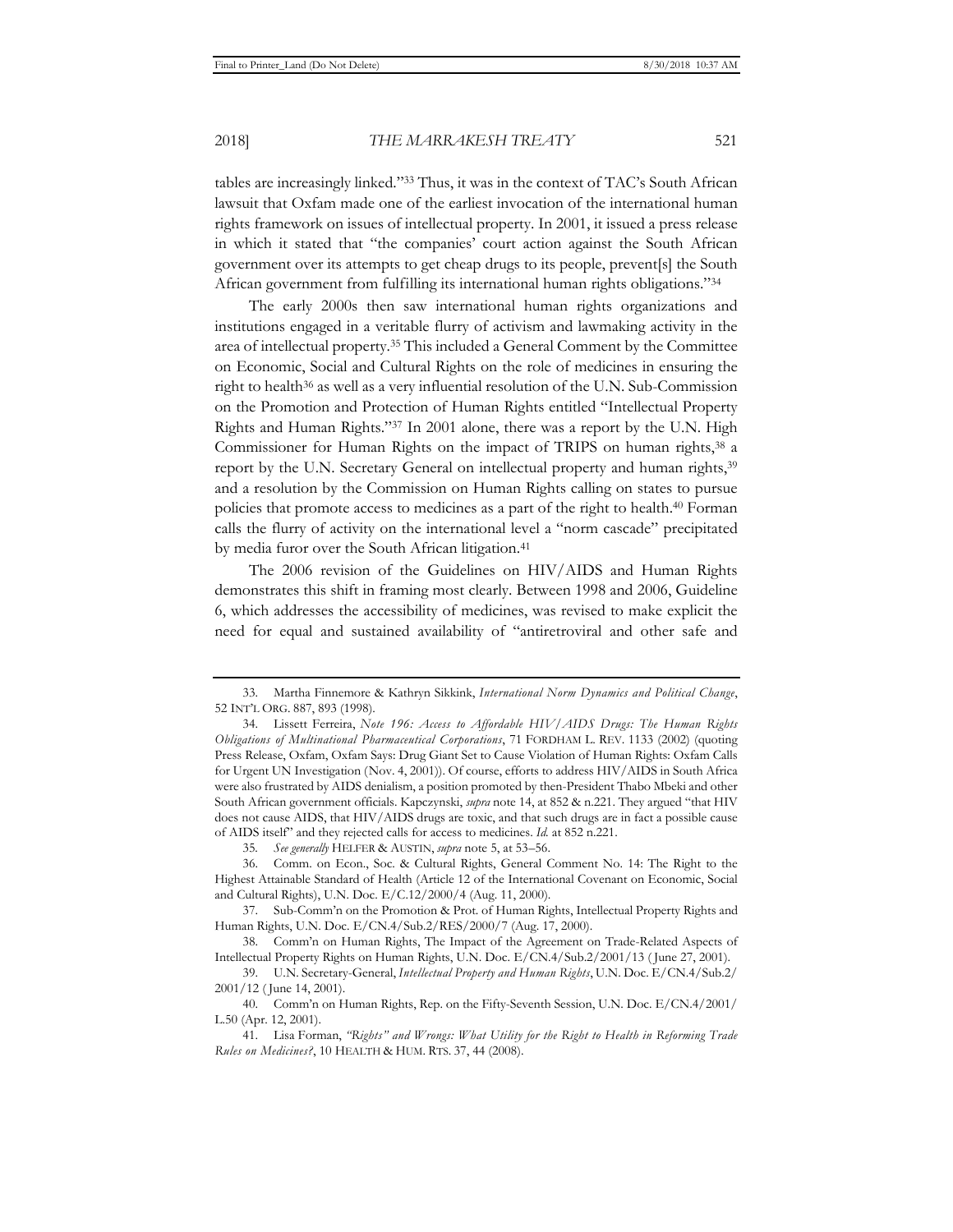effective medicines, diagnostics and related technologies for preventive, curative and palliative care of HIV and related opportunistic infections and conditions," particularly to vulnerable individuals and populations.42 In addition, the new Guidelines contain an extensive discussion of intellectual property. They note the responsibility of states, in both their domestic and international activities, to make sure that intellectual property laws and international instruments do not impede access to medicines, diagnostics, or related technologies,43 and caution states to utilize flexibilities in these agreements to the fullest extent possible.44

In part, the new emphasis on antiretrovirals and other forms of treatment was a reflection of changes in what de Mello e Souza calls the "conventional wisdom on health policy."<sup>45</sup> Prior to the late 1990s, institutions ranging from the World Bank to the Gates Foundation had concluded that in resource-poor settings, funding should be directed toward HIV/AIDS prevention, not treatment, because the barriers to treatment—from a lack of infrastructure to resistance risks of inconsistent treatment—made prevention more cost-effective.46 Activism in the late 1990s began changing that perception. Pointing to Brazil's universal access policy and the real costs of lack of treatment, $47$  activists argued that decreases in the cost of generic anti-retrovirals—to just over one dollar a day—made failure to treat morally indefensible.48

With new possibilities for care, the human rights frame became even more salient. Because treatment began to be seen as feasible even in low-resource settings, the failure to make provision for such treatment was more easily framed as a violation of the right to life and to health. Moral claims were thus paired with the language of rights to support a demand for access to treatment as a human right. This is reflected in the 2006 Guidelines' emphasis on state obligations to take advantage of IP treaty flexibilities in order to satisfy their obligations under human rights treaties.

After the early 2000s, however, the pace of international framing of access to medicines as a human rights issue slowed considerably. Human rights institutions continued to consider the intersection of human rights and intellectual property, including through a 2006 interpretive comment of the Committee on Economic, Social and Cultural Rights on creator's rights.<sup>49</sup> At the same time, a 2009 interpretive

<sup>42.</sup> Office of the High Comm'r for Human Rights & Joint United Nations Programme on HIV/AIDS, International Guidelines on HIV/AIDS and Human Rights, 2006 Consolidated Version, U.N. Doc. HR/PUB/06/09 (2006) [hereinafter 2006 Guidelines].

<sup>43</sup>*. Id.* ¶ 52.

<sup>44</sup>*. Id.* ¶ 53.

<sup>45.</sup> De Mello e Souza, *supra* note 16, at 146.

<sup>46</sup>*. Id.* at 146–50.

<sup>47</sup>*. Id.* at 149–54.

<sup>48.</sup> Amanda Barratt, *The Curious Absence of Human Rights: Can the WIPO Development Agenda Transform Intellectual Property Negotiation?*, 14 L. DEMOCRACY & DEV. 14, 19 (2010).

<sup>49.</sup> Comm. on Econ., Soc. & Cultural Rights, General Comment No. 17: The Right of Everyone to Benefit from the Protection of the Moral and Material Interests Resulting from Any Scientific,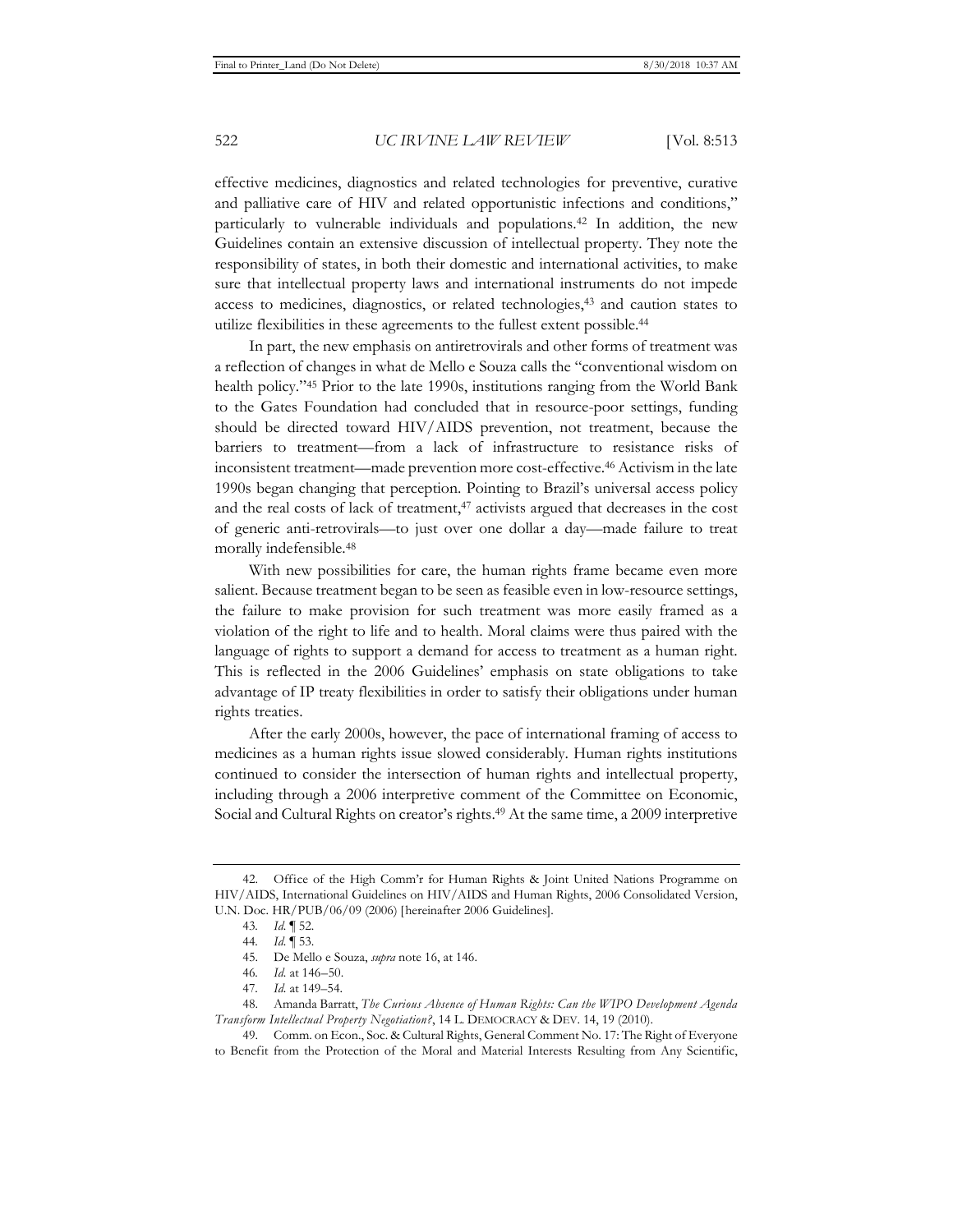comment on the right to take part in cultural life makes no mention of intellectual property rights,50 despite the importance of copyright on the ability to create and enjoy cultural works.

Most recently, however, the impact of intellectual property on human rights was discussed by the last U.N. Special Rapporteur in the field of cultural rights, Farida Shaheed. Special Rapporteur Shaheed focused all of her work in 2015 on the subject of intellectual property and its relationship to culture, issuing a series of very influential reports discussing patent<sup>51</sup> and copyright policy.<sup>52</sup> These reports have been very important in terms of the normative framing they provide and in keeping these issues on the agenda of the United Nations.53

Yet despite initial mobilizations around human rights and intellectual property rights in South Africa and Brazil and then the considerable attention paid to these issues by United Nations institutions and experts, these issues have not translated down to further human rights advocacy on the domestic level. Transnational and domestic advocacy groups are challenging the expansion of intellectual property rules—just not in human rights terms. For example, in a 2009 study of advocacy around access to medicines in eleven Latin American countries, these issues were largely not framed in human rights terms, despite the social justice orientation of the study.54 Further, although there has been some framing of access to medicine as an issue of human rights, particularly in the context of litigation of the right to health in Latin America,55 human rights advocates have not engaged with the broader social welfare and human rights impacts of intellectual property.

#### *B. Barriers to Domestic Translation*

Focusing on the horizontal and vertical "geography" of human rights and intellectual property56 reveals that human rights approaches to intellectual property

Literary or Artistic Production of Which He or She Is the Author (Article 15, Paragraph 1 (c), of the Covenant), U.N. Doc. E/C.12/GC/17 ( Jan. 12, 2006) [hereinafter General Comment No. 17].

<sup>50.</sup> Comm. on Econ., Soc. & Cultural Rights, General Comment No. 21: Right of Everyone to Take Part in Cultural Life (Art. 15, Para. 1 (a) of the International Covenant on Economic, Social and Cultural Rights), U.N. DOC. E/C.12/GC/21 (Dec. 21, 2009).

<sup>51.</sup> Farida Shaheed (Special Rapporteur), *Rep. of the Special Rapporteur in the Field of Cultural Rights*, U.N. Doc. A/70/279 (Aug. 4, 2015) [hereinafter 2015 Shaheed Report].

<sup>52.</sup> Farida Shaheed (Special Rapporteur), *Rep. of the Special Rapporteur in the Field of Cultural Rights*, U.N. Doc. A/HRC/28/57 (Dec. 24, 2014) [hereinafter 2014 Shaheed Report].

<sup>53.</sup> Peter K. Yu, *The Anatomy of the Human Rights Framework for Intellectual Property*, 69 SMU L. REV. 37, 41 (2016).

<sup>54.</sup> Land, *supra* note 17, at 277.

<sup>55</sup>*. See generally* LITIGATING HEALTH RIGHTS: CAN COURTS BRING MORE JUSTICE TO HEALTH? (Alicia Ely Yamin & Siri Gloppen eds., 2011); Benjamin Mason Meier et al., *Employing Human Rights Frameworks to Realize Access to an HIV Cure*, 18 J. INT'L AIDS SOC'Y 2 (2015).

<sup>56.</sup> This focus on the geography of human rights and intellectual property draws on the work of political scientists who study norm evolution and social mobilization. *See* MARGARET E. KECK & KATHRYN SIKKINK, ACTIVISTS BEYOND BORDERS: ADVOCACY NETWORKS IN INTERNATIONAL POLITICS (1998); Kathryn Sikkink, Patterns of Dynamic Multi-Level Governance and the Insider-Outsider *Coalition*, *in* TRANSNATIONAL PROTEST AND GLOBAL ACTIVISM 151, 156 (Donatella della Porta & Sidney Tarrow eds., 2005). It also draws on the work of legal scholars who address geographic scale in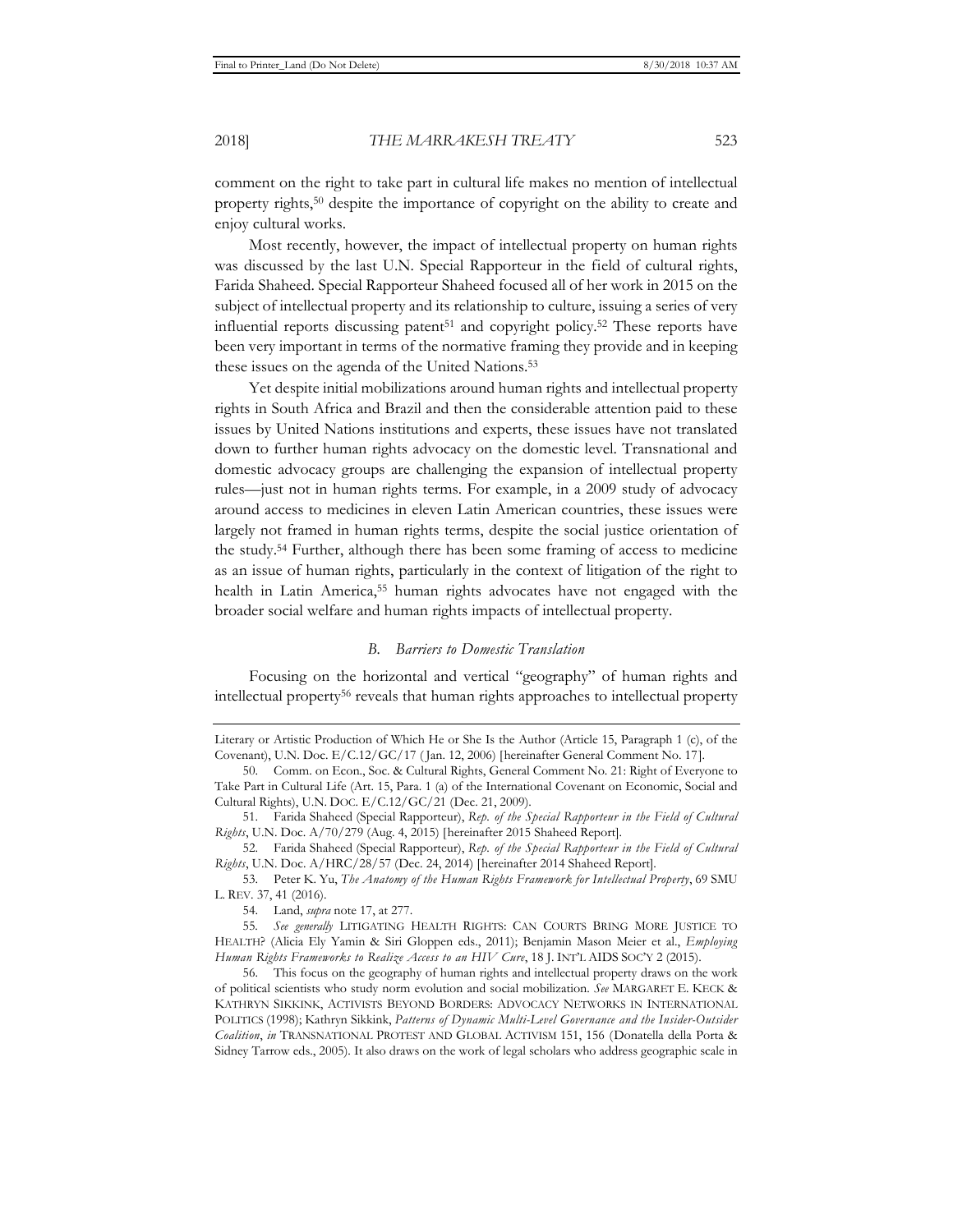were internationalized after their initial deployment in South Africa and Brazil, but that they then remained "stuck" at the United Nations. In the 2000s, for example, there continued to be considerable attention to human rights and intellectual property at the international level,57 to the point where one scholar argued that human rights advocates have been successful in "captur[ing] or coloniz[ing] wellknown elements of the international IP system."58 These arguments, however, were primarily made by experts and elites at the international level. The normative framings that the United Nations expert and political bodies provided were not taken up again in domestic contexts.

This incomplete translation is in part a result of choices made both by activists groups in prioritizing their work, as well as by transnational advocates in seeking to raise concern about issues of intellectual property. In particular, the social justice dimensions of IP policies were framed as issues of "access to knowledge," which provided important tools for challenging the innovation narrative of IP rightsholders, but further crowded out human rights as a frame for understanding the welfare effects of patents and copyrights.

# *1. Legal Embeddedness*

As an initial matter, whether intellectual property was framed as a matter of human rights was in part a function of legal strategy. The countries in which advocates used human rights frames to tackle intellectual property issues were also countries in which human rights were more firmly embedded in national law and public discourse.59

Human rights norms are more commonly used to frame intellectual property discussions when these norms are embedded in domestic constitutional law. Such embeddedness imbues the activists' claims with additional legitimacy and makes human rights claims more powerful because they can be enforced against the state. In South Africa, for example, human rights norms are explicitly part of national constitutional law, which guarantees the right "to have access to health care services."60 The existence of this right on the books was a strategic resource in the South African campaign for access to medicines and a critical factor in TAC's adoption of a human rights frame in challenging the role of intellectual property in making medicines unaffordable. As Heywood notes, "by framing drug company profiteering as a rights violation and challenging it with reference to the South African Constitution, TAC made it an issue that demanded a legal remedy."61

the design of regulatory systems. *See* Hari M. Osofsky, *The Complexities of Multipolar Approaches to Climate Change: Lessons from Litigation and Local Action*, 107 AM. SOC'Y INT'L L. PROC. 73 (2013).

<sup>57.</sup> Helfer, OXFORD HANDBOOK, *supra* note 4, at 125–28.

<sup>58.</sup> HENNING GROSSE RUSE-KHAN, THE PROTECTION OF INTELLECTUAL PROPERTY IN INTERNATIONAL LAW 261 (2016).

<sup>59.</sup> Land, *supra* note 17, at 278–79.

<sup>60.</sup> S. AFR. CONST., 1996, art. 27.

<sup>61.</sup> Heywood, *supra* note 26, at 20.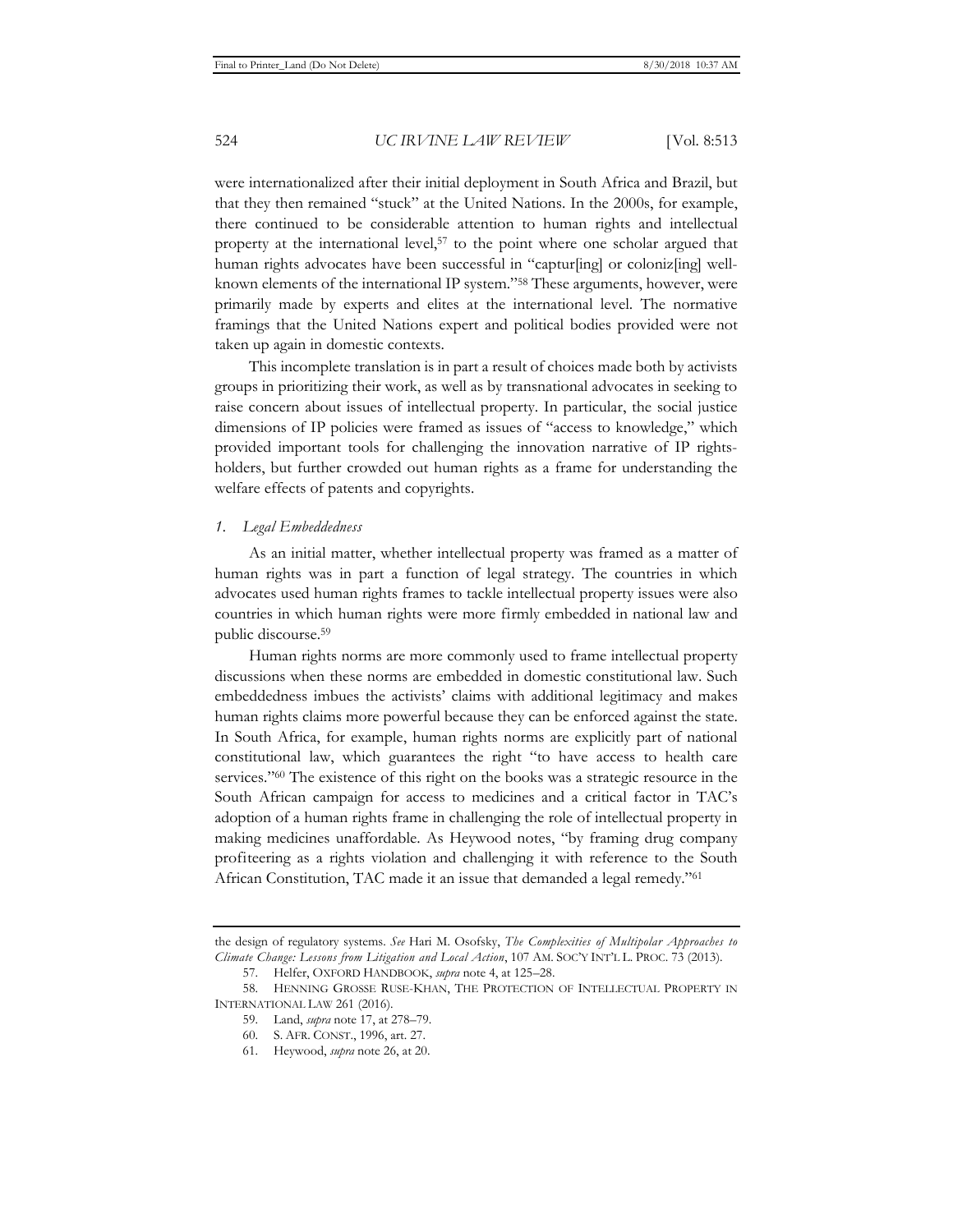In Brazil, as well, access to health care is a constitutional right, protected in Article 196 of the 1988 Brazilian Constitution.<sup>62</sup> The Constitution establishes the Unified Health System (SUS, or Sistema Único de Saúde), which provides for a universal public health care system open to all regardless of means.63 The 1988 Constitution, described as a "socially provocative [and] somewhat left-leaning [document,] . . . emphasizing human rights and providing universal health care," has been an important factor in Brazil's success in ensuring access to medicines for those with HIV/AIDS.64 Access to medicines is also embedded in Brazilian legislation. Law 9.313, promulgated in 1996, requires the government to provide those with HIV/AIDS "all medication necessary for their treatment."65 The embeddedness of the right to health in Brazilian law played an important role in driving health care policy on access to medicines and to treatment.<sup>66</sup>

The use of a human rights frame in these situations offered the advantage of clarity as well as a narrative that emphasized justice and morality rather than incentives and cost. In their engagement with policymakers, the pharmaceutical industry had been relying on the rationales underlying intellectual property law to explain the debate in terms advantageous to itself—namely, in terms that focused on the cost of innovation. The complexity of this area of law also allowed industry to obscure the consequences of policy choices around intellectual property.67

Human rights law, with its focus on the individual, allowed activists to tell a much simpler story. Zackie Achmat, for example, the chairperson of TAC, explained that this was an issue of "greed on the one hand and the right to life on the other."68 A human rights framework also placed the impact of IP policies on individuals on the same level as their effect on innovation and development.69 Although human rights are not necessarily trumps, the use of the human rights frame communicated that individual rights cannot simply be "traded for private

<sup>62.</sup> De Mello e Souza, *supra* note 16, at 179; *see also* DUNCAN MATTHEWS, INTELLECTUAL PROPERTY, HUMAN RIGHTS AND DEVELOPMENT: THE ROLE OF NGOS AND SOCIAL MOVEMENTS 127 (2011).

<sup>63.</sup> Virgílio Afonso da Silva & Fernanda Vargas Terrazas, *Claiming the Right to Health in Brazilian Courts: The Exclusion of the Already Excluded?*, 36 L. & SOC. INQUIRY 825, 829 (2011); *see also* Galvão, *supra* note 30.

<sup>64.</sup> Paul J. Flaer & Mustafa Z. Younis, *The Brazilian Experiment: HIV Drugs for All*, 36 J. HEALTH CARE FIN. 90, 92 (2009).

<sup>65.</sup> Florian F. Hoffmann & Fernando R.N.M. Bentes, *Accountability for Social and Economic Rights in Brazil*, *in* COURTING SOCIAL JUSTICE: JUDICIAL ENFORCEMENT OF SOCIAL AND ECONOMIC RIGHTS IN THE DEVELOPING WORLD 100, 127 (Varun Gauri & Daniel M. Brinks eds., 2008).

<sup>66</sup>*. Id.* at 136–38 (noting that although access to medicines litigation did not lead to the 1996 law, litigation around access to medicines "show[s] that litigation can work as a signalizing mechanism for demand for new medicines, and, hence, for the expansion of an existing public policy").

<sup>67.</sup> De Mello e Souza, *supra* note 16, at 8.

<sup>68.</sup> *AIDS Drugs Case Adjourned*, CNN (Apr. 18, 2001, 8:44 AM), http://www.cnn.com/ 2001/WORLD/africa/04/18/safrica.drugs.02/ [ https://perma.cc/FS8Z-8ABY].

<sup>69.</sup> Heinz Klug, *Campaigning for Life: Building a New Transnational Solidarity in the Face of HIV/AIDS and TRIPS*, *in* LAW AND GLOBALIZATION FROM BELOW: TOWARD A COSMOPOLITAN LEGALITY 118, 137 (Boaventura de Sousa Santos & César A. Rodríguez-Garavito eds., 2005).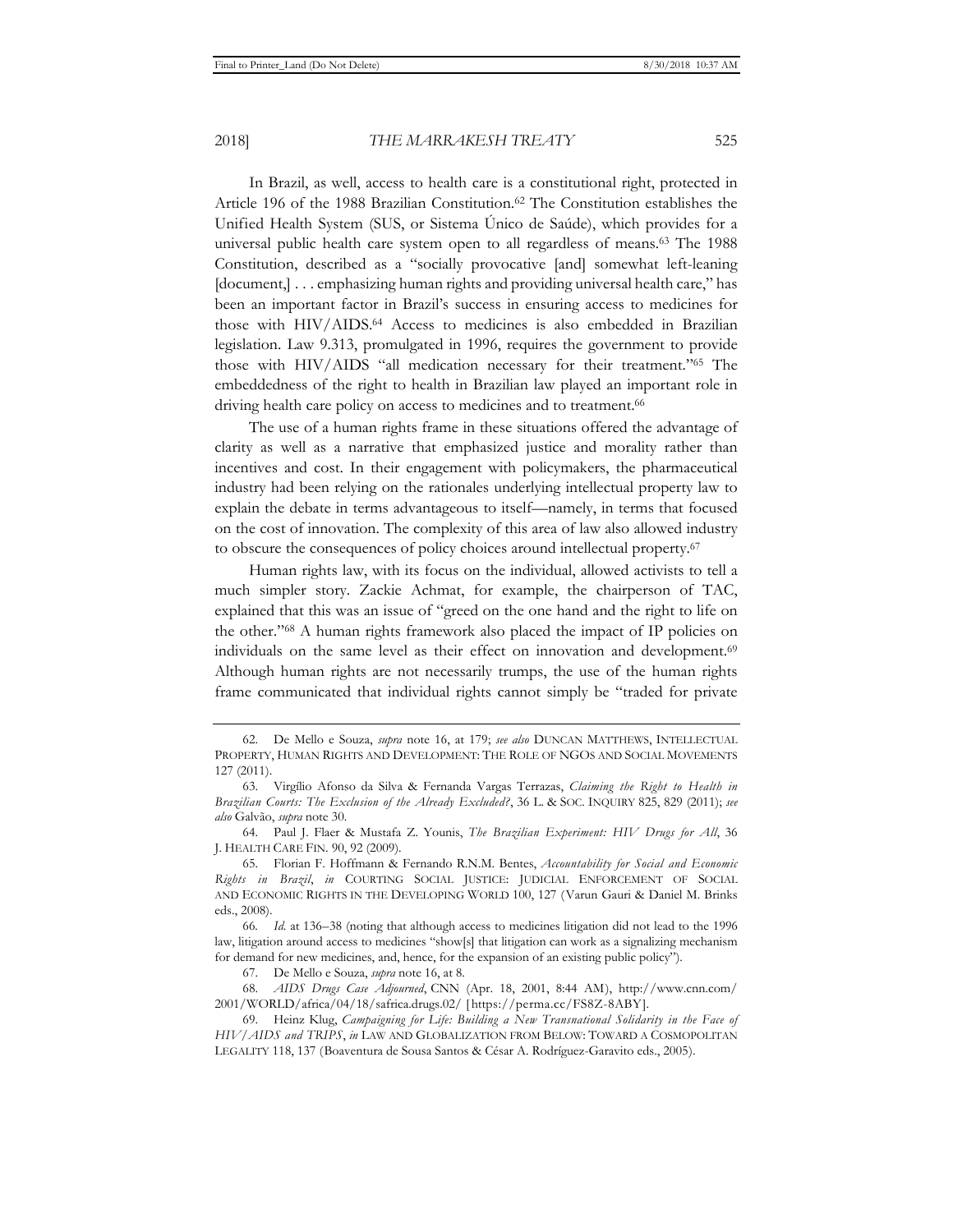property interests or domestic economic growth."70 This is not to say that incentives and innovation are not important. Rather, the deployment of human rights language in this context illustrates the way in which human rights provide a foundation for activism and organizing that enables advocates to describe an alternate set of values, concerns, and costs at stake in the pricing of medicines.

#### *2. Social Embeddedness*

For human rights to be effectively implemented into meaningful action, more than legal embeddedness is required. Domestic translation of intellectual property issues into human rights terms also depends on who takes up these issues and the way in which the issues are framed by these actors. Human rights frames require *social* embeddedness—the involvement of organizations that use human rights norms and institutions in their advocacy work as well as an awareness of human rights within public discourse.

The existence of an organization that had been exposed to, and had experience with, international human rights norms appears to be an important determinant of whether human rights law was used to frame intellectual property disputes. In tackling any human rights issue, advocates are simultaneously engaged in acts of framing and translation—framing the issue as a question of human rights and also translating the concepts of international human rights law into local terms. Sally Engle Merry and Peggy Levitt explain that translation, or vernacularization, is the process of appropriation and local adoption of international norms.71 As norms move from one context to another, images and symbols are translated into local cultural narratives and thereby transformed in the process.72 To Merry, the work of intermediaries in this process is crucial.73

The choice of intermediary also influences whether the issue will be framed in terms of human rights. When intermediaries with experience in human rights were the first to respond to a problem caused by the enforcement of intellectual property rights, the problem was much more likely to be defined in human rights terms. The importance of human rights "first responders" in putting intellectual property into a human rights context is particularly evident in the case of South Africa. In South Africa, human rights had been a central component of TAC's work from the very start.74 In large part, this orientation was a function of TAC's leadership. The chairman of TAC, Zackie Achmat, had been active in the United Democratic Front, which had used a human rights approach to challenge apartheid.75 TAC also formed alliances with lawyers and other organizations, such as the Law and Treatment

<sup>70.</sup> Forman, *supra* note 41, at 39.

<sup>71.</sup> Levitt & Merry, *supra* note 23, at 446.

<sup>72.</sup> SALLY ENGLE MERRY, HUMAN RIGHTS & GENDER VIOLENCE: TRANSLATING INTERNATIONAL LAW INTO LOCAL JUSTICE 136 (2006).

<sup>73</sup>*. Id.* at 229.

<sup>74.</sup> Heywood, *supra* note 26.

<sup>75.</sup> Matthews, *supra* note 17, at 17–18.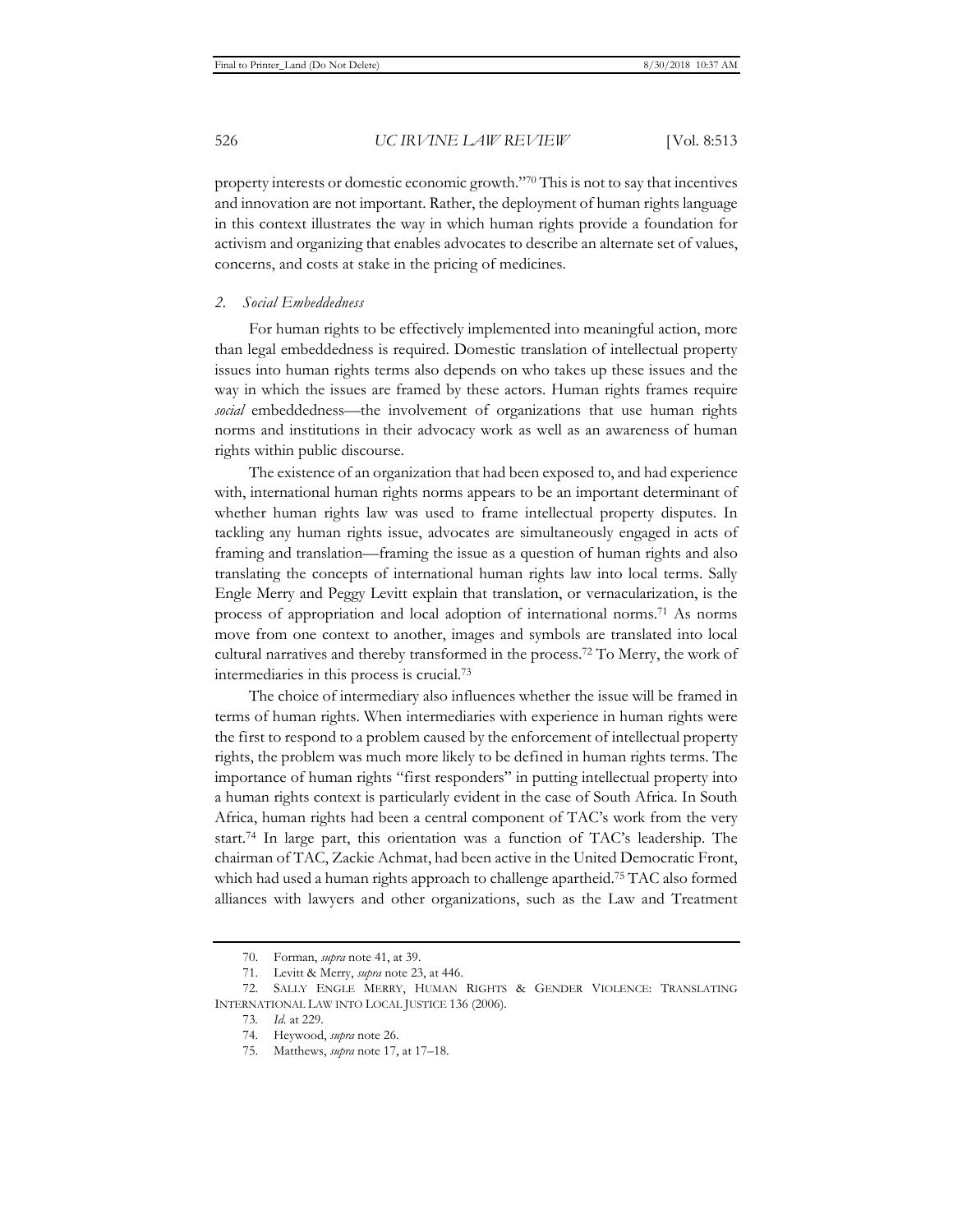Access Unit of the AIDS Law Project, which used a human rights frame for their work.76

Human rights were also socially embedded in the public discourse of South Africa as a result of the transition from apartheid. As Heinz Klug notes, the transition from apartheid and South Africa's ratification of the TRIPS Agreement occurred nearly simultaneously.77 The transition from apartheid resulted in a strong rights consciousness both within TAC and the general public, and played an important role in framing the issue of medicines in terms of human rights.78 As Duncan Matthews explains, "TAC's formation was grounded in . . . a distinctly post-apartheid period of South Africa's history when human rights issues were particularly to the fore and, by linking the right to health to human rights principles, TAC shared historical continuities with the late 1980s and early 1990s anti-apartheid and gay rights activism."79 Indeed, TAC's advocacy strategy expressly drew on the symbols of the anti-apartheid struggle. For example, TAC commemorated Human Rights Day in 2003 by organizing a march in support of access to treatment to a police station where anti-apartheid protestors had been killed in 1960.80

In Brazil, human rights were also deeply embedded both in public discourse and in the practices of the organizations that first worked for access to medicines. Human rights played an important role in Brazil's transition from a military dictatorship in 1985 and, as a result, "held a special place in the national psyche."81 As Jane Galvão explains, "[t]he dismantling of authoritarian rule in Brazil was accompanied by a strong orientation toward human rights, which formed the sociopolitical framework of Brazil's response to the HIV/AIDS epidemic."82 It was during this period in the early 1980s, as Brazil was transitioning from authoritarianism, that activists within the democratization movement began working to recognize health care as an individual right.83 This *movimento sanitária* sought a variety of reforms for the health care system, including greater participation and universal and free access to care, and it led directly to the creation of the SUS.84

The *movimento sanitária* not only created a legal framework establishing health as a fundamental human right,<sup>85</sup> it also socialized activists to think of health issues in rights terms. Human rights organizations within the *movimento sanitária*—those

<sup>76</sup>*. Id.* at 18; *see also* Heywood, *supra* note 26, at 21.

<sup>77.</sup> Klug, *supra* note 69, at 126.

<sup>78.</sup> Land, *supra* note 17, at 278; *see also* MATTHEWS, *supra* note 62, at 95.

<sup>79.</sup> Matthews, *supra* note 17, at 17.

<sup>80.</sup> Klug, *supra* note 69, at 118.

<sup>81.</sup> MATTHEWS, *supra* note 62, at 237.

<sup>82.</sup> Galvão, *supra* note 30, at 1110.

<sup>83</sup>*. Id.* at 1112.

<sup>84.</sup> De Mello e Souza, *supra* note 16, at 179.

<sup>85</sup>*. See id.* (arguing that Brazil's AIDS treatment program, the first to establish universal access and widely viewed as groundbreaking in the area of access to treatment, "was made possible by the accomplishments of an extensive movement for health reform and democracy that incorporated in the country's 1988 Constitution a conception of health as a right of citizenship and created a new health system based on the principles of integrality and community participation").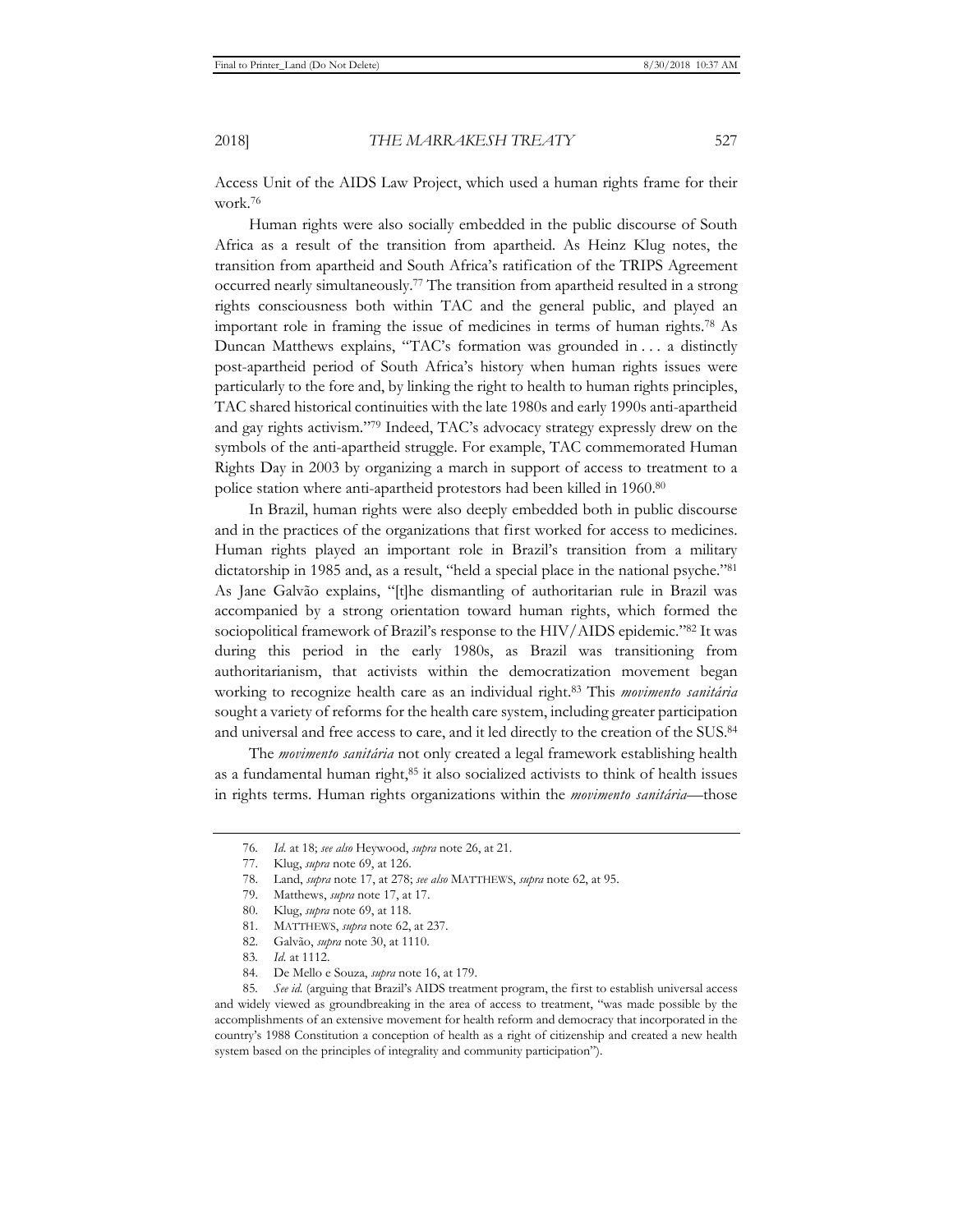who had also opposed the country's military dictatorship and advocated for a democratic health policy and universal access to health care during the transition allied with civic groups in the gay community to lead the challenge to the government's response to HIV/AIDS.86 These activists used strategies, including the demand for democratized access to information and the defense of human rights, that had been effective in challenging military regime.87 Many in this movement eventually became part of the government and continued to work in support of access to medicines in their new positions.<sup>88</sup>

#### *3. Competing Frames & Crowding Out*

Why did human rights constituencies in other countries not take up issues of intellectual property? There are certainly domestic human rights groups in many countries that are active on a range of issues affected by IP policies—including the rights to health, food, education, and freedom of expression, among others. In part, it may simply have been that the transnational advocates that raised IP issues in these contexts were not initially connected with domestic human rights groups, but rather with other advocacy groups that relied on different frames. In contrast to Brazil and South Africa, where the activists leading the campaign thought of themselves as human rights advocates, in other countries, those leading the mobilization around IP policy identified more closely as trade or consumer protection organizations.89 Although international human rights institutions began addressing issues of intellectual property in the early 2000s, this framing was not taken up by transnational advocacy networks. Only one of the organizations that continued to work on issues of access to knowledge, an organization called 3DThree, explicitly used a human rights framework to do so.90

A second and more fundamental reason, however, relates to the way in which these issues were framed in transnational and then domestic activism in many countries. After the mid-2000s, international regulatory activity, lawmaking, and activism on intellectual property and the public interest began to coalesce around a frame of "access to knowledge" or A2K, which allowed new groups of activists from farmers to doctors to open source software engineers—to make common cause.91 This frame of "access to knowledge" allowed advocates with otherwise divergent agendas to mobilize around social justice concerns with a variety of different kinds of intellectual property impacts.

<sup>86.</sup> Gómez, *supra* note 28; *see also* Galvão, *supra* note 30.

<sup>87.</sup> Galvão, *supra* note 30; *see also* Matthews, *supra* note 17, at 21.

<sup>88.</sup> Gómez, *supra* note 28, at 321 (activists "gradually filtered into state AIDS programs and health institutions" and once there were able to support the work of HIV/AIDS organizations).

<sup>89.</sup> Land, *supra* note 17, at 279.

<sup>90</sup>*. See 3D Completes Its Work*, 3D-TRADE-HUMAN RIGHTS-EQUITABLE ECONOMY, http://www.3dthree.org/en/pages.php?IDcat=15 [ https://web.archive.org/web/20120413142848/ http://www.3dthree.org/en/pages.php?IDcat=15] (last visited Apr. 13, 2012).

<sup>91.</sup> Kapczynski, *supra* note 14, at 807.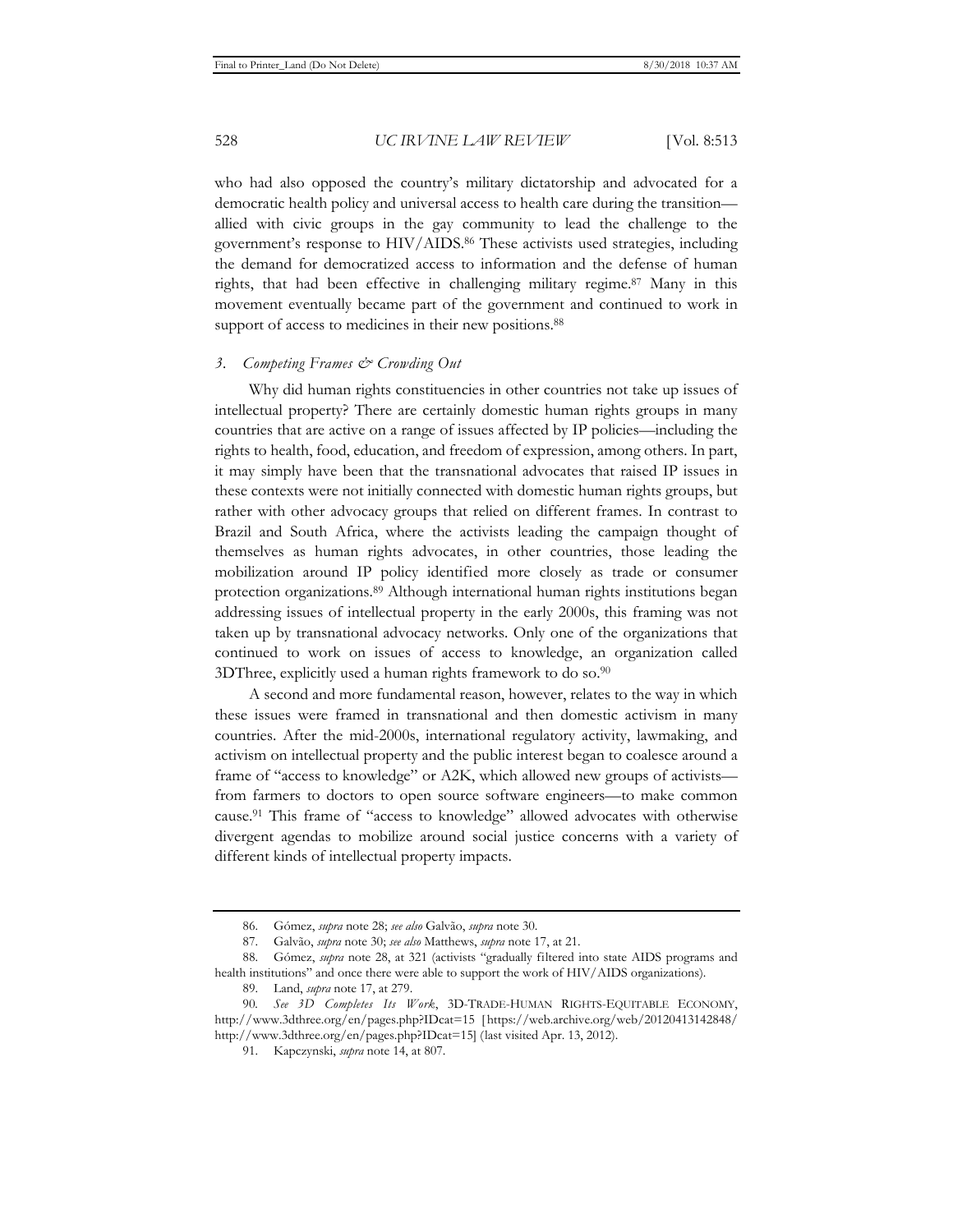In connecting these disparate IP-related issues, the A2K frame implicitly relied on the language and metrics of intellectual property. In part, this is due to historical contingencies; much of the work of this mobilization arose as a response to increasingly strong intellectual property rights, and advocates naturally took up these arguments in crafting their responses. The focus on intellectual property within the A2K movement is also practical, a reflection of the dominant role that intellectual property plays in regulating the distribution of, access to, and the ability to utilize, knowledge. Gaëlle Krikorian argues that the focus on intellectual property is "undoubtedly inevitable, because A2K advocates are engaged in discussing and criticizing the effects of intellectual property rights, and consequently they incorporate the legal language that articulates those rights and engage with the institutional frame that produces them."92 Amy Kapczynski notes that over time, "the discourse of access-to-medicines campaigners has become intimately bound up with the logic of intellectual property, because their attempt to contest the legitimacy narrative of intellectual property law has drawn them into the economic discourse that dominates the field."93

Those using the A2K frame tend to make arguments in terms of economic development and incentives to innovate, the dominant modes of intellectual property law. Although they deny that intellectual property is required for innovation, the logic of this mobilization has nonetheless accepted innovation as a primary metric of evaluation. As Kapczynski explains, "while the A2K mobilization sometimes makes claims in the idiom of culture, equality, or human rights, many and perhaps most—of its claims are made within the framework of information economics and the incentive effects of IP systems."94 In addition, many of the organizing devices of this mobilization—the public domain and the commons draw on fundamental concepts of property law.95

The focus on innovation and intellectual property has been important for the A2K movement in several ways. First, the efficacy of the A2K frame is in part derived from its central location in IP discourse; this basis has provided a strong foundation for deepening the engagement with the IP rationales with which human rights advocates have less expertise and comfort.96 Second, the shift away from human rights was also a result of concerns that human rights discourse could be and was being hijacked by IP owners to justify stronger intellectual property rights.97 IP rights-owners were using the language of fundamental rights to diffuse

<sup>92.</sup> Gaëlle Krikorian, *Access to Knowledge as a Field of Activism*, *in* ACCESS TO KNOWLEDGE IN THE AGE OF INTELLECTUAL PROPERTY 57, 68 (Gaëlle Krikorian & Amy Kapczynski eds., 2010).

<sup>93.</sup> Amy Kapczynski, *Access to Knowledge: A Conceptual Genealogy*, *in* ACCESS TO KNOWLEDGE IN THE AGE OF INTELLECTUAL PROPERTY 17, 38 (Gaëlle Krikorian & Amy Kapczynski eds., 2010).

<sup>94.</sup> Kapczynski, *supra* note 14, at 866.

<sup>95.</sup> Kapczynski, *supra* note 93, at 30.

<sup>96.</sup> Land, *supra* note 17, at 282–83. The diverging rationales and expertise are part of the reason the regimes evolved in isolation from one another. *See* Helfer, OXFORD HANDBOOK, *supra* note 4, at 121.

<sup>97.</sup> Land, *supra* note 17, at 282–83.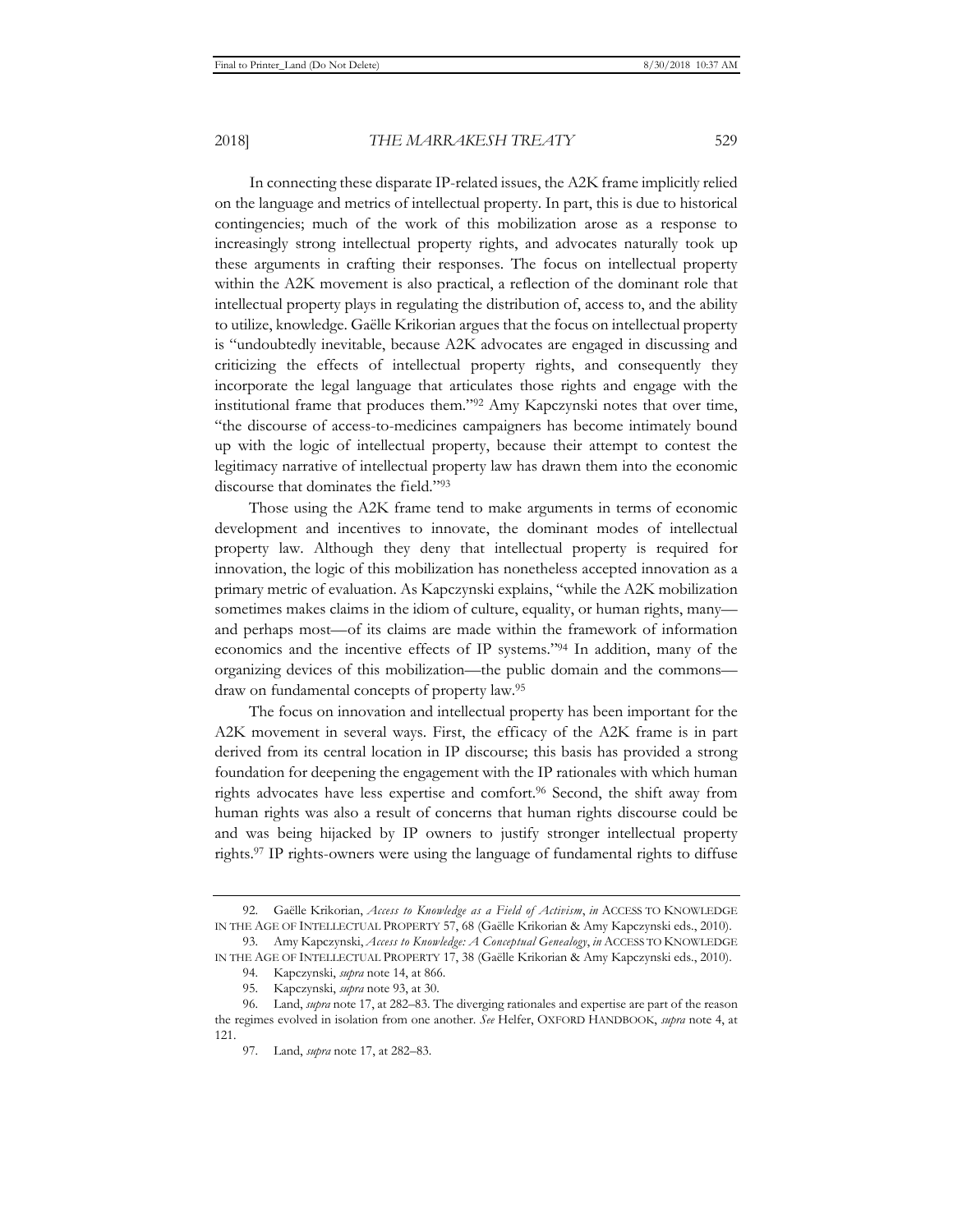competing human rights claims to limit intellectual property rights. Finally, mobilization around the concept of A2K also provided advocates with a way of seeing how innovation policies, writ large, affect our ability to take part in and enjoy the products of scientific knowledge and innovation.98 The "gravitational pull" of intellectual property law that Kapczynski identifies<sup>99</sup> resulted from the way in which an intellectual property frame allowed advocates to connect disparate issues under a common heading to better challenge the bargains reflected in intellectual property law.

Nonetheless, this focus on intellectual property also had the effect of crowding out alternative narratives around the human rights impact of intellectual property. Kapczynski observes that "groups in the A2K mobilization implicitly reject alternative alliances and frameworks when they suture themselves to one another through the rubric of IP."100 First, the focus on intellectual property discouraged engagement by human rights groups because of the perceived need for expertise in intellectual property law that would be costlier to obtain than the benefits it would bring. Second, the lens of intellectual property law limited the extent to which human rights organizations, which tended not to have experience working on issues of intellectual property law and policy, viewed themselves as natural allies for advocacy on these issues. Third, the attenuated connection between intellectual property and human rights harms in many cases made it difficult to identify a "violation" that demanded attention as a matter of priority. Copyright contributes to the limited availability of textbooks in developing countries, but there are many other factors affecting the right to education or to culture that may seem more pressing. Fourth, the complexity of violations once identified made it challenging to use human rights tools to advocate on these issues. If copyright is only one among many reasons affecting access to books, it is more challenging for advocates to pressure those who might have the power to increase access.

*Expertise.* The focus on intellectual property made this set of issues seem inaccessible to those who might not have expertise in intellectual property law.101 Human rights organizations are often highly risk averse because of the limited resources with which they have to work.102 Faced with the prospect of investing time and energy to develop expertise and compared to highly pressing immediate needs, expanding their work to address intellectual property policy issues may have been beyond their capacity. As Levitt and Merry note, "the easier diffused material is to comprehend, theorize and put into place, the quicker it is adopted."103

<sup>98.</sup> YOCHAI BENKLER, THE WEALTH OF NETWORKS: HOW SOCIAL PRODUCTION TRANSFORMS MARKETS AND FREEDOMS (2007).

<sup>99.</sup> Kapczynski, *supra* note 14, at 860.

<sup>100</sup>*. Id.* at 865.

<sup>101.</sup> Land, *supra* note 17, at 284.

<sup>102.</sup> Ella McPherson, *Risk and the Pluralism of Digital Human Rights Fact-Finding and Advocacy*, *in* NEW TECHNOLOGIES FOR HUMAN RIGHTS LAW AND PRACTICE 188, 190 (Molly K. Land & Jay D. Aronson eds., 2018).

<sup>103.</sup> Levitt & Merry, *supra* note 23, at 444.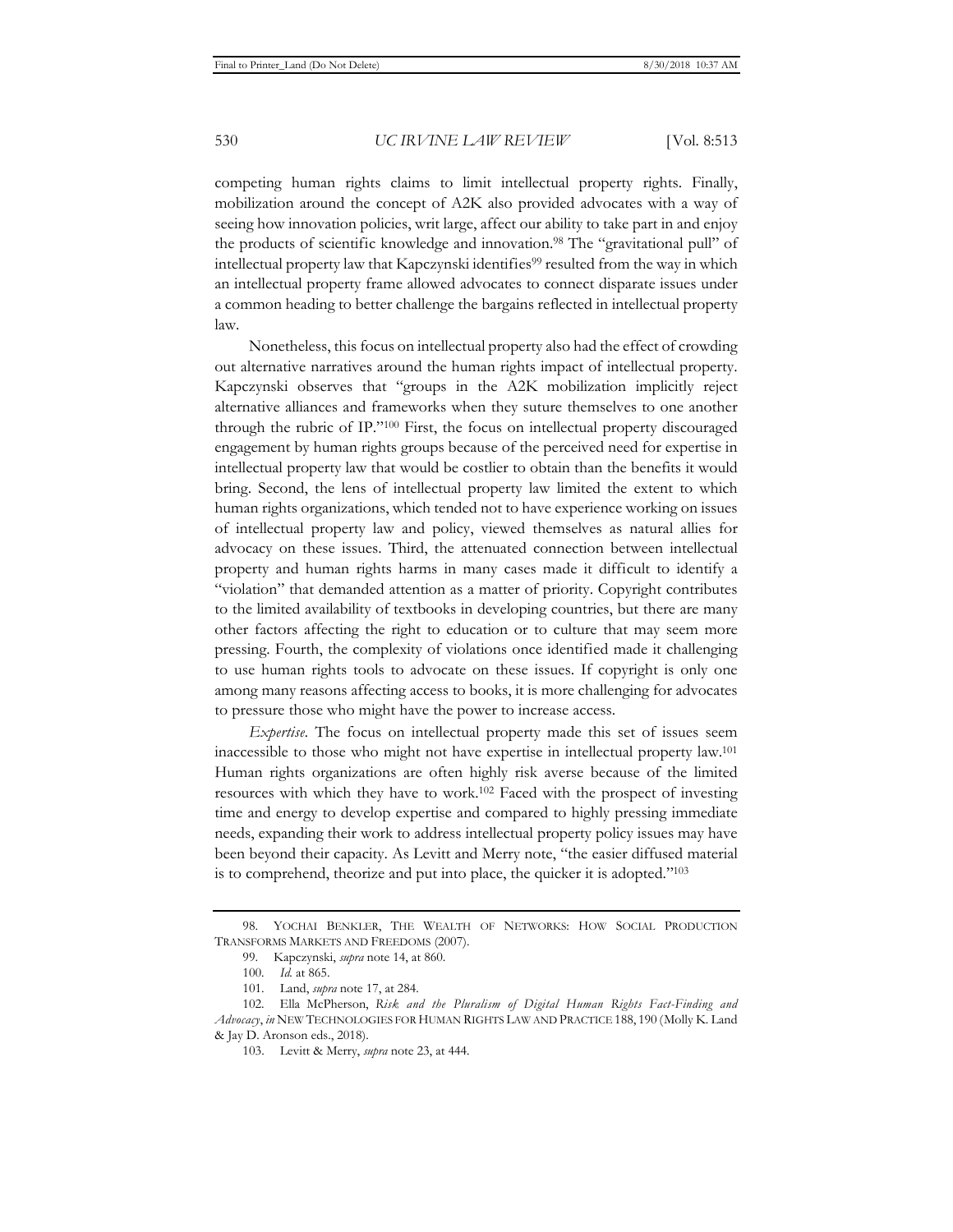*Constituencies.* The emphasis on the logics and language of intellectual property also meant that there was no natural human rights constituency to take up these issues. Normative frame diffusion depends on the existence of agents of transmission—the presence of actors who are able to articulate and maintain particular messages.104 Framing involves three principal tasks—identifying the problem, developing solutions, and motivating adherents.105 There are many ways in which grievances can be understood, and the choice of frame affects how people define the underlying problem and the remedies they seek.106

A human rights frame is rights-driven—that is, it is oriented toward and around individual rights, and it defines the problem accordingly. Thus, human rights organizations view themselves as focused on "health" or "education" or "civil liberties." A2K concerns, in contrast, were framed as concerns about "intellectual property." In other words, A2K advocates defined their work in terms of the cause of the problem, rather than the problem itself—but human rights groups do not organize their work in this way. Framing the issue in terms of the problem (intellectual property) rather than the right at issue (e.g., health or education) made it less likely that human rights constituencies would see these issues as relevant to their work.

In many instances, efforts to frame intellectual property as a human rights issue were also driven by states themselves. In the context of intellectual property, states have engaged in considerable regime shifting—moving the issue of intellectual property from the WIPO to the WTO to the UN107 and today to the investment arbitration regime108—to seek alternative avenues to obtain authoritative statements supporting their legal and political goals. The shift to human rights forums was similarly advanced in part by developing states seeking ways to expand the policy space available to them under international intellectual property rules. Non-governmental organizations also played an important role in

<sup>104.</sup> Thomas Risse & Kathryn Sikkink, *The Socialization of International Human Rights Norms into Domestic Practices: Introduction*, *in* THE POWER OF HUMAN RIGHTS 1, 5 (Thomas Risse, Stephen C. Ropp & Kathryn Sikkink eds., 1999) ("The diffusion of international norms in the human rights area crucially depends on the establishment and the sustainability of networks among domestic and transnational actors who manage to link up with international regimes, to alert Western public opinion and Western governments.").

<sup>105.</sup> Robert Benford & David Snow, *Framing Processes and Social Movements: An Overview and Assessment*, 26 ANN. REV. SOCIO. 611, 615 (2000) (referring to these tasks as "diagnostic framing," "prognostic framing," and "motivational framing"). As Benford and Snow explain:

Collective action frames are constructed in part as movement adherents negotiate a shared understanding of some problematic condition or situation they define as in need of change, make attributions regarding who or what is to blame, articulate an alternative set of arrangements, and urge others to act in concert to affect change.

*Id.*

<sup>106</sup>*. See* Snow et al., *supra* note 20, at 465–66.

<sup>107</sup>*. See generally* Laurence R. Helfer, *Regime Shifting: The TRIPS Agreement and New Dynamics of International Intellectual Property Lawmaking*, 29 YALE J. INT'L L. 1 (2004).

<sup>108.</sup> James Gathii & Cynthia Ho, *Regime Shifting of IP Lawmaking and Enforcement from the WTO to the International Investment Regime*, 18 MINN. J.L. SCI. & TECH. 427 (2017).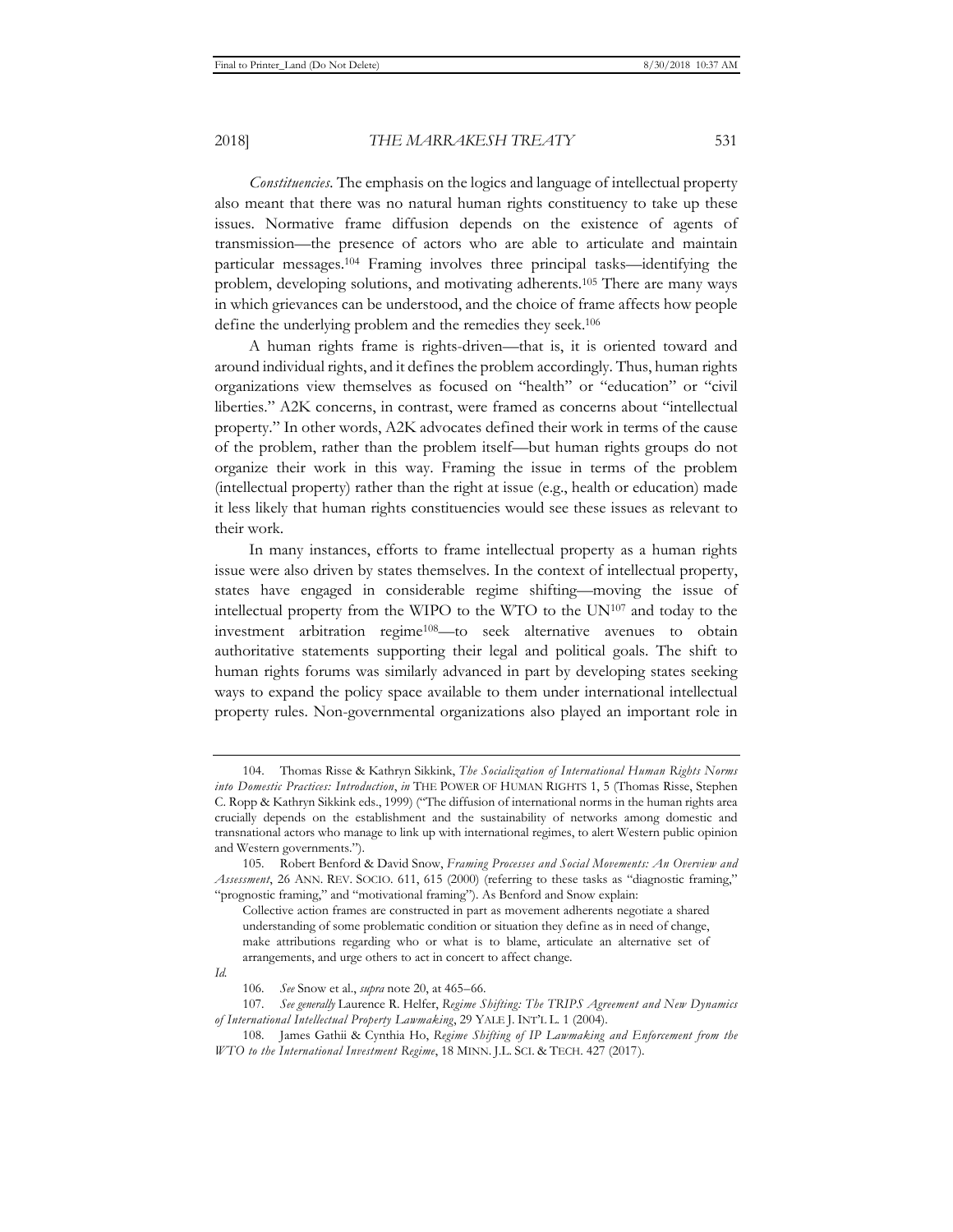this framing, including by initiating what became the UN Sub-Commission's Resolution 2000/7 on human rights and intellectual property.109 Nonetheless, governments typically resist human rights framings to avoid accountability; in the context of intellectual property, however, they embraced this framing as a way of pushing back on international rules that limited their domestic authority.

*Violation.* For human rights advocacy, enforcement mechanisms are often lacking on both the domestic and international levels. As a result, one of the most common enforcement mechanisms is the deployment of shame. Ken Roth, Executive Director of Human Rights Watch, famously argued that advocacy on issues of economic rights is often unsuccessful because strategies based on shame are most effective when it is possible to identify a specific violation, violator, and remedy.110

Clarity about the violation can be difficult to achieve in the context of IP policy. For example, IP policies may be only one of many causes of rights violations. For example, while copyright is certainly one among many factors that contribute to the lack of textbooks for schools,111 it is clearly not the only barrier. The extent to which copyright functions as a barrier also depends, for example, on the capacity of the state to create textbooks, as well as the extent to which there are authors who are able to write these textbooks, salaries to pay the authors, presses to print them, and trucks to deliver them.112 Even when human rights constituencies see the relevance of intellectual property to their work, the more attenuated causal connection between IP policies and human rights harms in many cases may make it more difficult to justify taking up these issues as policy priorities.

Advocacy in Central America around the intellectual property provisions of the Central America Free Trade Agreement (CAFTA) provides a good example of diverging priorities in the work of A2K and human rights advocates.113 Godoy notes that this was "undeniably a top-down story" in which the focus on intellectual property was driven by transnational groups rather than local human rights

<sup>109.</sup> David Weissbrodt & Kell Schoff, *Human Rights Approach to Intellectual Property Protection: The Genesis and Application of Sub-Commission Resolution 2000/7*, 5 MINN. INTELL. PROP. REV. 1, 26 (2003).

<sup>110.</sup> Kenneth Roth, *Defending Economic, Social and Cultural Rights: Practical Issues Faced by an International Human Rights Organization*, 26 HUM.RTS. Q. 63, 63–73 (2004). Although Roth's argument is not necessarily an indictment of the ability of human rights organizations to work on economic rights issues, its emphasis on the challenges of this work has been used to marginalize and depoliticize these rights in ways that make it difficult for human rights organizations to grapple with the impact of globalization. Tara J. Melish, *Maximum Feasible Participation of the Poor: New Governance, New Accountability, and a 21st Century War on the Sources of Poverty*, 13 YALE HUM. RTS. & DEV. L.J. 1, 71–72 (2010).

<sup>111.</sup> Lea Shaver, *Copyright and Inequality*, 92 WASH. U. L. REV. 117 (2014).

<sup>112</sup>*. See generally* HELFER & AUSTIN, *supra* note 5, at 359–60; Margaret Chon, *Intellectual Property "from Below": Copyright and Capability for Education*, 40 U.C. DAVIS L. REV. 803, 832–33 (2007).

<sup>113.</sup> Angelina Snodgrass Godoy, *CAFTA, Intellectual Property, and the Right to Health in Central America*, *in* BALANCING WEALTH AND HEALTH: THE BATTLE OVER INTELLECTUAL PROPERTY AND ACCESS TO MEDICINES IN LATIN AMERICA 111, 126 (Rochelle C. Dreyfuss & César Rodríguez-Garavito eds., 2014).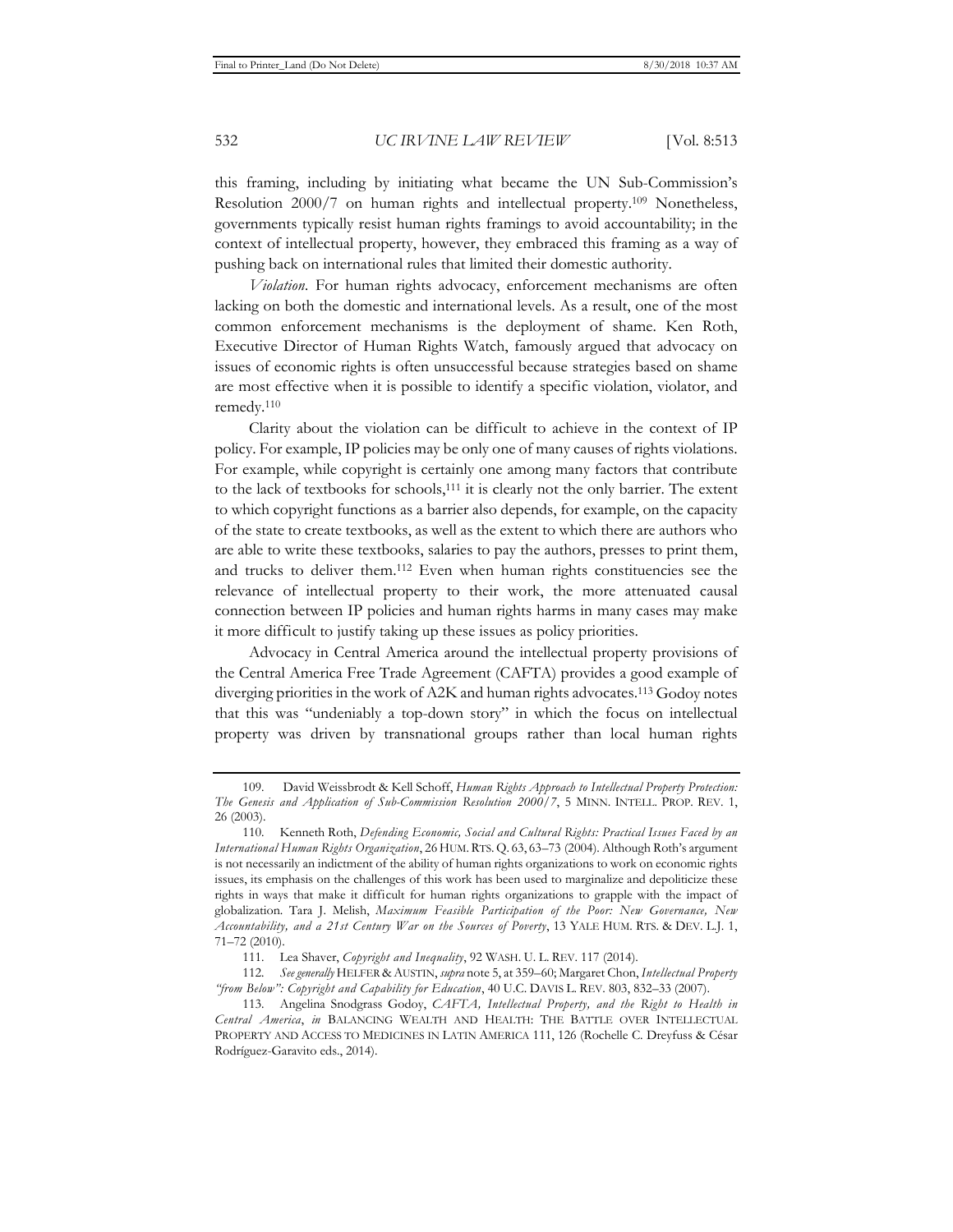groups.114 Local civil society groups had a hard time getting interested in the issue of intellectual property because "IP intersected only peripherally with the central concerns of longstanding health rights advocates in Central America."115 Godoy explains that, although "access to medicines has been a key concern of many in the region, the issue has historically been framed in terms of the dysfunctionality of state institutions in charge of purchasing and administering drugs, rather than the impact of international market forces on prices."116 Although the intellectual property provisions of CAFTA had important consequences for the right to health—and, like many violations of the right to health, were related to the failure of the state to organize itself in ways that ensure the right to health—transnational intellectual property advocacy groups were not able to articulate their concerns in ways that resonated with local human rights activists.

The difficulty of identifying a violation can be compounded by the absence of empirical evidence demonstrating the impact of intellectual property on rights such as education or cultural participation. As Jo Becker examines in her study of human rights mobilization, research is essential in catalyzing, supporting, and legitimizing the demands of rights-holders.117 There is a need for more research on the extent to which the enforcement of intellectual property rules (such as copyright) results in human rights harms (such as a chilling effect on downstream expression and creativity).

Differing conceptions of public and private between A2K and human rights advocates also contribute to the way in which they each understand the nature of the violation, and, relatedly, identify solutions. For example, many of the solutions promoted by the A2K mobilization involve increasing the discretionary authority that states have under international intellectual property treaties to develop domestic policy. Human rights advocates, in contrast, tend to focus their work on the need to enforce more rigorously the constraints that international treaties place on states to respect rights, as well as for greater positive obligations on states to protect and fulfill rights.118 These different perspectives on the nature of the violation complicates the solutions each group proposes, particularly in terms of their respective comfort with market-based solutions and with the involvement of private entities in providing public goods.

Advocacy around the impact of CAFTA on access to medicines again illustrates these different levels of comfort with private remedies. A2K advocates often promote the production of generic medicines as a way of bringing down prices and making medicines more affordable. Godoy explains, however, that advocacy groups in Central America resisted the intellectual property agenda because of a lack

<sup>114</sup>*. Id.* at 127.

<sup>115</sup>*. Id.* at 117.

<sup>116</sup>*. Id.*

<sup>117.</sup> JO BECKER, CAMPAIGNING FOR JUSTICE: HUMAN RIGHTS AND ADVOCACY IN PRACTICE 251–53 (2013).

<sup>118</sup>*. See* Molly Beutz Land, *Protecting Rights Online*, 34 YALE J. INT'L L. 1, 9 (2009).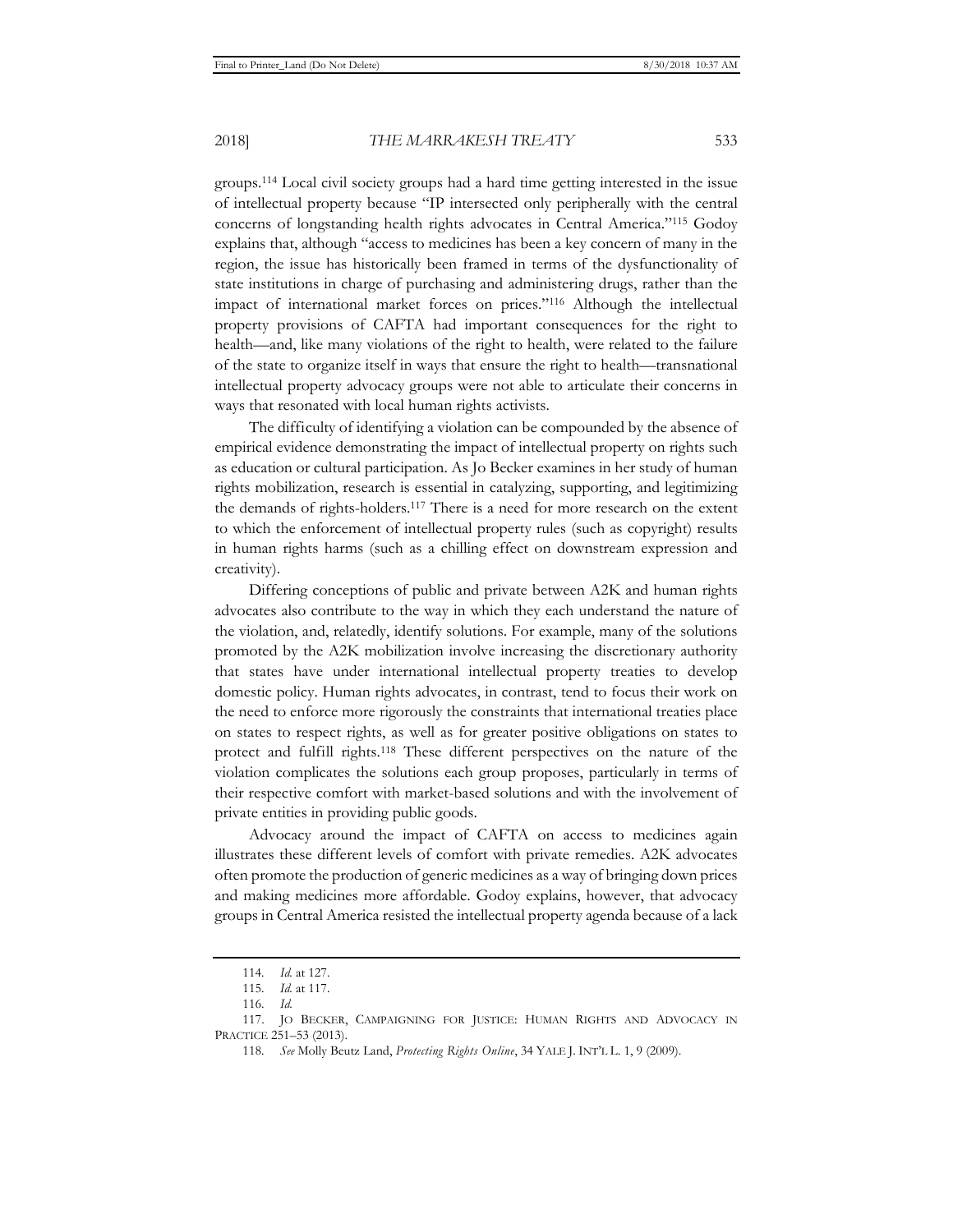of trust in the quality of generic production and a concern that the generic producers would also charge high prices.119 Local health rights advocates were less willing to adopt the A2K frame given the poor track record of local generic producers in terms of safety and consumer protection.

*Complexity*. The impact of intellectual property on human rights is not a simple story to tell. Clearly, the way in which knowledge is incentivized and produced, and our incentives for doing so, affects the ability to promote and protect all human rights. In any individual case, however, it is more challenging to establish connections between IP policy and a specific rights violation. Yet human rights campaigns are most successful when they can tell a clear causal story and identify those responsible for the harm in a direct and concise manner.120 Keck and Sikkink explain, for example, that successful transnational advocacy tends to feature two kinds of issues: "(1) issues involving bodily harm to vulnerable individuals, especially when there is a short and clear causal chain (or story) assigning responsibility; and (2) issues involving legal equality."121 Often, this kind of clear causal story is not available for issues at the interface of intellectual property and human rights. Medicine and health is an easier case; in South Africa and Brazil, it was possible to directly connect the introduction of patents to increases in the cost of antiretrovirals. In other areas, however, such as culture or education, intellectual property often affects individuals rights in a much more indirect way.

#### II. WHY HUMAN RIGHTS?

Should we be concerned with this crowding out, with the failure of human rights organizations to more consistently take up issues of intellectual property? After all, it may simply be that human rights frames are helpful in some situations and not in others, and there is no need for intellectual property to be seen as a "human rights" issue. This section argues that a human rights framing of intellectual property is helpful because it provides a basis for challenging the fundamental power inequities that undergird the international intellectual property regime.

This section then argues that for this framing to be effective, it needs to engage local constituencies that have interests in the creation of domestic innovation systems oriented on the fulfillment of human rights. First, domestic constituencies are best positioned to press for political change. Thinking of human rights only in terms of the law is an incomplete model: human rights needs to be understood not just as law, but law "in practice." Second, domestic human rights constituencies need to be involved in capacity building. Because of the unique features of the

<sup>119.</sup> Godoy, *supra* note 113, at 117.

<sup>120.</sup> KECK & SIKKINK, *supra* note 56, at 27.

<sup>121</sup>*. Id.*; *see also* MATTHEWS, *supra* note 62 at 85 (observing less advocacy "where the direct impact of intellectual property rights is less clear, with no victims readily identifiable and the intellectual property issues involved often seen as complex, distant and moreover primarily a problem for the Global South"); Roth, *supra* note 110, at 67–68 (arguing that human rights advocacy is most effective when it is possible to identify a clear violator, violation, and remedy).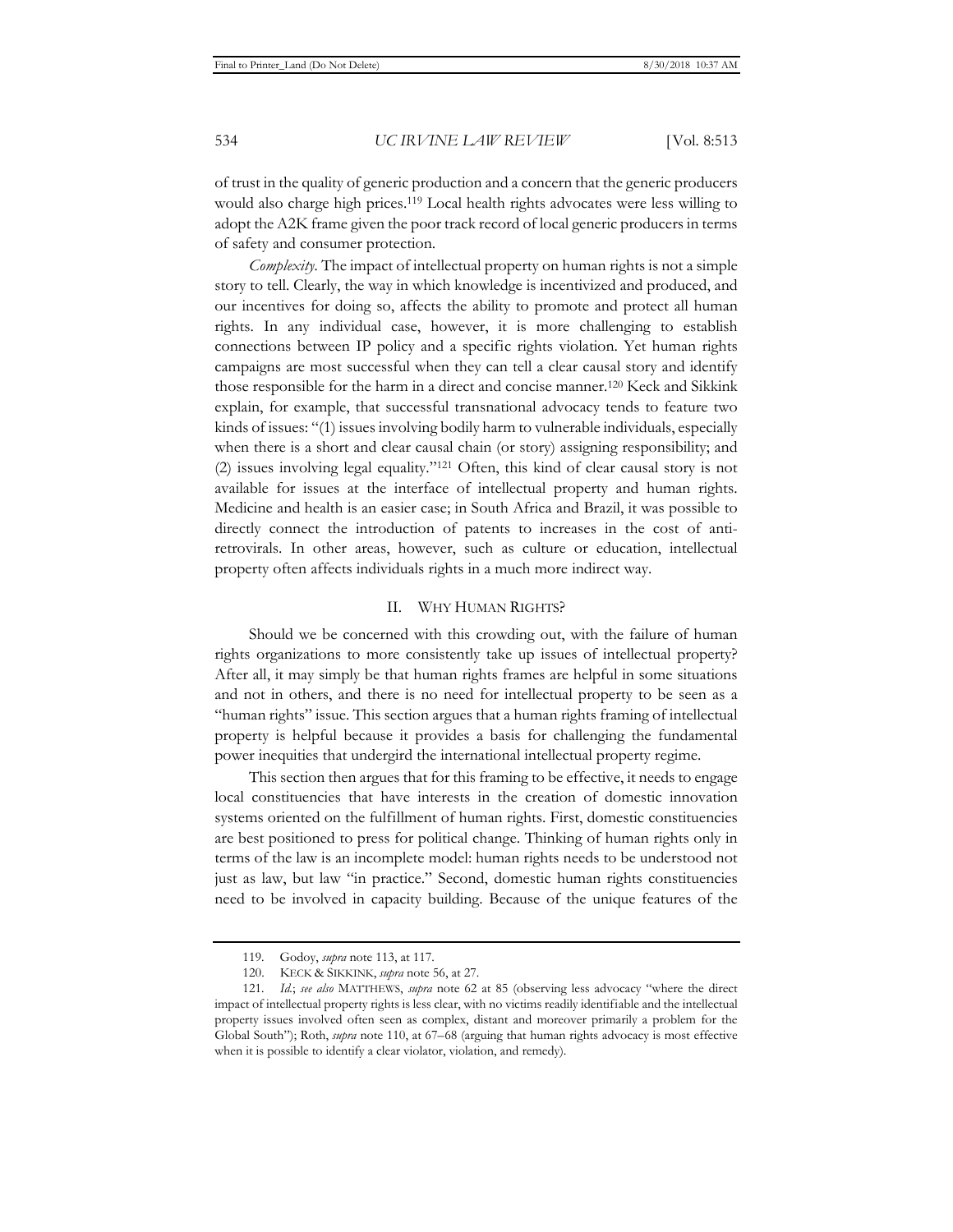intellectual property conundrum, which results not only from state unwillingness to respect and ensure rights but also from the state's inability to legislate in ways that promote human rights, capacity-building is key. Domestic human rights constituencies are uniquely poised to augment national capacity-building in furtherance of human rights.

# *A. The Contributions of a Human Rights Frame*

What is lost through an incomplete translation of IP policy into human rights terms? Clearly, not every social justice harm needs to be conceptualized within a human rights frame, and the A2K frame has been very effective in providing a platform for countering the arguments of rights-holders about the need for strong intellectual property rights.

In considering the contribution of human rights to discussions about intellectual property, many initially focused on the way in which human rights law might provide an important limit on or complement to intellectual property law. Scholars, for example, have explored different ways of understanding the relationship between these two regimes. Larry Helfer has written extensively on this relationship, identifying among other things, the way in which intellectual property and human rights norms can conflict and coexist with one another.122 Others have addressed whether intellectual property rights *are* human rights, are *not* human rights, or are something in between.123 Another body of literature considers the impact of intellectual property rights on human rights and possible strategies for reconciling these two fields,<sup>124</sup> while others have focused on systematic inconsistencies between human rights and intellectual property.125

The United Nations experts and institutions that have examined the relationship between intellectual property and human rights have further deepened our understanding of the relationship between human rights and intellectual property law. This includes, among other things, the General Comments on Article 15,<sup>126</sup> the work of Special Rapporteur Farida Shaheed,<sup>127</sup> reports by the U.N. High

<sup>122</sup>*. See generally* HELFER & AUSTIN, *supra* note 5.

<sup>123</sup>*. See, e.g.*, General Comment No. 17, *supra* note 49, ¶¶ 1–3; HELFER & AUSTIN, *supra* note 5, at 61–64; Rochelle Dreyfuss, *Patents and Human Rights: Where is the Paradox?*, *in* INTELLECTUAL PROPERTY AND HUMAN RIGHTS: A PARADOX 72, 74, 80–81 (Willem Grosheide ed., 2010); J. Janewa OseiTutu, *Corporate "Human Rights" to Intellectual Property Protection?*, 55 SANTA CLARA L. REV. 1, 17–24 (2015); Lea Shaver, *The Right to Science and Culture*, 2010 WIS. L. REV. 121, 150; Peter K. Yu, *The Anatomy of the Human Rights Framework for Intellectual Property*, 69 SMU L. REV. 37, 45–63 (2016).

<sup>124</sup>*. See, e.g.*, HELFER & AUSTIN, *supra* note 5, at 64–90; Graeme W. Austin, *Authors' Human Rights and Copyright Policy*, 40 COLUM. J.L. & ARTS 405 (2017); Laurence R. Helfer, *Toward a Human Rights Framework for Intellectual Property*, 40 U.C. DAVIS L. REV. 971, 1018–20 (2007); Peter K. Yu, *Reconceptualizing Intellectual Property Interests in a Human Rights Framework*, 40 U.C. DAVIS L. REV. 1039, 1075–1123 (2007).

<sup>125.</sup> Shaver, *supra* note 111, at 123–24.

<sup>126</sup>*.* General Comment No. 17, *supra* note 49.

<sup>127. 2015</sup> Shaheed Report, *supra* note 51; 2014 Shaheed Report, *supra* note 52.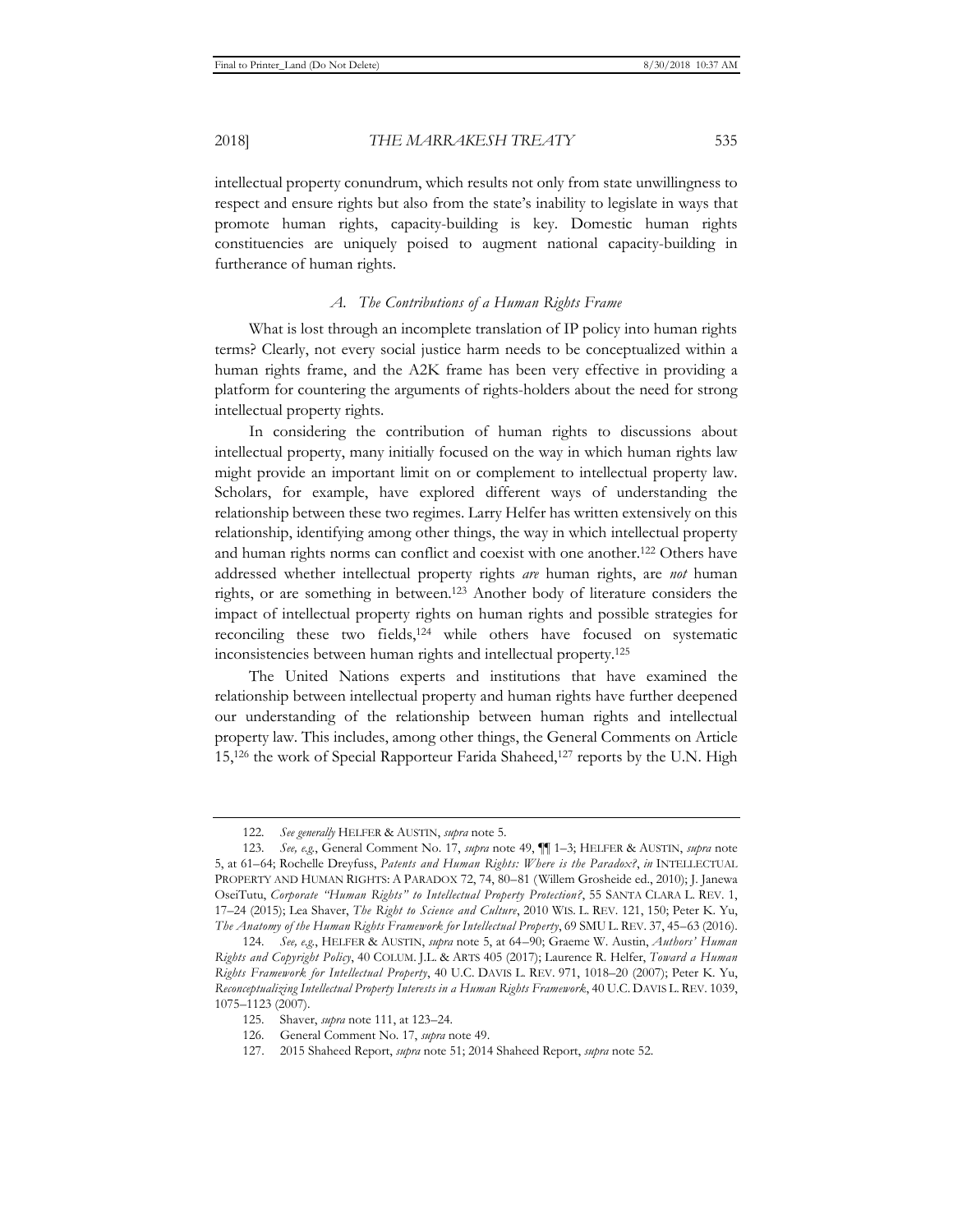Commissioner for Human Rights<sup>128</sup> and the U.N. Secretary General,<sup>129</sup> and resolutions by both the now-defunct Commission on Human Rights130 and Sub-Commission on the Promotion and Protection of Human Rights.131 Each of these contributions has advanced our understanding of the intersections, tensions, and synergies between human rights and intellectual property.

Nonetheless, there have also been deep critiques of efforts to use human rights to address imbalances in the intellectual property system. First, it is unclear whether human rights contributes much above and beyond what can already be accomplished through intellectual property law itself. Perhaps human rights law does mean that states should create exceptions and limitations to intellectual property rights,132 avoid creating international intellectual property law that unduly limits the ability of other states to use IP flexibilities,133 or design IP policy to achieve the shared values of intellectual property and human rights norms.134 These recommendations—as much as they would certainly be advances over current policy—still feel like tinkering at the edges of intellectual property. If human rights can be vindicated through the application of doctrines embedded in intellectual property law, this raises the question of what work human rights is actually doing in this context.135

Second, and even more troubling, is the idea that human rights discourse, as it is currently deployed in the context of intellectual property policy, may even be reinforcing the status quo. Ruth Okediji, for example, critiques the current intellectual property and human rights nexus as "operat[ing] as a justification for the core architecture of the international IP system, with human rights considerations channeled through doctrines already hard-wired in contemporary IP jurisprudence."136 International human rights norms around patents and copyrights may have ceded too much ground to rights-holders by adopting the vernacular of intellectual property to meet and counter their demands.

Even the work of Farida Shaheed, the former Special Rapporteur in the field of cultural rights, implicitly assumes the logic and language of intellectual property. For example, although Shaheed's patent report is careful not to equate the "moral

<sup>128.</sup> Comm'n on Human Rights, *supra* note 38.

<sup>129.</sup> U.N. Secretary-General, *supra* note 39.

<sup>130.</sup> Comm'n on Human Rights, *supra* note 40. The Commission was replaced by the Human Rights Council in 2006. G.A. Res. 60/251 (Apr. 3, 2006).

<sup>131.</sup> Sub-Comm'n on the Promotion and Prot. of Human Rights, *supra* note 37.

<sup>132. 2014</sup> Shaheed Report, *supra* note 52, ¶ 104.

<sup>133. 2015</sup> Shaheed Report, *supra* note 51, ¶ 89.

<sup>134.</sup> Sub-Comm'n on the Promotion and Prot. of Human Rights, *supra* note 37, ¶ 5 (requesting "[g]overnments to integrate into their national and local legislations and policies, provisions, in accordance with international human rights obligations and principles, that protect the social function of intellectual property").

<sup>135</sup>*.* Ruth L. Okediji, *Does Intellectual Property Need Human Rights?*, 50 N.Y.U. J. INT'L L. & POL. (forthcoming 2018) (manuscript at 4), https://papers.ssrn.com/sol3/papers.cfm? abstract\_id=3202478 [ https://perma.cc/7F2B-GZ4Z].

<sup>136.</sup> *Id.* (manuscript at 14).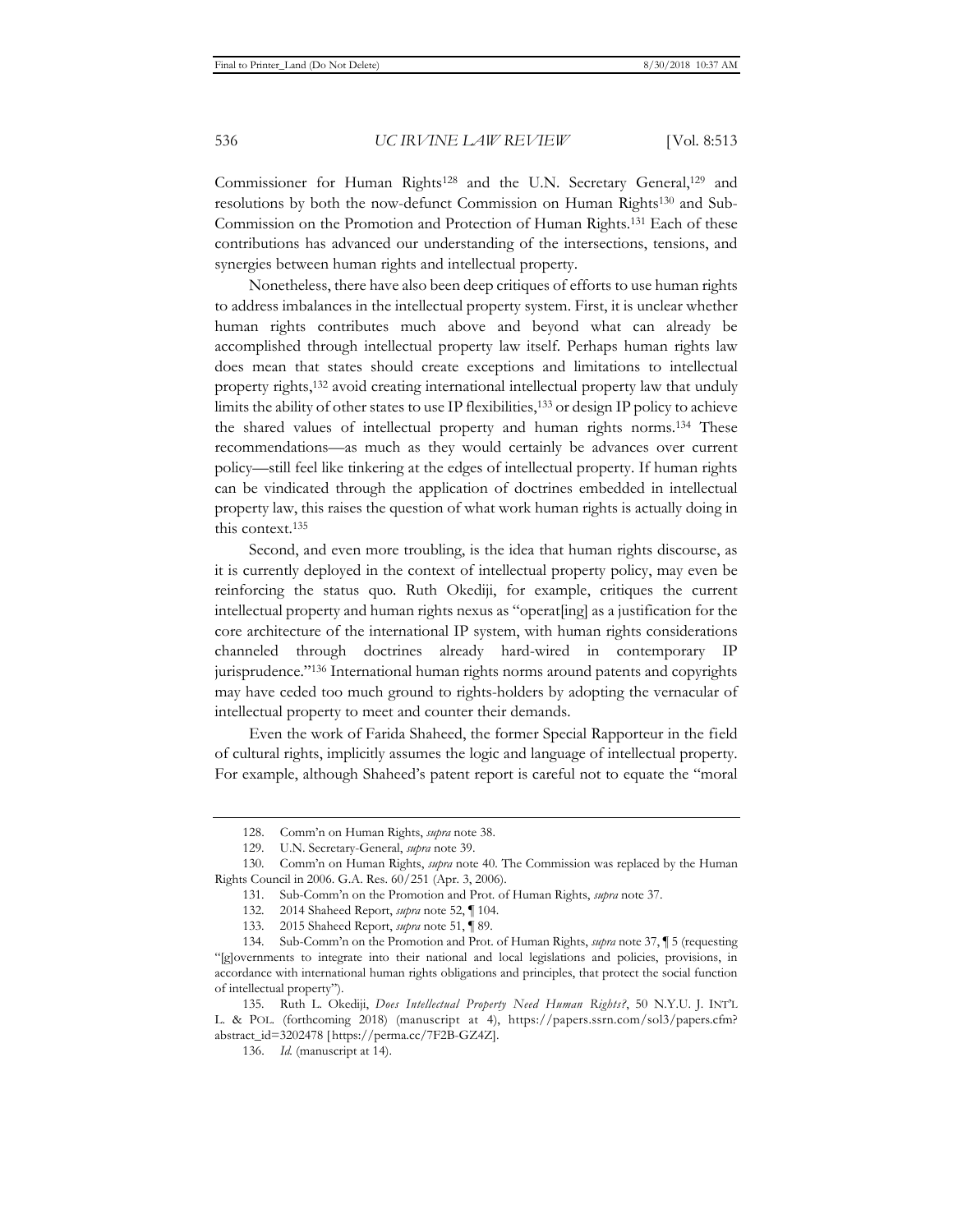and material" interests protected under Article 15 of the International Covenant on Economic, Social and Cultural Rights (ICESCR) with intellectual property rights,137 it appears to reaffirm the approach of the ICESCR Committee advocating a balancing approach to reconcile the two.138 As Ruth Okediji notes, the emphasis on "balancing" human rights and intellectual property implicitly assumes that both are of equal weight and "reflects an implicit assumption—or acceptance of the assumption—that IP rights are an optimal means to advance human development in a globalized world."139 Shaheed's report also advocates reconciling patent rights with the public interest by making greater use of exclusions, exceptions, and flexibilities.140 As Okediji notes, exceptions and limitations are unlikely to be sufficient to meet the needs of many developing and least-developed countries.<sup>141</sup>

Finally, advocates also worry about the way in which the language of human rights is being used to advance the interests of intellectual property rights-holders. This co-optation of human rights is not unusual in human rights practice; as Goodale notes, human rights discourse has, particularly since the end of the Cold War, "increasingly acted as a conduit for specific—and much older—forms of transnational legal, economic, and political power."142 By appropriating the language of fundamental rights, IP rights-owners have transformed the debate into one of "competing rights" and thus diverted attention from the ways in which intellectual property law reifies and reinforces global inequality.

These critiques, although important and legitimate, are based on a limited understanding of human rights as primarily about laws and institutions. Human rights is not only about laws and institutions, but also about practices for mobilizing in the spaces these institutions enable and around the rights that the law creates. It is human rights in practice—human rights as the vehicle for political demands for justice and participation—that currently presents the most radical opportunities for redesigning innovation systems to promote human rights and development. Human rights can augment the A2K mobilization by providing a set of rhetorical, discursive, and political strategies for rights claiming that can be used to challenge not just the application of intellectual property law at the edges, but also the fundamental bargains that make up its essential structure.

Critiques of human rights as failing to respond robustly to the social justice inequities embedded in intellectual property law and policy echo broader

<sup>137. 2015</sup> Shaheed Report, *supra* note 51, ¶ 10. Shaheed notes that this is particularly important in the context of patents, which protect economic interests. *Id.* ¶ 29; *see also* 2014 Shaheed Report, *supra* note 52, ¶¶ 28–29.

<sup>138. 2015</sup> Shaheed Report, *supra* note 51, ¶ 11.

<sup>139.</sup> Okediji, *supra* note 135 (manuscript at 18).

<sup>140. 2015</sup> Shaheed Report, *supra* note 51, ¶¶ 63–72; *see also* 2014 Shaheed Report, *supra* note 52, ¶¶ 61–73.

<sup>141.</sup> Okediji, *supra* note 135 (manuscript at 22).

<sup>142.</sup> Mark Goodale, *Locating Rights, Envisioning Law Between the Global and the Local*, *in* THE PRACTICE OF HUMAN RIGHTS: TRACKING LAW BETWEEN THE GLOBAL AND THE LOCAL 1, 30 (Mark Goodale & Sally Engle Merry eds., 2007).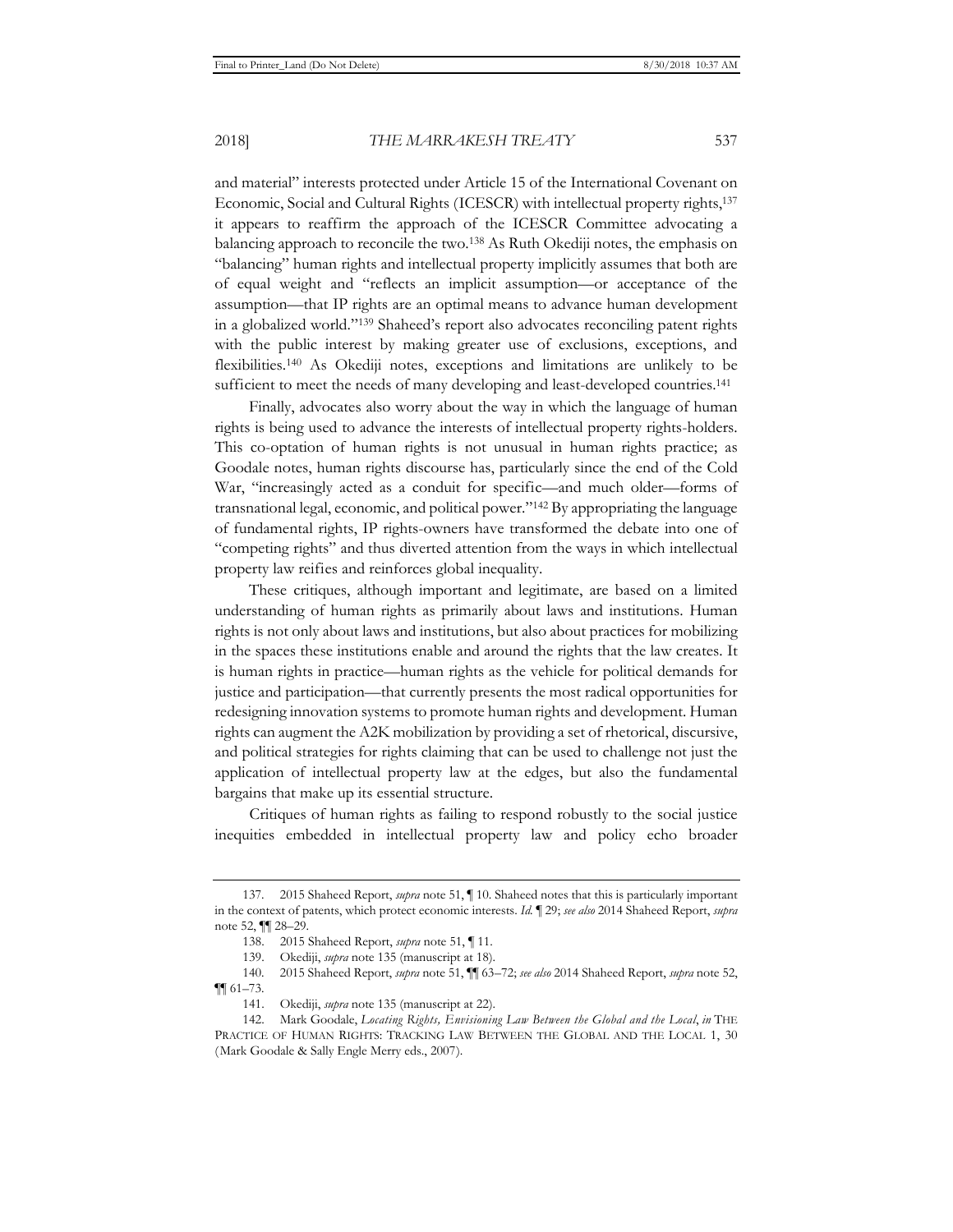contemporary ambivalences about human rights. In his most recent book, for example, Samuel Moyn criticizes human rights for adopting a politics of sufficiency rather than equality—a politics that sacrifices a concern with material inequality for progress in addressing basic needs. According to Moyn, by focusing on "status equality with an ethical and actual floor of distributive protection, [human rights] has failed to respond to—or even allowed for recognizing—neoliberalism's obliteration of the ceiling on material inequality."143 Like the critics of human rights responses to intellectual property, Moyn argues that human rights is fundamentally a fairly thin vision of global justice.

A significant basis of Moyn's critique is that human rights law appears to be compatible with substantial material inequality.144 Here, however, Moyn is focusing on human rights as law, not practice. As Paul O'Connell emphasized in his contribution to a symposium on Moyn's book, there are many human rights social movements that "routinely deploy the language of human rights alongside broader claims for redistribution, social transformation, decolonisation and, indeed, revolution."145 Focusing on the work of large international human rights organizations (which tend to privilege legalistic and technocratic aspects of human rights) as opposed to that of local organizations (which more often deploy the rhetoric of human rights in furtherance of a broad variety of social goals including redistribution), limits our vision of human rights. Legal tools, even those aimed at furthering human rights and social justice, are fundamentally conservative. It is law in practice—the exercise of rights claiming—that contains the potential to challenge structural inequality. A human rights agenda for innovation therefore must focus not just on legal tools, but also on structuring interactions to empower those affected by innovation policies to demand distributive justice.146

There are several dimensions to a reimagining of a human rights agenda for innovation policy. First, a human rights frame transforms an argument about justice into a demand for action. The human rights frame is a "social imaginary" founded on the "idea that all persons possess equal moral worth, that social order exists to realize the essential humanity of its members, and that therefore the exercise of all forms of authority is properly bounded by its impact on human dignity and wellbeing."147 In this way, human rights frames tell a story in which "suffering is

<sup>143.</sup> MOYN, NOT ENOUGH, *supra* note 2, at 202.

<sup>144.</sup> *Id.* at 210, 213.

<sup>145.</sup> Paul O'Connell, *Capitalism, Inequality, and Human Rights*, L. & POL. ECON. ( June 4, 2018), https://lpeblog.org/2018/06/04/capitalism-inequality-and-human-rights/ [ https://perma.cc/ 8X3A-R6VT].

<sup>146.</sup> In her contribution to the symposium on Moyn's book, Amy Kapzcynski argues that we need a vision of human rights in which the "'center' is at the ends of the network, where people are using human rights promiscuously as they build power locally." Amy Kapczynski, *What Comes After Not Enough?*, L. & POL. ECON. ( June 11, 2018), https://lpeblog.org/2018/06/11/what-comes-afternot-enough/ [ https://perma.cc/C8RA-CHMW]. In the context of intellectual property, this would include promoting capacity-building among local human rights and civil society organizations to contest the development of intellectual property policy in ways that are meaningful to them.

<sup>147.</sup> BRYSK, *supra* note 21, at 26.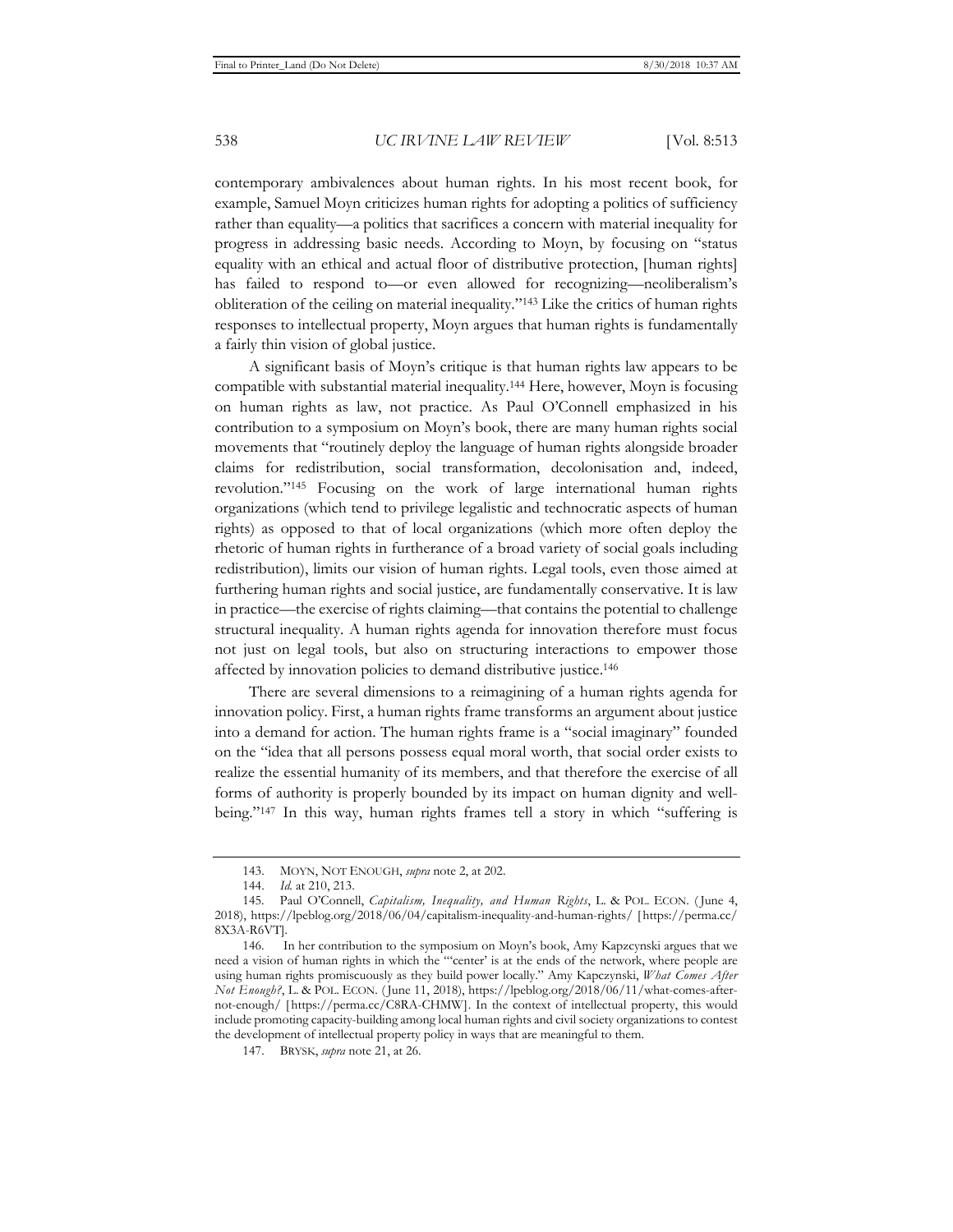political—caused by the abuse of power and alleviated by the rule of law."148 For example, the use of a human rights frame to address the relationship between widening inequality and extreme poverty has the potential to transform the issue of inequality from a regrettable side effect of neoliberalism into a question of justice that can and should be—indeed must be—remedied through political and judicial processes.149

Second, human rights explicitly require us to consider the distributional impacts of innovation policies. For example, as Lea Shaver has noted in examining the impact of copyright on the cost of books, traditional law and economics approaches to intellectual property entirely overlook the question of inequality. Copyright may be about promoting creation of printed materials, but "'[m]ore books for whom?' is a question that the prevailing theoretical frameworks of copyright scholarship never ask."150 The question of who has access is exactly the kind of question that human rights can and does ask.

Third, a human rights frame also provides a forum in which advocates can advance the claim that states have obligations to citizens outside their borders. One important but underdeveloped area of international human rights law concerns that question of what, if any, obligations states might have to individuals in other states. The ICESCR, which includes the obligation to ensure that individuals and communities benefit from scientific progress, does not contain a territorial limitation. The global nature of these obligations combined with the right to development provide a basis for arguing that states ought to consider the impact on populations in other countries in the design and implementation of their innovation, trade, and IP policies.

#### *B. Human Rights Law "From Below"*

To realize this more emancipatory vision of human rights, we must focus on human rights law not in the way it is articulated at the United Nations but rather in how it is deployed by human rights advocates and victims to advance their goals. Contemporary efforts to understand intellectual property in human rights terms tend to address only one dimension of international human rights—the dimension of law. Scholarship and United Nations interventions alike have emphasized the normative conflict between or coherence of the two regimes—how they relate to one another, whether they require states to make changes to policy, and if so how.

<sup>148</sup>*. Id.*

<sup>149.</sup> As Philip Alston, the United Nations Special Rapporteur on Extreme Poverty, notes in his 2015 report:

It must be accepted that extreme inequality and respect for the equal rights of all persons are incompatible. Formal recognition of the fact that there are limits of some sort to the degrees of inequality that can be reconciled with notions of equality, dignity and commitments to human rights for everyone would be an important step forward.

Philip Alston (Special Rapporteur on Extreme Poverty and Human Rights), *Report of the Special Rapporteur on Extreme Poverty and Human Rights, Philip Alston*, ¶ 48, U.N. Doc. A/HRC/29/31 (May 27, 2015).

<sup>150.</sup> Shaver, *supra* note 111, at 150.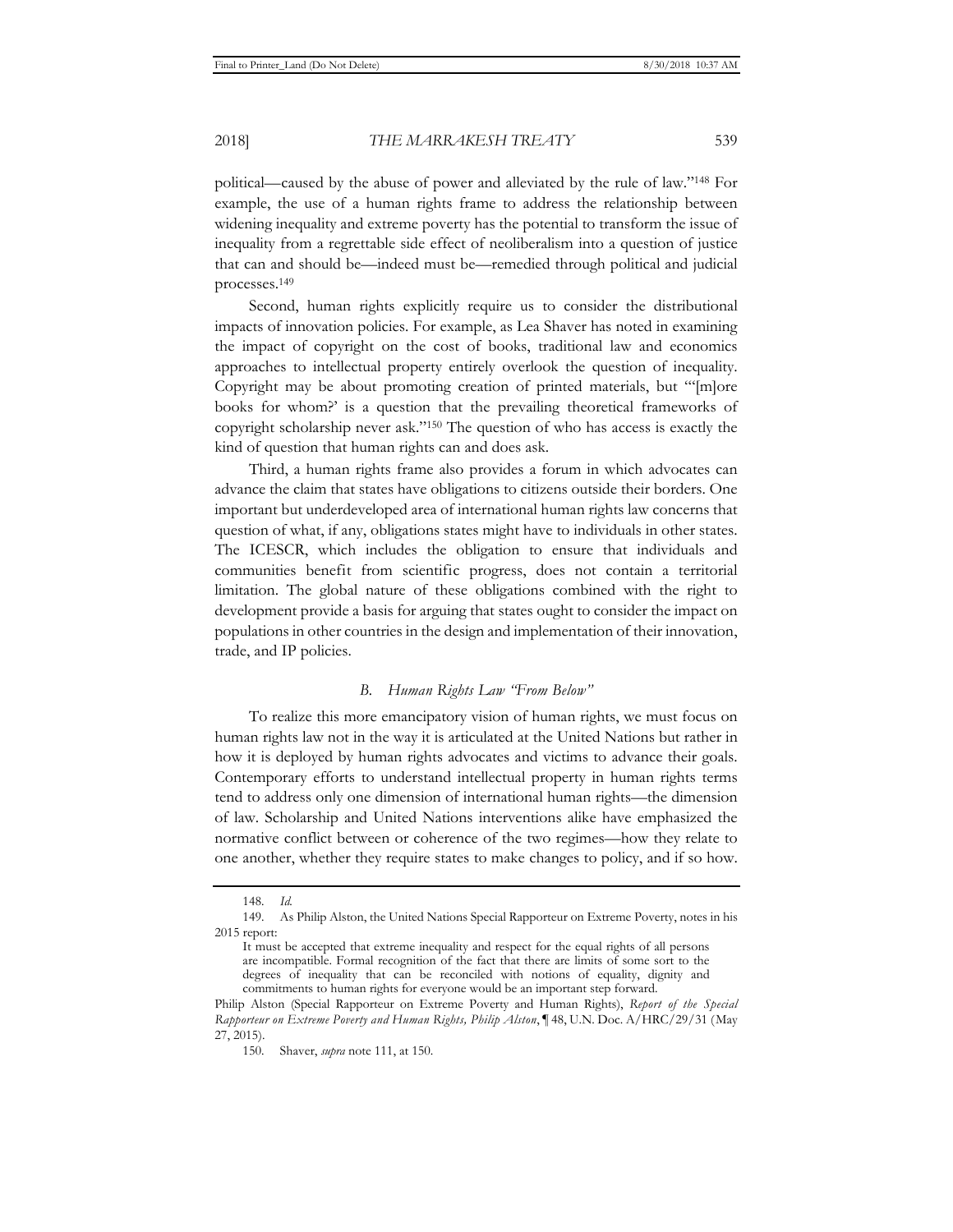The purpose of this section is to suggest that these efforts miss a second and less visible, but no less important, function served by human rights—the function of law "from below."

In this context, I use the term human rights law "from below" to refer to human rights *practice* in which advocates, activists, and human rights victims themselves use the legal norms of international human rights to make claims on duty bearers.151 In this vision, human rights is not "a top-down, lawyer-driven, professional 'game'" but rather a profoundly political practice.152 Legalization is an essential element of rights practice because it is one of the mechanisms by which rights can be made effective in legal systems, but it also has a depoliticizing effect, turning what are essentially political disputes into technocratic legal issues.153

Law "from below," in contrast, foregrounds the inherently political dimension of rights claiming. Human rights can be understood "as a discourse and set of practices for asserting claims."154 These discursive practices make use of human rights in different ways simultaneously—as a "system of law, a set of values, and a vision of good governance."155 As Kenyon argues, this requires a recognition of human rights "as living and changing experiences rather than codified universal standards."156 Such an approach recognizes that human rights is not only a legal system but also a set of rhetorical strategies used to make demands on the powerful.

By itself, human rights law can be perceived as an elite discourse, a set of legal arguments that are deployed by lawyers and lobbyists in advancing their claims. However, when it is deployed not in the form of legal arguments but as a demand for participation and accountability, human rights becomes a powerful challenge to the status quo. As Merry and her collaborators note, "it is possible for less powerful and knowledgeable people to access human rights through coalitions with elites and by using human rights as an ideology of justice and a practice of claims-making rather than as a system of law."<sup>157</sup> Thus, the emancipatory potential of human rights may well be located less in the power of its legal arguments than in the way in which the claims of justice that undergird these arguments create space for the powerless, and in particular those affected by rights violations, to claim their rights.

<sup>151</sup>*. See, e.g.*, Jeremy Perelman & Lucie E. White, *Introduction* to STONES OF HOPE: HOW AFRICAN ACTIVISTS RECLAIM HUMAN RIGHTS TO CHALLENGE GLOBAL POVERTY 1, 2 (Lucie E. White & Jeremy Perelman eds., 2011) (introducing case studies as "theoriz[ing] human rights *practices*, as those practices are enacted by lawyers and others on the ground").

<sup>152</sup>*. Id.* at 3.

<sup>153.</sup> Richard Wilson, *Tyrannosaurus Lex: The Anthropology of Human Rights and Transnational Law*, *in* THE PRACTICE OF HUMAN RIGHTS: TRACKING LAW BETWEEN THE GLOBAL AND THE LOCAL, *supra* note 142, at 342, 351–52.

<sup>154.</sup> Sally Engle Merry et al., *Law from Below: Women's Human Rights and Social Movements in New York City*, 44 L. & SOC'Y REV. 101, 101 (2010).

<sup>155</sup>*. Id.* at 102.

<sup>156</sup>*.* Kristi Heather Kenyon, *Building Up vs. Trickling Down: Human Rights in Southern Africa*, OPENGLOBALRIGHTS (Nov. 16, 2017), https://www.openglobalrights.org/building-up-vs-tricklingdown-human-rights-in-southern-africa/ [https://perma.cc/8TNT-MAP7].

<sup>157</sup>*. Id.*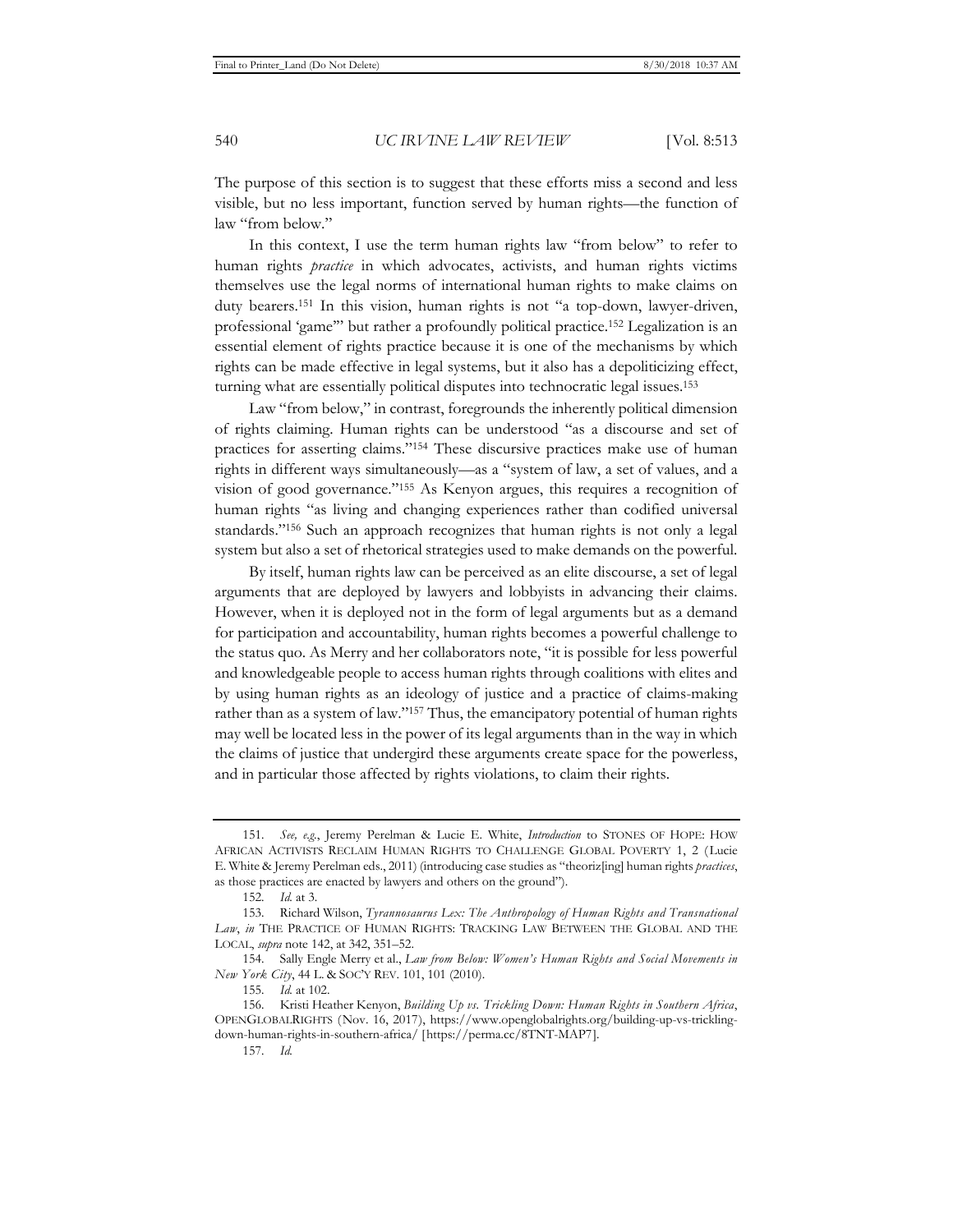This conception of human rights provides a vehicle for the vision of intellectual property "from below" proposed by Professor Maggie Chon. Chon used the term "from below" to refer to IP policies that are connected to distributive justice outcomes both within and between countries.158 As such, her proposal is about orienting the rules of intellectual property on goals of distributive justice and the most vulnerable. At the same time, Chon also envisions an element of rights claiming as essential to these outcomes. In distinguishing her vision of intellectual property "from below" from others who would seek to orient intellectual property on socially just outcomes, Chon elaborates:

[A] key difference between an approach from below and other critiques of the current IP balance is its emphasis on distributive justice outcomes. The perspectives and actions of the least empowered among us are included in more than just a formal equality sense in shaping a normative legal agenda. Rather, an approach from below explicitly shapes IP outcomes with respect to knowledge goods by specific groups, in this case, users in developing countries, for specific goals, which could include innovation, access, and affordability. . . . [L]egal rights are limited in their capacity to affect structural change. Those legal rights will be acknowledged by the formal legal system only when there is "interest convergence" between the powerful and *those actors seeking distributive justice outcomes through rights rhetoric*. 159

Thus, Chon's view, while organized in the language of policy, seems to implicitly envision a role for discursive practices around rights claiming that echo the theories of Merry and others.

Drawing on this work, this Article refers to human rights "from below" as law that empowers individuals to make rights-based claims to participation and accountability. Human rights law is not just a set of legal principles that constrain or enable, or are to be reconciled with, intellectual property. It is also a rhetorical strategy for social mobilization that enables people to make claims on the power structures of globalization that have arranged innovation systems in ways that inevitably privilege the elite.160 This dimension of human rights practice could be an important complement to existing efforts to challenge the logic of global intellectual property expansionism.

Human rights "from below" differs in its orientation from the experientialist governance model proposed by Gráinne de Búrca. In that model, de Búrca focuses on United Nations treaty bodies as the source of norms that are then implemented by "lower level" actors, who in turn provide feedback to the center.161 De Búrca's insights are essential for a more robust understanding of the way in which local actors "adapt or vernacularize international standards within domestic and local

<sup>158.</sup> Chon, *supra* note 112, at 810.

<sup>159</sup>*. Id.* at 815–16 (emphasis added).

<sup>160</sup>*. See, e.g.*, Goodale, *supra* note 142, at 6–7 (distinguishing between human rights as a body of international law and human rights as a normative concept).

<sup>161.</sup> Gráinne de Búrca, *Human Rights Experimentalism*, 111 AM. J. INT'L L. 277, 282 (2017).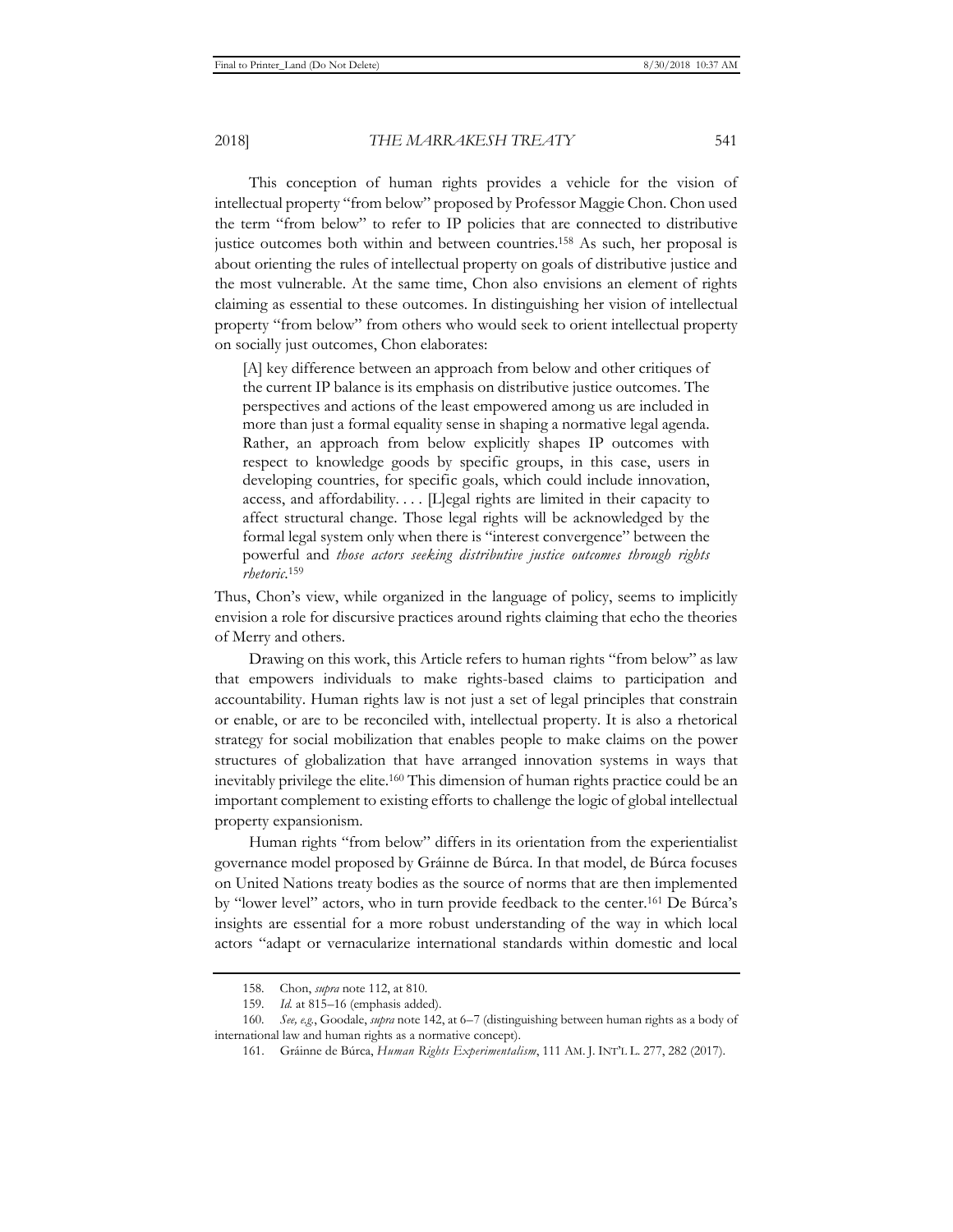contexts."162 Indeed, scholars have long emphasized the importance of local actors in mediating between the universal and the particular.163 As Merry notes, "[r]ights need to be presented in local cultural terms in order to be persuasive, but they must challenge existing relations of power in order to be effective."164

Nonetheless, privileging the role of the "global" and relegating the "local" to the margins would be overly simplistic and descriptively inaccurate.165 Human rights norms are often catalyzed or generated locally, an aspect of the narrative that is overlooked through a focus on international institutions. Further, the process of implementation is not merely technocratic but indeed an act of meaning making itself.166 De Búrca's insight that this meaning feeds back into international processes is essential, but the approach advocated here seeks to widen the lens further. Understanding human rights as law *and* practice seeks to focus attention on "the local" in contrast to existing approaches that have emphasized legal argumentation over the experience of rights and of their violation.167

## *C. Human Rights as Practice*

A vision of human rights as law "from below" inevitably foregrounds its political nature. A human rights approach works most effectively when advocates are able to invoke it both as a set of laws and as a political practice. In other words, human rights that exists simply as a set of norms, principles, or rules, has little effect on social practices. The human rights practice of rights claiming, in turn, depends on normative statements of human rights experts and authorities to provide the basis on which advocates and victims can make political claims for participation, greater accountability, and changed practices.

For example, human rights law is most effective when it is used by advocates to make demands on governments.168 Efforts to obtain recognition for the rights of LGBTQ individuals and to prohibit discrimination based on sexual orientation and gender identity began as a domestic social movement and later gained additional

<sup>162</sup>*. Id.* at 280.

<sup>163.</sup> MERRY, *supra* note 72, at 1.

<sup>164</sup>*. Id.* at 5.

<sup>165.</sup> Goodale, *supra* note 142, at 14–15; *see also id.* at 17 n.13 (advocating for the adoption of a transnational approach because "human rights discourse is most often effective—or at least instrumental—in social spaces that are neither international nor national.").

<sup>166</sup>*. Id.* at 18.

<sup>167</sup>*. Id.* at 14.

<sup>168</sup>*. See* Thomas Risse & Stephen C. Ropp, *Introduction and Overview*, *in* THE PERSISTENT POWER OF HUMAN RIGHTS: FROM COMMITMENT TO COMPLIANCE 3, 6–7 (Thomas Risse et al. eds., 2013); Kiyoteru Tsutsui, Claire Whitlinger & Alwyn Lim, *International Human Rights Law and Social Movements: States' Resistance and Civil Society's Insistence*, 8 ANN. REV. LAW. & SOC. SCI. 367, 368 (2012). Beth Simmons has explained that human rights treaties can be valuable because they can raise the expected payoff of social mobilization "by providing a crucial tangible resource for nascent groups and by increasing the size of the coalition with stakes in compliance." BETH A. SIMMONS, MOBILIZING FOR HUMAN RIGHTS: INTERNATIONAL LAW IN DOMESTIC POLITICS 15 (2009). Simmons notes that the value of treaties for social movements will depend on the country, and that treaties may have the greatest impact in countries in transitional phases. *Id.* at 153.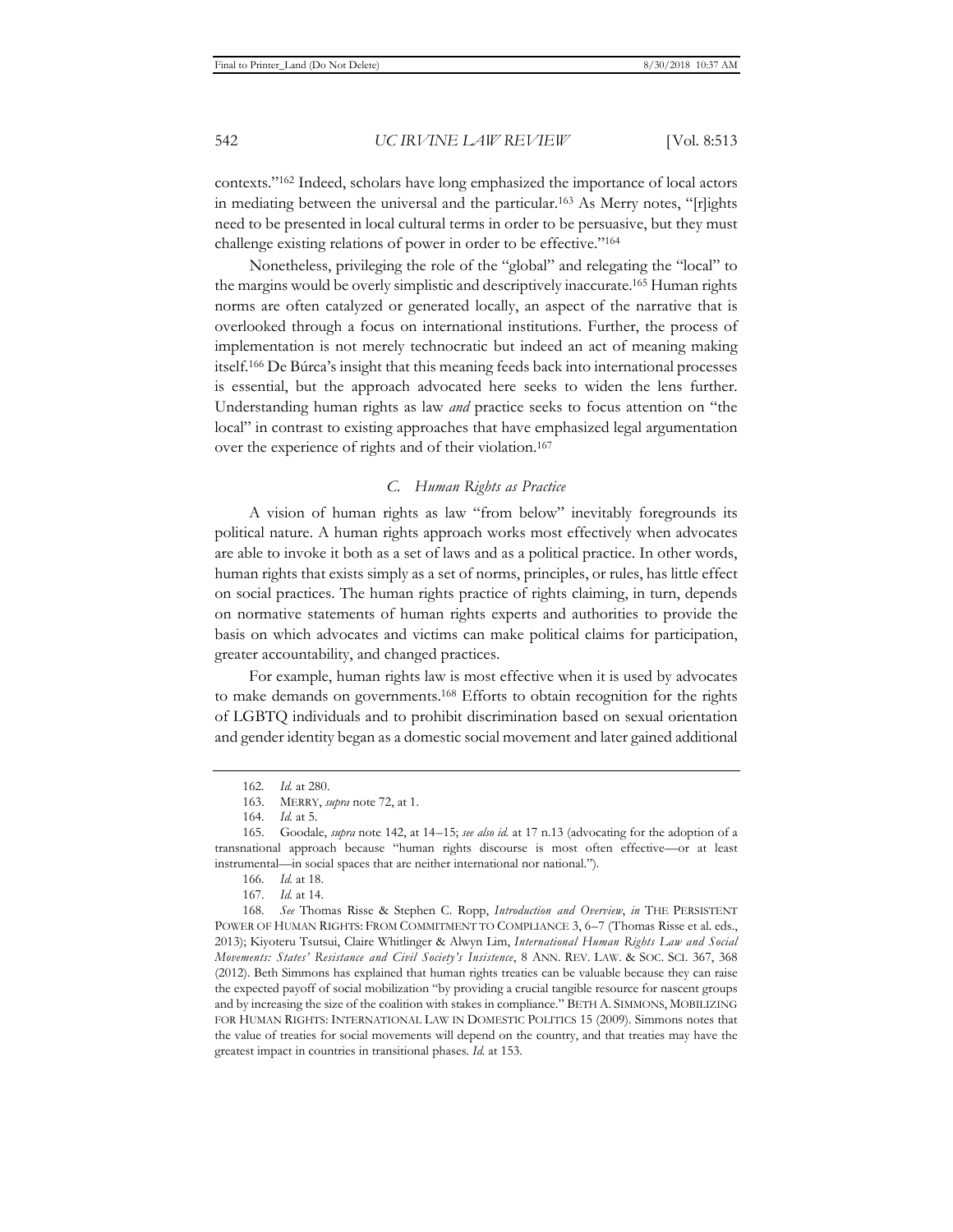credibility through the pronouncements of human rights courts and United Nations experts.169 The Yogyakarta Principles, a document that collected existing legal authority for understanding the obligation of non-discrimination to include sexual orientation and gender identity, was essential in providing political and legal actors with a foundation on which to take action at the United Nations, in regional institutions, and at the national level.170

Rights claiming is also essential for implementation. In South Africa, for example, a decision by the Constitutional Court on the right of the poor to housing had far less impact than might have been assumed given its progressive holding because it was not accompanied by an advocacy campaign.171 Other decisions of that Court, including decisions on access to essential medicines, had greater impact because they were not only driven by advocacy and social mobilization, but were then used by those very groups to continue to press for change.172 Similarly, studies of treaty ratification indicate that the two factors that contribute most to a positive impact are "some degree of political liberalization, the presence of an active civil society, and regular engagement by such civil society and by governmental actors in the treaty monitoring processes."173

The example of the Special Rapporteurs is also instructive. Human rights groups often rely on the Special Procedures of the United Nations to articulate legal norms and focus attention on particular issues.174 Jo Becker, in a book on human rights mobilization, offers several case studies of groups working with Special Rapporteurs in the Philippines, Brazil, and Jordan. Her book recounts the way in which the work of the Special Procedures in each of these cases was done in conjunction with non-governmental organizations (NGOs).175 Citing a study by the Brookings Institution, Becker notes that the "ability of victims' groups and local and international NGOs to communicate their grievances and conduct follow-up advocacy" was an essential element in the success of the visit.176 Becker continues:

Special rapporteurs and NGOs can play effective, mutually reinforcing roles on behalf of human rights. NGOs can provide special rapporteurs with critical information, strategic advices regarding the priorities and logistics of a mission, suggest recommendations, and conduct follow-up

<sup>169.</sup> PHILIP ALSTON & RYAN GOODMAN, INTERNATIONAL HUMAN RIGHTS 220–37 (2012).

<sup>170</sup>*.* Michael O'Flaherty, *The Yogyakarta Principles at Ten*, 33 NORDIC J. HUM. RTS. 280, 287– 94 (2015).

<sup>171.</sup> Zackie Achmat, *Law, Politics, and Social Transformation*, 32 INT'L J. LEGAL INFO. 237, 240 (2004); *see also* Jeremy Perelman, *The Way Ahead? Access-to-Justice, Public Interest Lawyering, and the Right to Legal Aid in South Africa: The Nkuzi Case*, 41 STAN. J. INT'L L. 357, 387 n.143 (2005).

<sup>172.</sup> Achmat, *supra* note 171; *see also* Lisa Forman, *Justice and Justiciability: Advancing Solidarity and Justice Through South Africans' Right to Health Jurisprudence*, 27 MED. & L. 661, 681 (2008); Brian Ray, *Policentrism, Political Mobilization, and the Promise of Socioeconomic Rights*, 45 STAN. J. INT'L L. 151, 173–74 (2009).

<sup>173.</sup> De Búrca, *supra* note 161, at 304.

<sup>174.</sup> Finnemore & Sikkink, *supra* note 33.

<sup>175</sup>*. See* BECKER, *supra* note 117, at 79.

<sup>176</sup>*. Id.* at 91.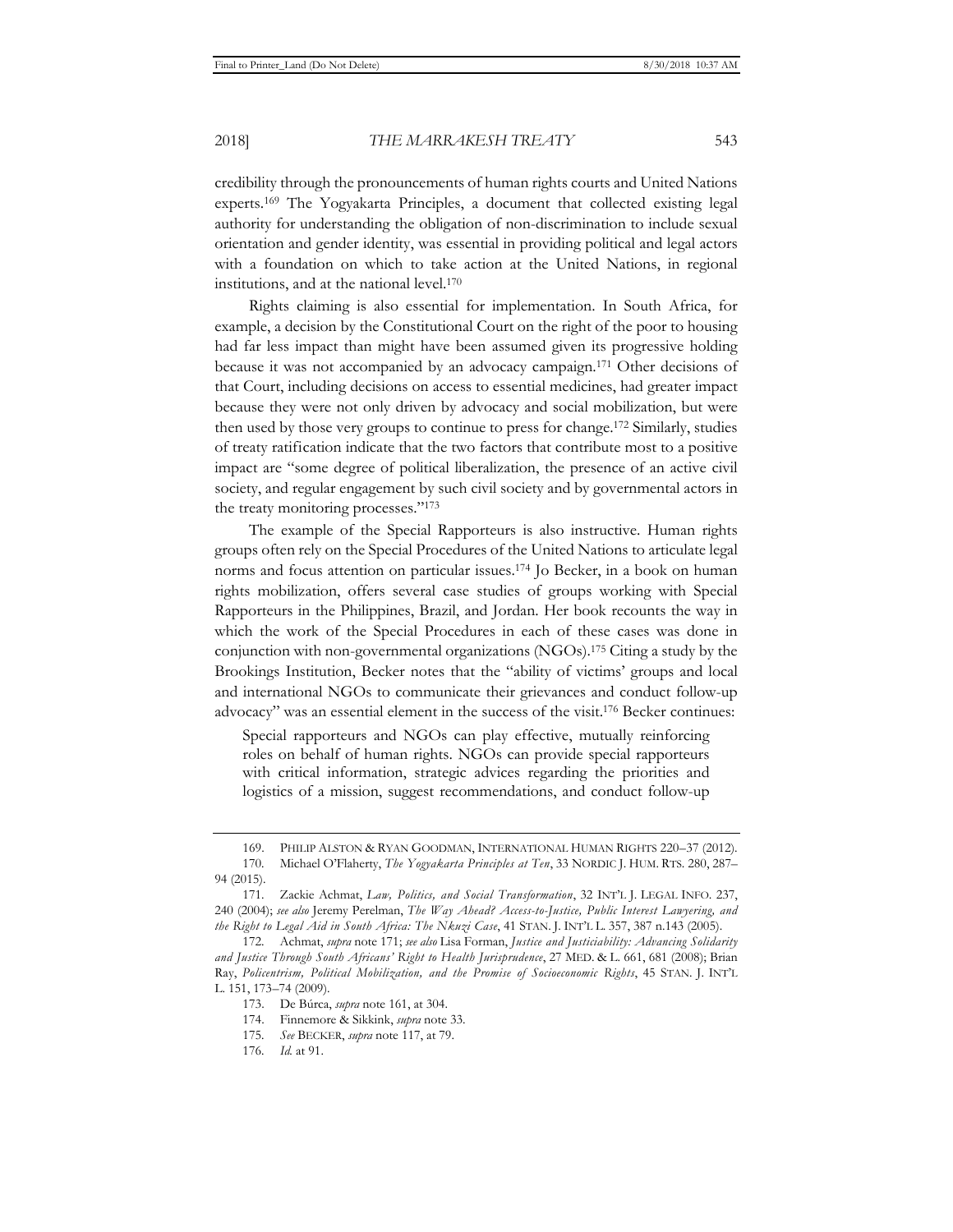advocacy. Special rapporteurs, by contrast, can provide the moral authority of the UN, an international platform and spotlight, and access to senior policymakers. Together they may be able to achieve change that neither can achieve alone.177

Special Rapporteurs can also contribute to efforts to promote and protect human rights by articulating normative principles and clarifying and expanding the law. The work of former Special Rapporteur on Violence Against Women, Radhika Coomaraswamy, provides an example. Many of the Special Rapporteur's reports were devoted to legal and policy analysis of different forms of violence against women as human rights violations.178 The legal analysis in these reports was effective because domestic groups adopted the definitions of violence she provided in her reports to work for local change.179

Applying these insights to intellectual property, there have been tremendous contributions of the expert human rights bodies of the United Nations on issues of intellectual property and human rights. Farida Shaheed, for example, argued in her report on copyright that exceptions and limitations to copyright "constitute a vital part of the balance that copyright law must strike between the interests of rightsholders in exclusive control and the interests of others in cultural participation."<sup>180</sup> Shaheed's report recommended that both domestic and international copyright policy be subjected to human rights impact assessments to ensure the creation of safeguards needed to protect other human rights.181 The report also recommended that states place no limits on the right to science and culture unless the limit "pursues a legitimate aim, is compatible with the nature of this right and is strictly necessary for the promotion of general welfare in a democratic society."182

Despite their importance, however, these norms have not been taken up in the practice of domestic human rights advocates. Certainly, these reports provoked controversy and were influential at the United Nations and with the owners of intellectual property.183 Increasingly, regional courts appear to be relying on and integrating human rights arguments into their discussions of intellectual property.184 Yet neither the UN reports nor this regional case law has gained significant traction in domestic advocacy around the effect of intellectual property rights on issues such as food, education, or health.

<sup>177</sup>*. Id.* at 93–94.

<sup>178</sup>*. See, e.g.*, Radhika Coomaraswamy (Special Rapporteur on Violence Against Women), *Report of the Special Rapporteur on Violence Against Women, Its Causes and Consequences*, U.N. Doc. E/CN.4/ 1996/53 (Feb. 5, 1996).

<sup>179.</sup> MERRY, *supra* note 72, at 61.

<sup>180. 2015</sup> Shaheed Report, *supra* note 51, ¶ 61.

<sup>181</sup>*. Id.* ¶¶ 94, 96.

<sup>182</sup>*. Id.* ¶ 98.

<sup>183.</sup> Yu, *supra* note 53.

<sup>184.</sup> *See, e.g.*, Christophe Geiger & Elena Izyumenko, *Intellectual Property Before the European Court of Human Rights* (Ctr. for Int'l Intellectual Prop. Studies, Research Paper No. 2018-01, 2018), https://papers.ssrn.com/sol3/papers.cfm?abstract\_id=3116752 [ https://perma.cc/2ZX3-ZFKW].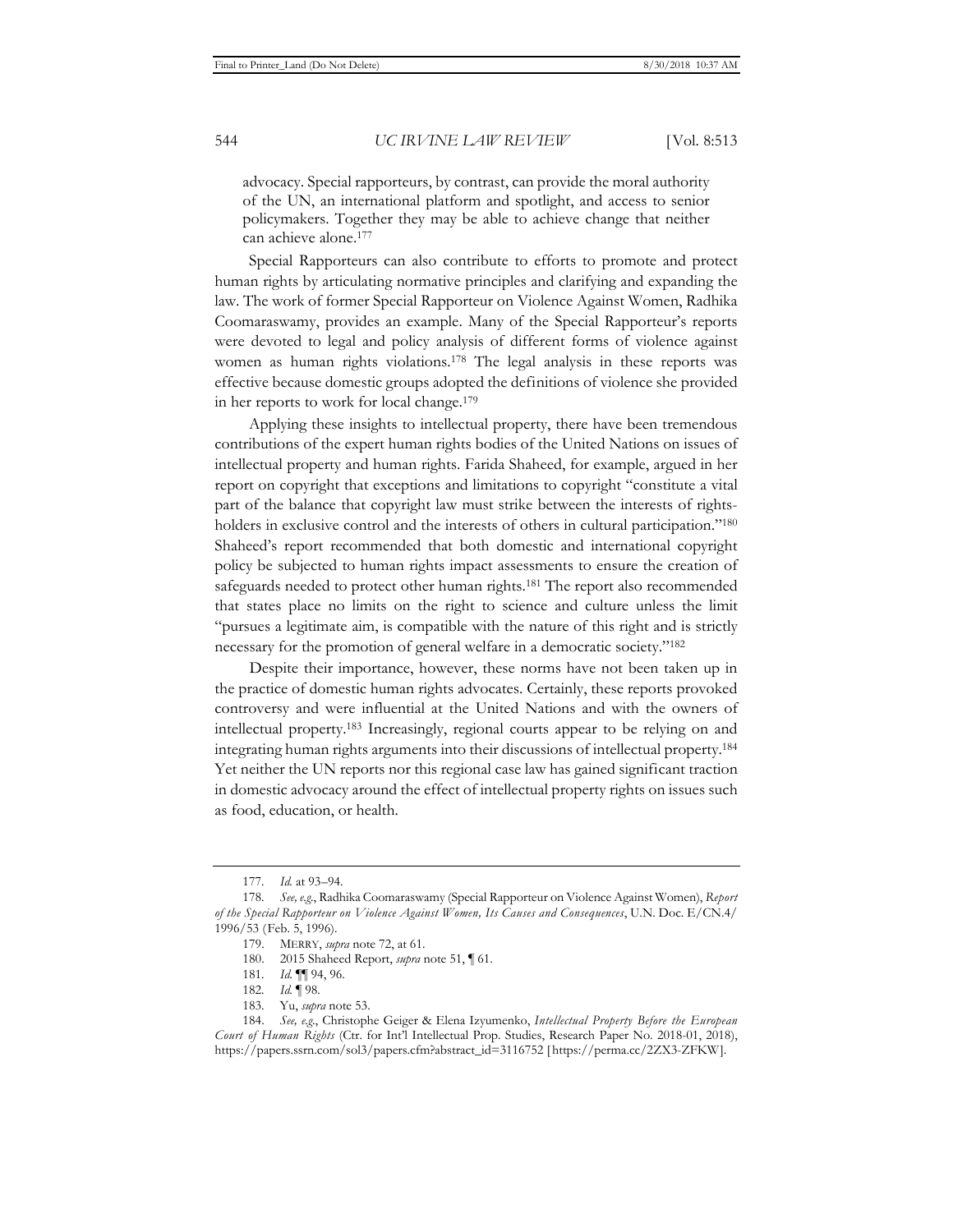In describing a local movement that sought to integrate human rights principles into municipal law, Merry and her colleagues note: "Using human rights law as a social movement strategy domesticated human rights ideology. As the human rights framework became more firmly integrated into the state political and legal process, it lost some of its idealism and radical vision."185 For human rights to be effective, it must engage both law and politics—it must be understood as not only a set of legal rules but also as a body of discursive practices around rights claiming. This is the distinction between what Richard Wilson calls "human rights law" and "human rights talk," in which "the former refers to positivized rules in national or international law and the latter refers to how people speak about those norms, or aspire to expand or interpret them in new ways."186

Finally, human rights as "practice" also provides a more effective frame for responding to the particular demands of creating a human-rights innovation policy in the current political environment. The use of human rights arguments to address the harms of intellectual property differs from other human rights violations because the state, by virtue of geopolitics and international trade obligations, is not (or does not see itself as) capable of responding to the claims made by advocates. Thus, the situation is not the one envisioned by many studies of human rights and domestic change, which focus on rights claiming by advocates, followed by tactical concessions that eventually mature into behaviors of compliance.187 Rather, we might view the geopolitical constellations around intellectual property as a situation of limited statehood, in which the state is unable rather than unwilling to comply with human rights norms and where non-state actors such as companies are often the greatest rights-violators.188 In such contexts, capacity building may be more effective than traditional techniques such as incentives, sanctions or persuasion, in ensuring the promotion of human rights.189 Further, in these situations, human rights advocacy must be addressed not only to the government but also to the nonstate actors contributing to the violations.190

#### III. THE MARRAKESH TREATY AS TRANSLATION

The trajectory of human rights norms on IP policies indicates that the potential of human rights to be a vehicle for rights claims—for asserting demands on duty bearers to take some action or provide some essential good—requires a bottom-up approach that focuses on key domestic constituencies and tells a clear, simple story, backed up by compelling facts about the concrete harms experienced by those constituencies.

<sup>185.</sup> Merry et al., *supra* note 154, at 125.

<sup>186.</sup> Wilson, *supra* note 153, at 350.

<sup>187</sup>*. See, e.g.*, Risse & Ropp, *supra* note 168.

<sup>188.</sup> Tanja A. Börzel & Thomas Risse, *Human Rights in Areas of Limited Statehood: The New Agenda*, *in* THE PERSISTENT POWER OF HUMAN RIGHTS: FROM COMMITMENT TO COMPLIANCE 63, 64 (Thomas Risse et al. eds., 2013).

<sup>189</sup>*. Id.* at 83.

<sup>190</sup>*. Id.*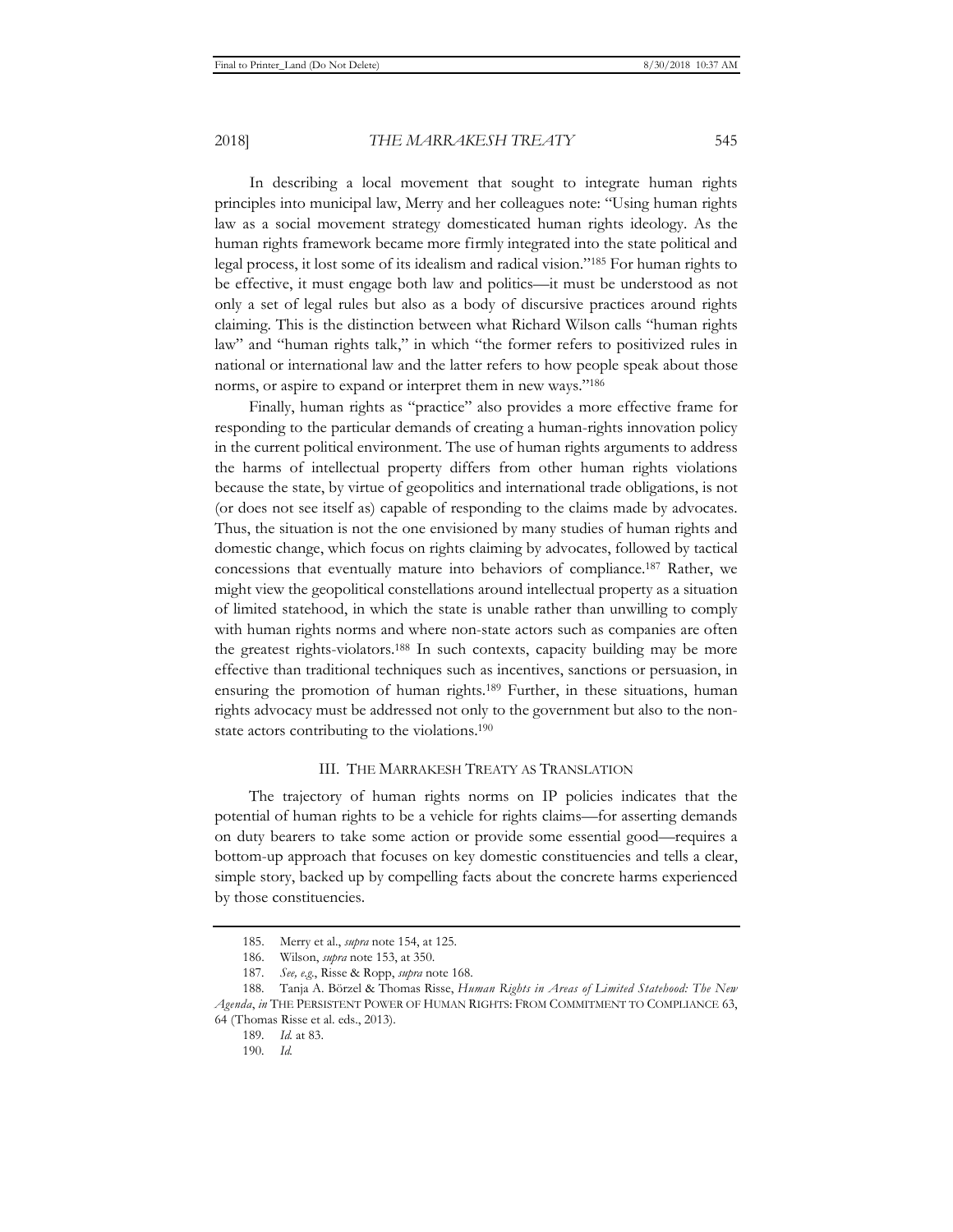A new treaty, the Marrakesh Treaty to Facilitate Access to Published Works for Persons Who Are Blind, Visually Impaired, or Otherwise Print Disabled ("Marrakesh Treaty" or "Treaty") is poised to accomplish precisely these goals. The Treaty requires ratifying states to create exceptions and limitations to copyright to allow individuals with print disabilities to create and share accessible format copies of printed materials, including across borders. There are several features of the Treaty that may allow it to provide a vehicle to translate IP issues into human rights terms. First, the Marrakesh Treaty identifies a clear human rights violation. Second, it contains explicit mechanisms that will activate domestic human rights constituencies, intermediaries, and other constituencies and empower them to engage with intellectual property experts and domestic lawmaking bodies.

# *A. Background to the Treaty*

The Marrakesh Treaty is a new international instrument that is intended to help combat the lack of accessible reading materials for the estimated 300 million print disabled individuals around the world.191 The Treaty employs the legal and policy tools of copyright law to advance human rights ends.192 It requires states to create mandatory exceptions to copyright to allow individuals with print disabilities to make accessible format copies of books and other cultural materials and share them across borders.193

The current global "book famine"—the fact that only between one and seven percent of books are available in accessible formats to individuals with print disabilities194—is directly attributable to copyright laws. Technological advances have made it easier than ever before for individuals with print disabilities or their representative organizations to make accessible format copies of digitized books.195 Copyright, however, prevents them from doing so without first obtaining a license from the copyright owner.196 Moreover, even when an accessible format copy exists in one country, it cannot be shared with individuals in another country without a license.197 Thus, accessible format copies of works in Spanish cannot be shared with other print disabled, Spanish speaking individuals in other parts of the world.

<sup>191.</sup> WORLD HEALTH ORG., GLOBAL INITIATIVE FOR THE ELIMINATION OF AVOIDABLE BLINDNESS: ACTION PLAN 2006–2011, at 1, 3 (2007).

<sup>192.</sup> LAURENCE R. HELFER, MOLLY K. LAND, RUTH L. OKEDIJI & JEROME H. REICHMAN, THE WORLD BLIND UNION GUIDE TO THE MARRAKESH TREATY: FACILITATING ACCESS TO BOOKS FOR PRINT-DISABLED INDIVIDUALS 8–11 (2017).

<sup>193</sup>*. Id.* at 1.

<sup>194</sup>*. See* Press Release, World Blind Union, WIPO Negotiations Treaty for Blind People ( June 17, 2013), http://www.worldblindunion.org/English/news/Pages/June-17-Press-Release-for-WIPO-Book-Treaty.aspx [ https://perma.cc/7QSR-YTQL]; *see also* Shlomit Yanisky-Ravid, *The Hidden Though Flourishing Justification of Intellectual Property Laws: Distributive Justice, National Versus International Approaches*, 21 LEWIS & CLARK L. REV. 1 (2017).

<sup>195.</sup> HELFER ET AL., *supra* note 192, at xxi.

<sup>196</sup>*. Id.* at 5–6.

<sup>197</sup>*. Id.* at xxii.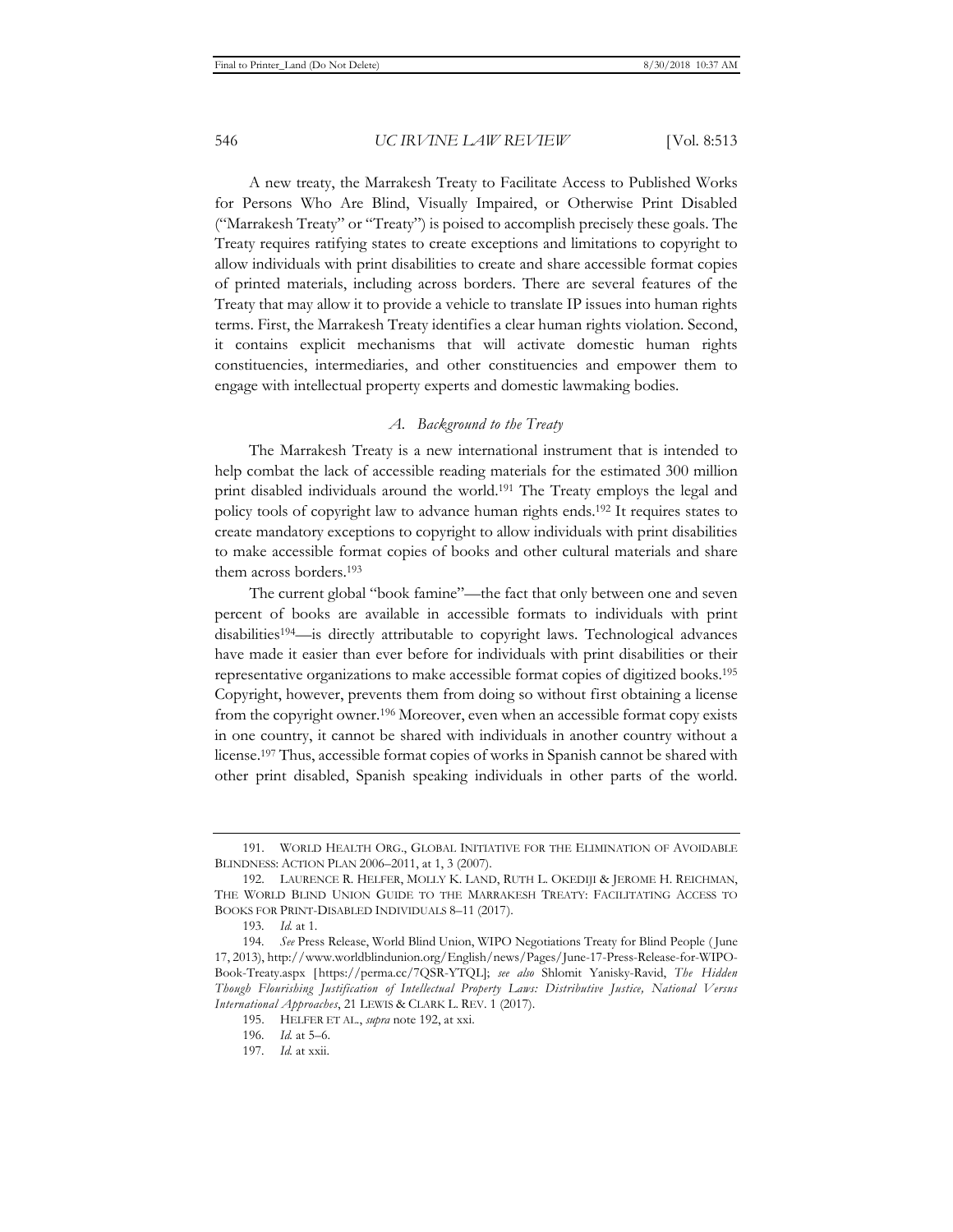Copyright law, which is territorial, would require new accessible format copies to be made for each jurisdiction.198

Although exceptions to copyright for the benefit of the blind are among the most longstanding of all exceptions and have been long recognized as compatible with international intellectual property law, not all states had enacted such exceptions.199 States with relevant exceptions and limitations also defined beneficiaries in different ways, and these exceptions rarely allowed cross-border sharing.200 An international treaty provided a solution to this problem.

Articles 2 and 3 of the Marrakesh Treaty provide key definitions of essential terms, including "works," "accessible format copy," "authorized entity," and "beneficiary person."201 Beneficiaries are broadly defined to include not only the blind but also individuals who are unable to access printed materials to the same degree as others without a disability.202 An authorized entity is an entity that provides services to beneficiaries "as one of its primary obligations or institutional obligations" and which "establishes and follows its own practices" to ensure it serves beneficiaries and to limit accessible works to those individuals.<sup>203</sup>

The core provisions of the Marrakesh Treaty are Articles 4, 5, and 6. Article 4 requires ratifying states to create a limitation or exception that allows beneficiaries or authorized entities to make an accessible format version of the work.204 Articles 5, and 6 require ratifying states to allow cross-border exchange of such works— Article 5 provides for cross-border distribution, and Article 6 for cross-border importation.205 Article 7 requires states to ensure that technological protection measures do not constitute a barrier to the rights provided for under the Treaty, and Article 8 obligates states to ensure the privacy of beneficiaries.<sup>206</sup>

The Treaty acknowledges and protects preexisting rights of copyright owners. It makes several references to existing international intellectual property obligations, including by disclaiming any impact on preexisting obligations in Article 1 and making several references in Article 11 to the three-step test (the test established in international intellectual property law for evaluating permissible exceptions and limitations).207 Provisions in Article 4 and 5 also provide states with a roadmap for how to create these exceptions consistently with the three-step test.208 States are welcome to create the required exceptions and limitations in any way they prefer,

<sup>198</sup>*. Id.*

<sup>199</sup>*. Id.*

<sup>200</sup>*. Id.*

<sup>201.</sup> Marrakesh Treaty to Facilitate Access to Published Works for Persons Who Are Blind, Visually Impaired, or Otherwise Print Disabled arts. 2, 3, June 27, 2013, 52 I.L.M. 1312, *reprinted in* HELFER ET AL., *supra* note 192, at 93–108 [hereinafter Marrakesh Treaty].

<sup>202</sup>*. Id.* art. 3.

<sup>203</sup>*. Id.* art. 2.

<sup>204</sup>*. Id.* art. 4.

<sup>205</sup>*. Id.* arts. 5, 6.

<sup>206</sup>*. Id.* arts. 7, 8.

<sup>207</sup>*. Id.* arts. 1, 11.

<sup>208.</sup> HELFER ET AL., *supra* note 192, at 43–45, 56, 70–73.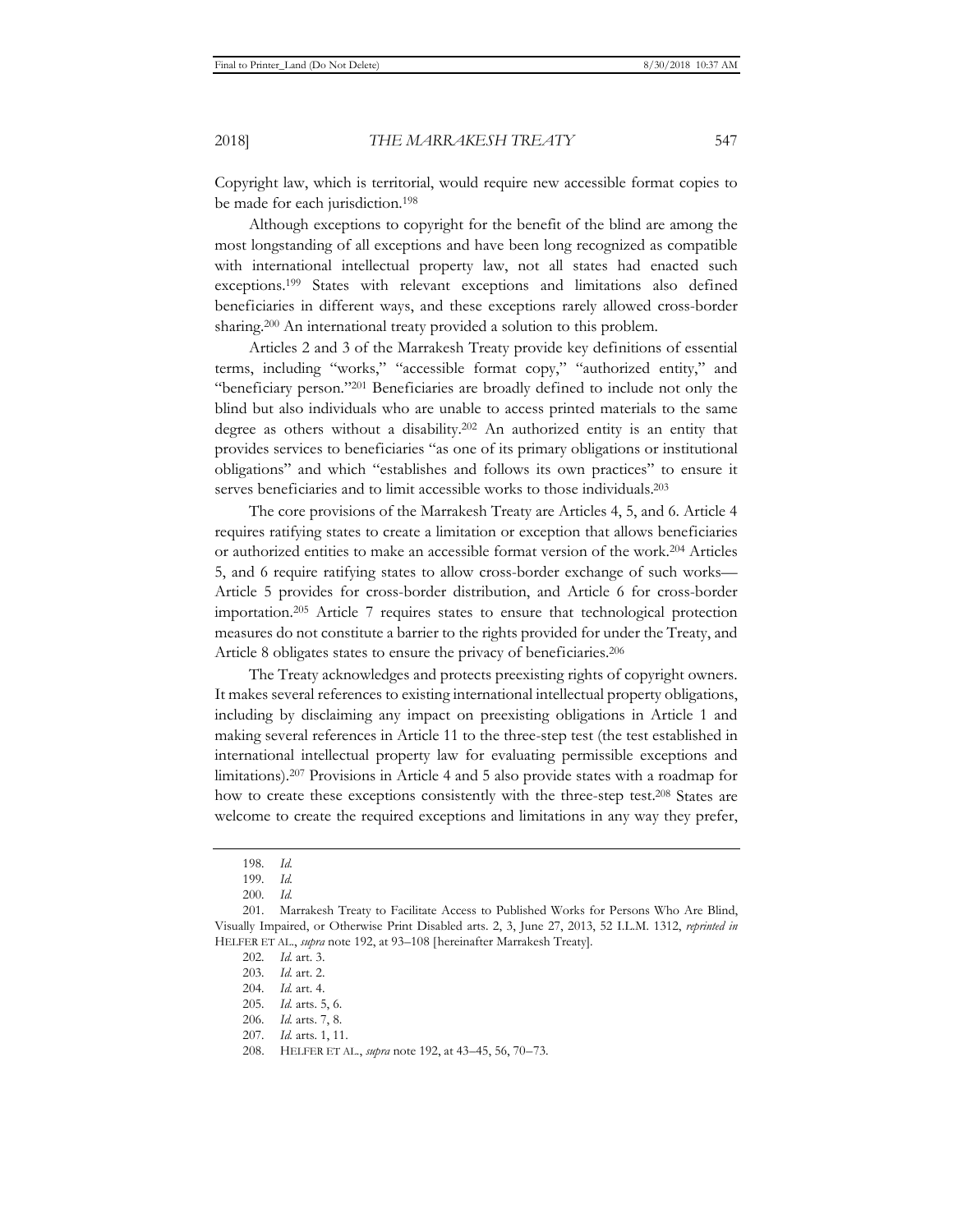but they then need to ensure that their approach satisfies the three-step test.209 The Treaty contains two optional provisions that states can, but are not required to enact. Specifically, the Treaty allows states to condition the making of an accessible format copy on payment of compensation, and to limit the creation of accessible format copies to works that are not commercially available in the desired form.210

The Marrakesh Treaty is a remarkable instrument for a variety of reasons. First, it is the first and only WIPO instrument creating mandatory exceptions and limitations to copyright.211 As such, it represents a shift in the normative approach to the relationship between human rights and intellectual property "from challenging expansive IP protection rules and clarifying their consequences for realizing human rights, to providing concrete proposals for ceilings or limits on IP protection."212 Second, it presents the potential to reconceive of the three-step test and its relationship to human rights law. As my co-authors and I conclude in the WORLD BLIND UNION GUIDE: "E&Ls [exceptions and limitations] that are consistent with the TST [three-step test] are thus not merely permissible restrictions on copyright; they are affirmative expressions of government policy that embody socially desirable and salutary objectives, including the realization of a range of internationally protected human rights."213

These, however, are all issues of law and policy. One of the most revolutionary aspects of the Marrakesh Treaty, however, is not its legal but its political impact the effect that it might be able to have on human rights advocacy. The Marrakesh Treaty represents an opportunity to frame intellectual property as a human rights issue from the bottom up.

# *B. The Marrakesh Treaty as a "Bottom Up" Instrument*

Most who have considered the Treaty thus far have addressed the Treaty's consequences for domestic and international intellectual property norms,214 or the choice to pursue these changes through a binding instrument.215 The Treaty has not, however, been examined in light of its contributions to the *process* of human rights domestication. The Treaty clearly has the potential to make a significant

<sup>209</sup>*. Id.* at 46.

<sup>210.</sup> Marrakesh Treaty, *supra* note 201, arts. 4(4), 4(5); *see also* HELFER ET AL., *supra* note 192, at 47–50.

<sup>211.</sup> Helfer, OXFORD HANDBOOK, *supra* note 4, at 135.

<sup>212</sup>*. Id.* at 134.

<sup>213.</sup> HELFER ET AL., *supra* note 192, at 68–69; 2015 Shaheed Report, *supra* note 51, ¶ 61 ("Copyright exceptions and limitations—defining specific uses that do not require a license from the copyright holder—constitute a vital part of the balance that copyright law must strike between the interests of rights-holders in exclusive control and the interests of others in cultural participation.").

<sup>214</sup>*. See, e.g.*, HARPUR, *supra* note 1, at 78–82; Allan Rocha de Souza, *Fundamental Rights, Development and Cultural Inclusion: The Marrakesh Treaty in Brazil*, 8 WIPO J. 75, 78–86 (2016); Jerry Jie Hua, *Implementation of the Marrakesh Treaty for Visually Impaired Persons into the Chinese Copyright Law*, 1 CHINA & WTO REV. 7, 13–18 (2017); Yanisky-Ravid, *supra* note 194, at 29–31.

<sup>215</sup>*. See* Margot E. Kaminski & Shlomit Yanisky-Ravid, *The Marrakesh Treaty for Visually Impaired Persons: Why a Treaty Was Preferable to Soft Law*, 75 U. PITTSBURG L. REV. 255 (2014).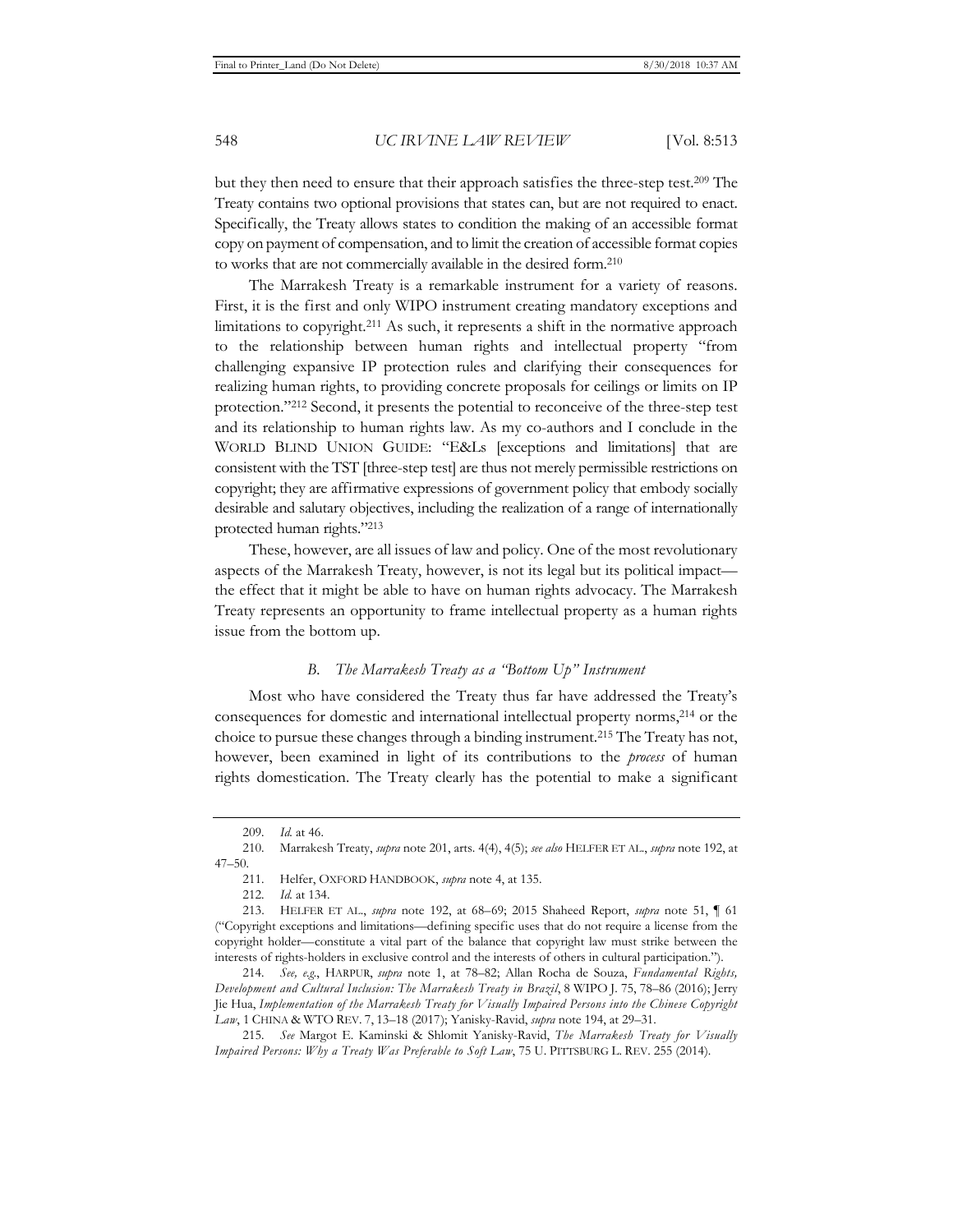contribution to human rights protection by virtue of the increased access its beneficiaries will have to printed materials in countries that ratify the Treaty assuming that states that ratify the Treaty implement it in ways that promote its human rights objectives.<sup>216</sup> In addition, however, it provides a model for increasing collaboration between human rights advocates and other social movements working to make IP policies more just.

The Marrakesh Treaty represents a new approach to reconciling human rights and intellectual property because its text and structure enable the involvement of national human rights actors and institutions in intellectual property lawmaking. This is a "bottom up" approach to international lawmaking because it is aimed not at imposing norms from a position of hierarchical superiority, but rather creating a scaffolding and rhetorical frame for national actors to make rights claims and participate in IP decision-making. To be clear, this is not the "bottom up" of regulatory sovereignty in which state actors are seeking to reassert their policy making authority vis-à-vis international lawmaking processes.217 Rather, it is "bottom up" in the sense of empowering individual victims of human rights abuses to claim their rights.

# *1. Normative Strategy*

The Marrakesh Treaty has the potential to create this scaffolding in two ways. First, it involves human rights actors on an issue that is easily translatable into human rights terms—namely, access to books for print disabled individuals. This has the benefit of activating a particular constituency, rather than an issue. In other words, it frames the issue as a question of disability rights, not IP policy.

Focusing on the impact that copyright can have on the rights of individuals with disabilities also represents a more effective approach to framing IP policy as a human rights issue because it identifies a specific "violation" on which human rights organizations can then bring their advocacy techniques to bear. The Marrakesh Treaty, as a treaty affecting the "right to read," implicates a range of fundamental human rights—including but not limited to freedom of expression, the right to science and culture (including the right to participate in culture), and minority cultural rights.218

The Marrakesh Treaty also provides a very compelling narrative backed up by empirical evidence. Digital technologies enable the ready conversion of works into accessible formats and sharing across borders. Individuals with disabilities could themselves create these copies, and they and their representative organizations could then share them with others around the world. Copyright stands in the way of 300 million individuals having access to books. Thus, the Treaty may be able to

<sup>216</sup>*. See* HELFER ET AL., *supra* note 192 (providing recommendations for implementation that promote the Treaty's human rights objectives).

<sup>217.</sup> Donald P. Harris, *The Power of Ideas: The Declaration of Patent Protection and New Approaches to International Intellectual Property Lawmaking*, 6 UC IRVINE L. REV. 343, 345 (2016).

<sup>218.</sup> Lea Shaver, *The Right to Read*, 54 COLUM. J. TRANSNAT'L L. 1 (2015).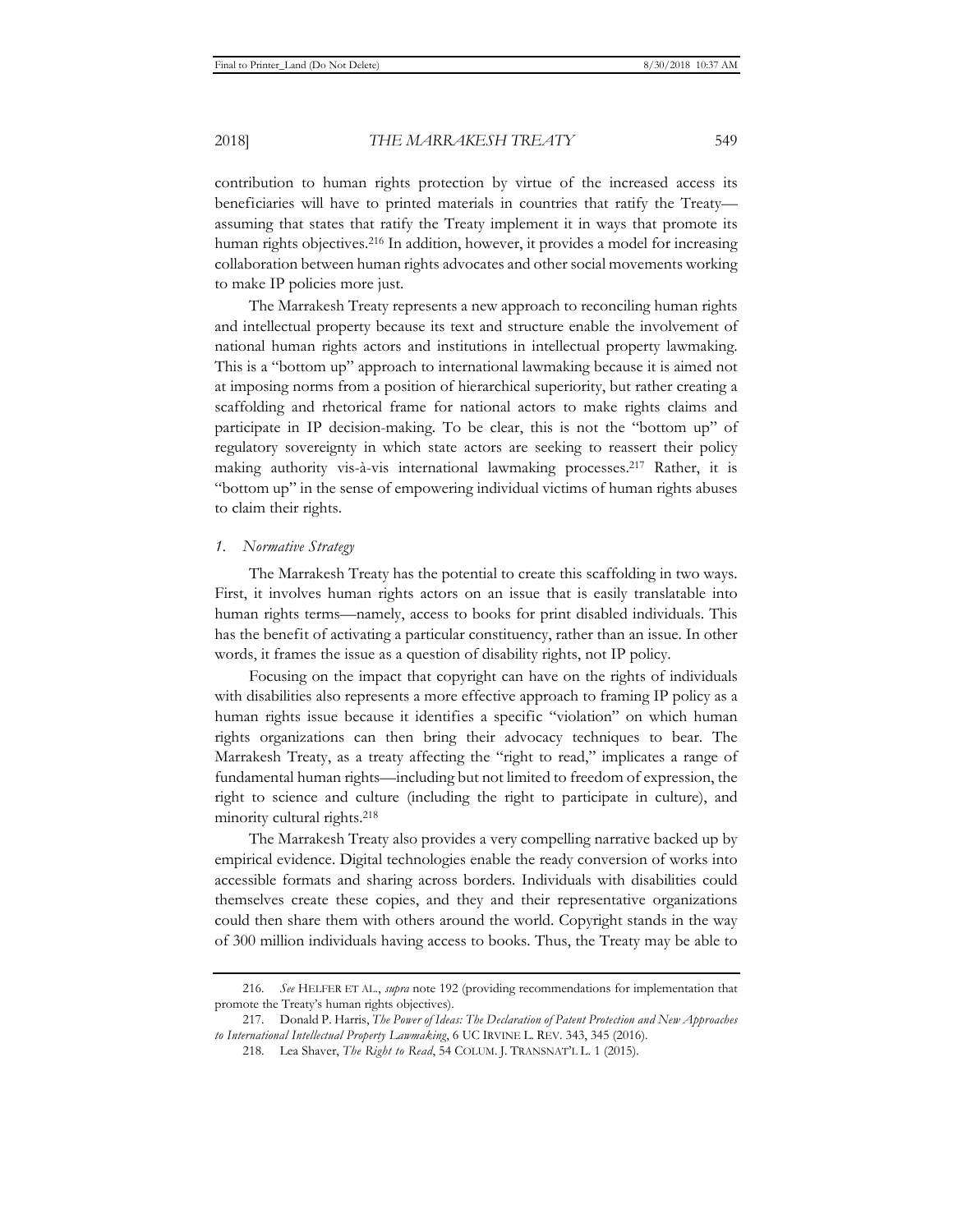activate human rights framing of copyright much in the same way that the debate in South Africa—where access to essential medicines was the difference between life and death—transformed the discussion of patents.

#### *2. Institutional Strategy*

The Marrakesh Treaty also embodies institutional strategies for activating human rights constituencies on intellectual property issues. First, the Treaty explicitly links the human rights and intellectual property regimes in a way that allows interpretations that draw on both sets of norms. Intellectual property and accessibility is already linked in Article 30 of the Convention on the Rights of Persons with Disabilities (CRPD), which provides that parties undertake to "ensure that laws protecting IP rights did not constitute an unreasonable or discriminatory barrier to access by persons with disabilities to cultural materials."219 As Paul Harpur notes, Article 30 of the CRPD shifts the paradigm of intellectual property and disability rights by "providing that copyright can exist up to the point at which it creates a conflict with the access of persons with disabilities to cultural material."220 The Marrakesh Treaty explicitly references the CRPD. The preamble of the Treaty also mentions both the Universal Declaration on Human Rights and the CRPD, and it emphasizes the broader importance of using copyright as a tool to realize both the human rights of creators and authors and the rights of persons with visual disabilities.221 These cross-references between treaties represent a range of opportunities to integrate the interpretive institutions and methodologies of human rights with intellectual property policy making.222

Second, the Marrakesh Treaty also activates human rights and disability rights constituencies to be active on issues of IP policy. It does this most simply by locating implementation of the Treaty in beneficiaries themselves. Under the Treaty, individuals with print disabilities are directly empowered to create accessible format copies and share with others. Authorized entities such as libraries and schools may also create such copies.223 Thus, the Treaty is largely self-enforcing. The government is not the gatekeeper, but rather individual beneficiaries can immediately begin making and sharing copies.224

Further, the Treaty also provides opportunities for disability rights organizations to be involved in the process of intellectual property lawmaking. Such involvement is mandated under the CRPD, which requires states to ensure that

<sup>219.</sup> G.A. Res. 61/106, Convention on the Rights of Persons with Disabilities art. 30 ( Jan. 24, 2007) [hereinafter CRPD].

<sup>220</sup>*.* HARPUR, *supra* note 1, at 62.

<sup>221</sup>*.* Marrakesh Treaty, *supra* note 201, at 2.

<sup>222.</sup> HELFER ET AL., *supra* note 192, at 15–20.

<sup>223</sup>*. Id.* at 25.

<sup>224</sup>*. See generally* Laurence R. Helfer, Senior Professor of Law, Duke Univ., Keynote Address at the University of Cambridge Centre for Intellectual Property and Information Law: Using Intellectual Property Tools to Achieve Human Rights Ends: The Example of the Marrakesh VIP Treaty (Mar. 11, 2017).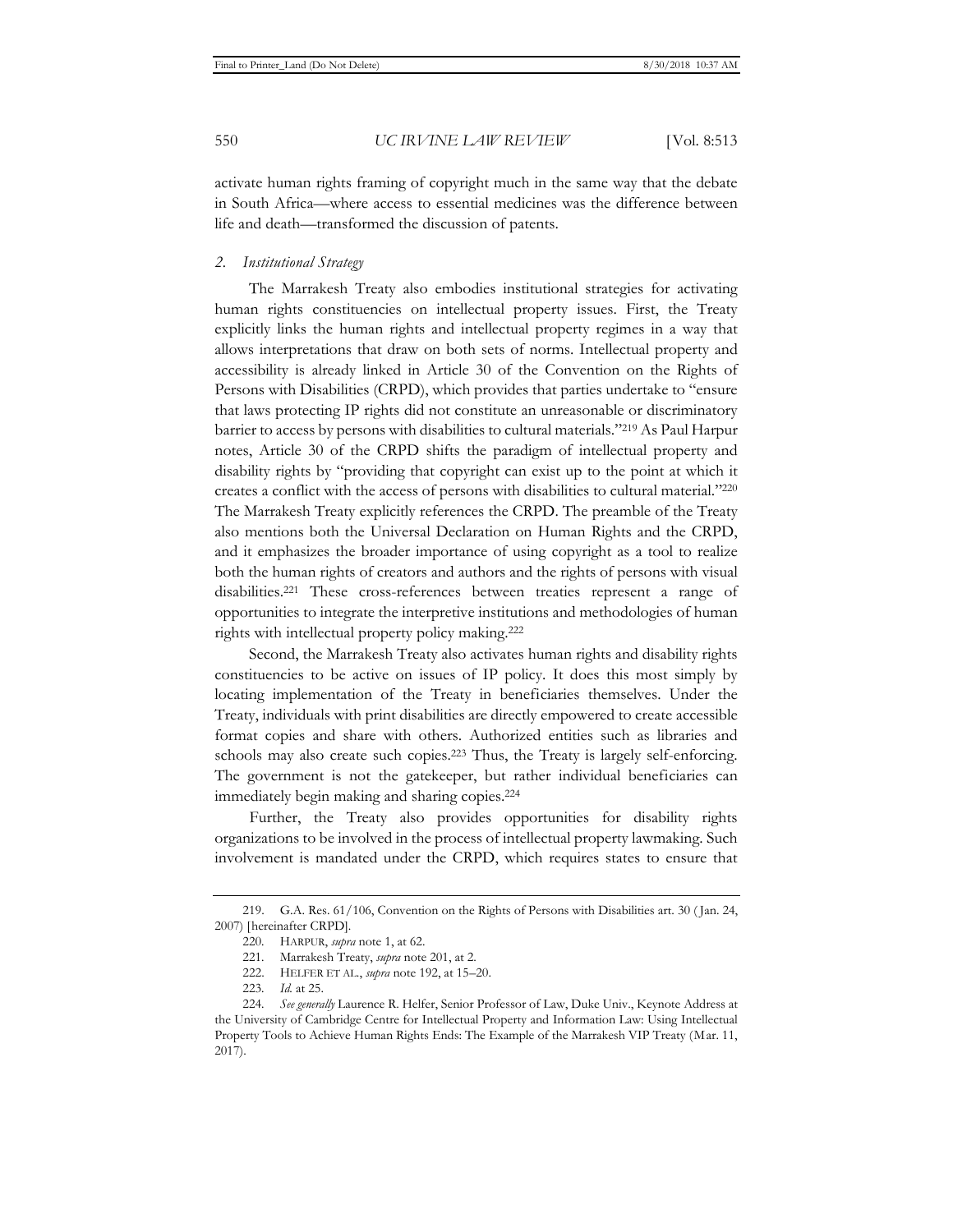policies that affect individuals with disabilities are made in consultation with them.225 This consultation will need to be with a range of disability rights communities, since the definition of beneficiary under the Treaty is broad and focused on all disabilities that prevent access to printed materials on the same basis with others. Affording participation in IP policymaking will not be burdensome for states that are parties to the CRPD, since consultation mechanisms are or should already be in place. Involving national human rights institutions will also activate and involve the human rights community.

Key to the effective implementation of the Treaty will be to ensure that implementation of the Treaty is not vested solely in national IP offices, but that it is undertaken in consultation with human rights and disability rights communities.226 For example, states that are parties to the CRPD might task the "focal points" that the Treaty calls for to conduct outreach to and coordination with intellectual property offices to ensure that those offices are working to implement the Treaty in ways that promote meaningful access to books for print-disabled individuals.227 As Larry Helfer observed in a keynote address, one of the unique features of the Treaty is the engagement it fosters among domestic agencies:

Among human rights commissions within or alongside the government and copyright and IP offices, there is the possibility for a shared mandate or shared competence over the Treaty that would allow a kind of communication between different sets of stakeholders that we haven't seen at this level of granularity.228

Broad and inclusive participation in the creation of innovative policymaking is an essential first step toward the creation of innovation policies that are attuned to local human rights needs.229 Thus, the Marrakesh Treaty poses the potential for supporting what Melish calls a "*human rights-based approach* to community problemsolving"—an approach that "seeks to pry open spaces for negotiated settlement and policy engagement with government actors in the practical achievement of community-defined goals and priorities" and which "seeks to imagine and then establish parallel de facto accountability systems for private actors."230

By explicitly connecting human rights and intellectual property law and creating mechanisms to involve both intellectual property experts and human rights communities in implementation, the Treaty presents real and concrete opportunities for translating intellectual property issues into human rights terms. For human rights organizations, the Treaty can raise awareness of the impacts of intellectual property and the importance of integrating this into their work, and it connects to areas already within their expertise. Hopefully, the relationships that the

<sup>225.</sup> HELFER ET AL., *supra* note 192, at 19.

<sup>226</sup>*. Id.* at 78–81.

<sup>227</sup>*. Id.* at 79–80.

<sup>228.</sup> Helfer, *supra* note 224, at 9.

<sup>229.</sup> Melish, *supra* note 110, at 10.

<sup>230</sup>*. Id.* at 74.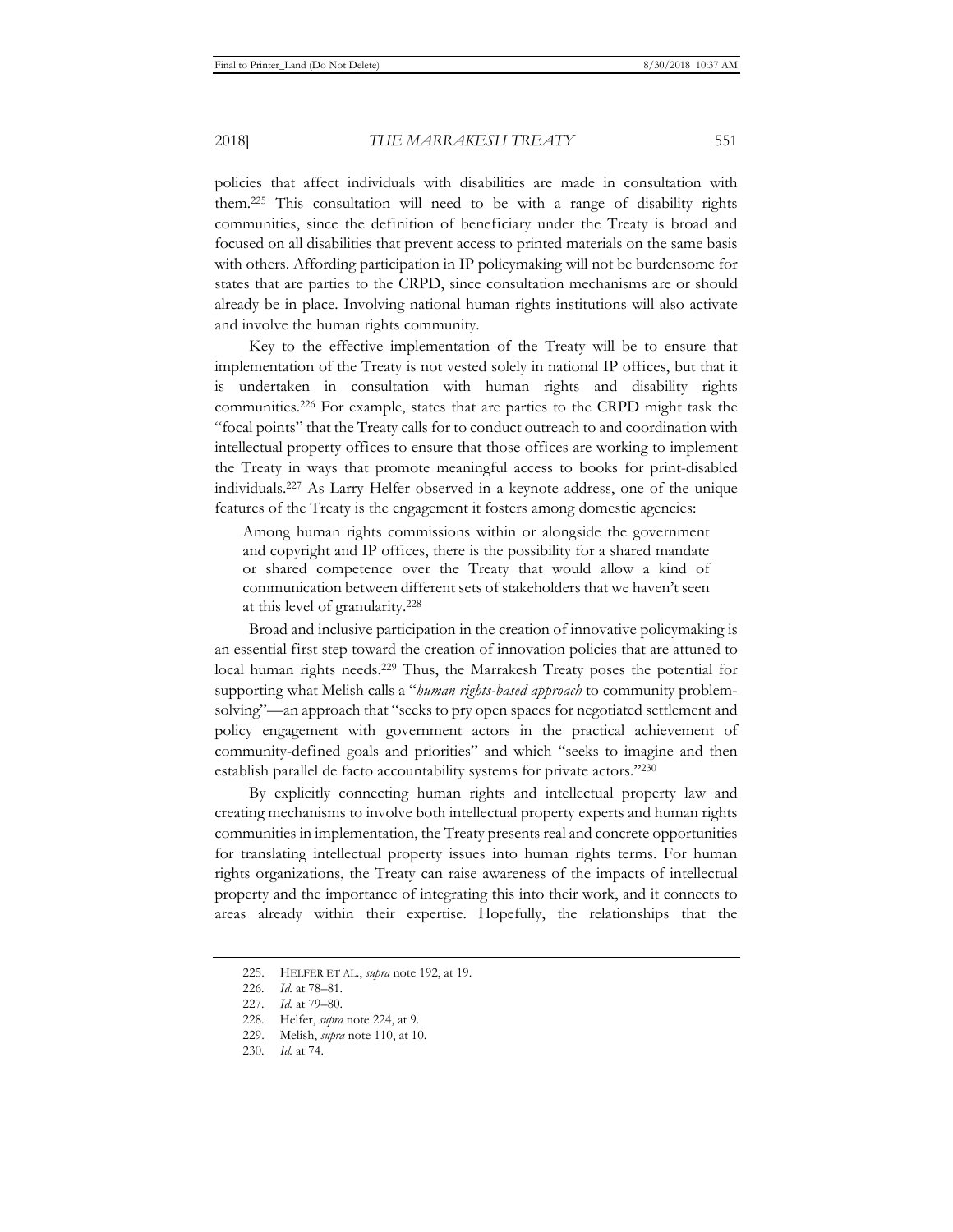implementation of the Marrakesh Treaty will foster between the human rights, disability rights, and intellectual property communities on the local level will lay the groundwork for future dialogue on other issues at the nexus of human rights and IP policy.

#### **CONCLUSION**

As an example of international lawmaking, the Marrakesh Treaty is simultaneously encouraging and discouraging. It is encouraging because it represents the culmination of years of hard work by countless dedicated advocates, experts, and politicians who succeeded in putting in place a treaty that has the potential to affect millions of lives.231

The Marrakesh Treaty is discouraging for precisely those same reasons. Exceptions and limitations for the blind are among the most well recognized and least controversial of all possible exceptions and limitations to copyright. If it takes this level of investment and effort to achieve agreement on these exceptions, the prospects for other efforts to harmonize exceptions for libraries232 or create an instrument encouraging medial research on neglected diseases<sup>233</sup> do not look promising. Even the Marrakesh Treaty itself almost did not succeed. As Larry Helfer recently noted: "But there were political alignments, as well as factual and legal alignments, that made this multilateral instrument possible. I am not at all confident that those same alignments exist in other areas where claims for users' rights and public interest exceptions are also quite strong."234

Paul Harpur is also skeptical about the ability of the Marrakesh Treaty to have much more than incremental impact. Although he praises it for increasing access, he notes that the Treaty will at best only address disparities in access between individuals in the United States (where only 15% of books are in accessible formats) and individuals elsewhere in the world.235 Harpur concludes:

> Realisation of the notion of equality as envisaged by the CRPD will not be achieved by these small and important steps alone, but by the adoption of a regime that restricts the capacity of people to produce barriers to equality, as opposed to a regime that focuses on restricting people who are trying to obtain access.236

<sup>231</sup>*. See, e.g.*, Sean Williams, Comment, *Closing in on the Light at WIPO: Movement Towards a Copyright Treaty for Visually Impaired Persons and Intellectual Property Movements*, 33 U. PA. J. INT'L L. 1035, 1049–72 (2012); *see also* HARPUR, *supra* note 1, at 84–90 (discussing the opposition of the publishing industry).

<sup>232.</sup> World Intellectual Prop. Org. [WIPO], Standing Comm. on Copyright & Related Rights, Draft WIPO Treaty on Exceptions and Limitations for the Disabled, Educational and Research Institutions, Libraries and Archive Centers, SCCR/20/11 ( June 15, 2010); *see generally* Helfer, OXFORD HANDBOOK, *supra* note 4, at 136.

<sup>233.</sup> Kapczynski et al., *supra* note 12, at 1064; *see generally* Helfer, OXFORD HANDBOOK, *supra* note 4, at 136.

<sup>234.</sup> Helfer, *supra* note 224, at 9.

<sup>235.</sup> HARPUR, *supra* note 1, at 81–82.

<sup>236.</sup> *Id.* at 92.